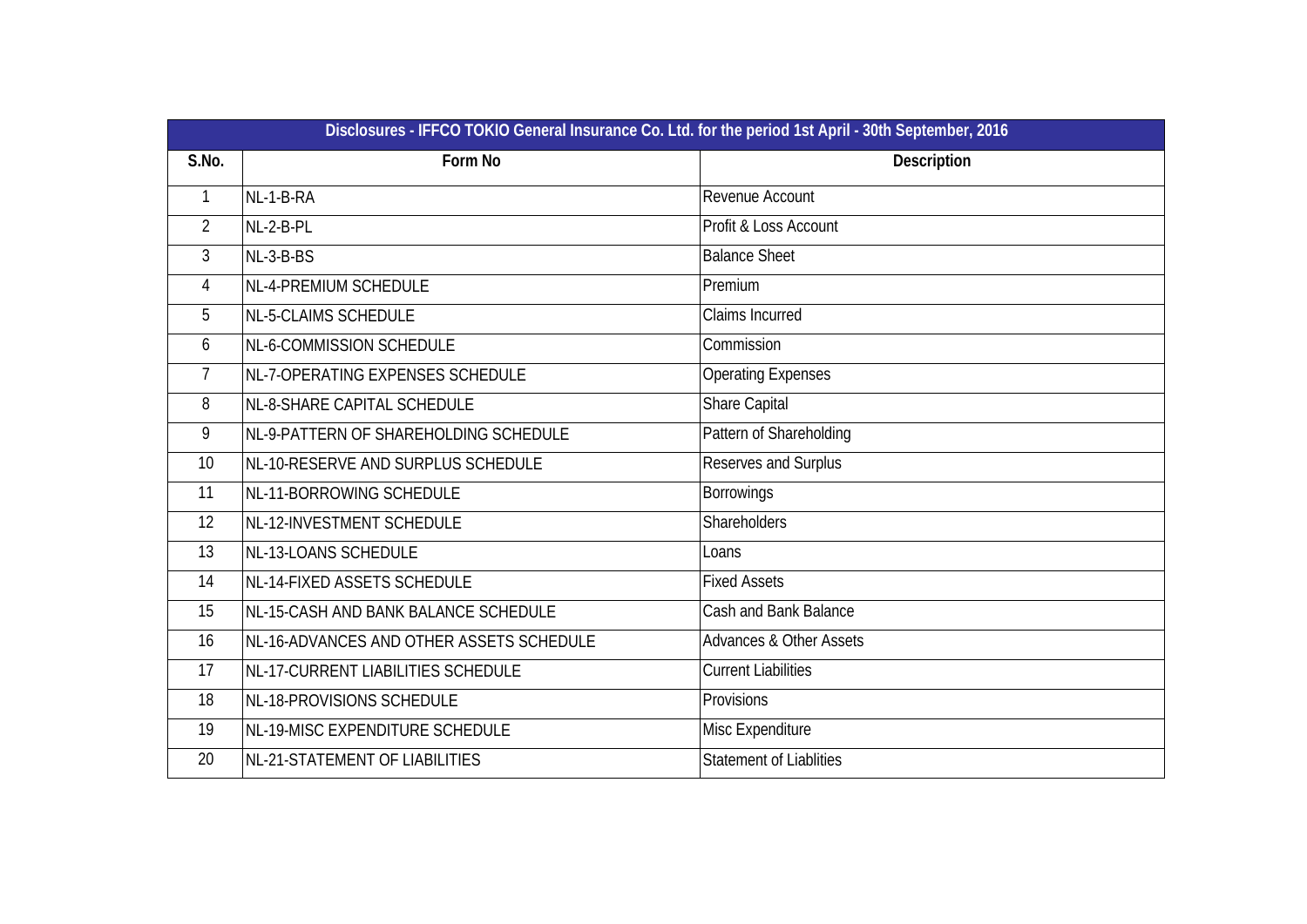| 21 | INL-22-GEOGRAPHICAL DISTN OF BSNS         | Geographical Distribution of Business                                                               |
|----|-------------------------------------------|-----------------------------------------------------------------------------------------------------|
| 22 | NL-23-REINSURANCE RISK CONCENTRATION      | <b>Reinsurance Risk Concentration</b>                                                               |
| 23 | NL-24-AGEING OF CLAIMS                    | Ageing of Claims                                                                                    |
| 24 | <b>NL-25-CLAIMS DATA</b>                  | Claims Data (Incurred Claims+ Reported Claims)                                                      |
| 25 | <b>NL-26-CLAIMS INFORMATION</b>           | <b>Claims Information</b>                                                                           |
| 26 | NL-27-OFFICE OPENING                      | Office Opening                                                                                      |
| 27 | NL-28-STATEMENT OF ASSETS                 | Statement of Investment of Assets                                                                   |
| 28 | NL-29-DEBT SECURITIES                     | <b>Debt Securities</b>                                                                              |
| 29 | NL-30-ANALYTICAL RATIOS                   | <b>Analytical Ratios</b>                                                                            |
| 30 | NL-31-RELATED PARTY TRANSACTIONS          | <b>Related Party Transanctions</b>                                                                  |
| 31 | NL-32-PRODUCT INFORMATION                 | <b>Product Information</b>                                                                          |
| 32 | NL-33-SOLVENCY MARGIN                     | Solvency                                                                                            |
| 33 | NL-34-BOD                                 | Board of Directors & Management                                                                     |
| 34 | NL-35-NPAs                                | <b>NPAs</b>                                                                                         |
| 35 | NL-36-YIELD ON INVESTMENTS                | Yield on Investment                                                                                 |
| 36 | NL-37-DOWN GRADING OF INVESTMENTS         | Downgrading of Investment                                                                           |
| 37 | NL-38-BSNS RETURNS ACROSS LOB             | Quarterly Business Returns for different line of<br>business (Premum amount and number of policies) |
| 38 | NL-39-RURAL AND SOCIAL SECTOR OBLIGATIONS | Rural & Social Sector Obligations                                                                   |
| 39 | NL-40-CHANNEL WISE PREMIUM                | Business Acquisition through different channels                                                     |
| 40 | NL-41-GRIEVANCE DISPOSAL                  | <b>Grievance Disposal</b>                                                                           |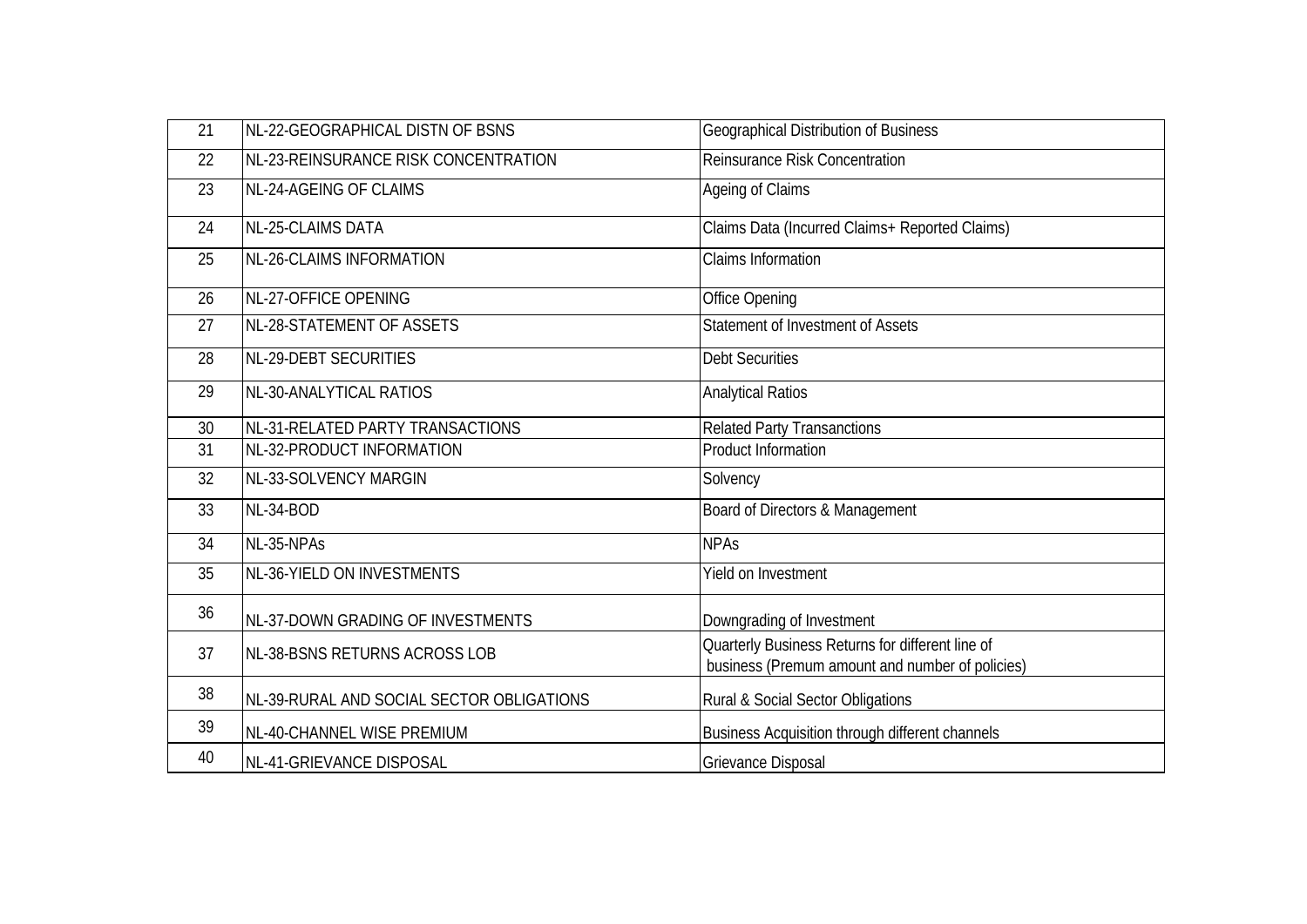### **PERIODIC DISCLOSURES FORM NL-1-B-RA**

**Name of the Insurer: IFFCO TOKIO GENERAL INSURANCE CO. LTD.**

**Registration No. 106 dated 4.12.2000**

#### **FIRE INSURANCE REVENUE ACCOUNT FOR THE PERIOD ENDED 30TH SEPTEMBER 2016**

|                                                                 |                                     |                                             |                                     |                                             | (₹ In 000)                          |
|-----------------------------------------------------------------|-------------------------------------|---------------------------------------------|-------------------------------------|---------------------------------------------|-------------------------------------|
| <b>Particulars</b>                                              | Schedule                            | <b>QUARTER ENDED 30TH</b><br>SEPTEMBER 2016 | PERIOD ENDED 30TH<br>SEPTEMBER 2016 | <b>QUARTER ENDED 30TH</b><br>SEPTEMBER 2015 | PERIOD ENDED 30TH<br>SEPTEMBER 2015 |
| 1 Premiums earned (Net)                                         | NL-4-Premium Schedule               | 1,14,182                                    | 1,96,458                            | 1,08,794                                    | 2,21,807                            |
| 2 Profit/ (Loss) on sale/redemption<br>of Investments           |                                     | 23,935                                      | 25,164                              | 281                                         | 492                                 |
| 3 Others: Exchange Gain / (Loss)<br>Handling Charges            |                                     | (1,935)<br>(2, 230)                         | (1,935)<br>(3, 324)                 | (2, 724)<br>(983)                           | (2, 724)<br>2,011                   |
| 4 Interest, Dividend & Rent - Gross                             |                                     | 18,794                                      | 37,703                              | 18,030                                      | 37,342                              |
| TOTAL (A)                                                       |                                     | 1,52,746                                    | 2,54,066                            | 1,23,398                                    | 2,58,928                            |
| Claims Incurred (Net)                                           | NL-5-Claims Schedule                | 81,999                                      | 1,55,921                            | 64,148                                      | 1,09,924                            |
| 2 Commission                                                    | NL-6-Commission Schedule            | (12, 328)                                   | (1, 24, 050)                        | (20, 556)                                   | (1,06,617)                          |
| Operating Expenses related to<br><b>Insurance Business</b>      | NL-7-Operating Expenses<br>Schedule | 46,050                                      | 76,064                              | 33,644                                      | 65,365                              |
| 4 Premium Deficiency                                            |                                     | $\overline{\phantom{a}}$                    | $\sim$                              |                                             |                                     |
| TOTAL (B)                                                       |                                     | 1,15,721                                    | 1,07,935                            | 77,236                                      | 68,672                              |
| <b>Operating Profit/(Loss) from Fire</b><br>Business C= (A - B) |                                     | 37,025                                      | 1,46,131                            | 46,162                                      | 1,90,256                            |
| <b>APPROPRIATIONS</b>                                           |                                     |                                             |                                     |                                             |                                     |
| Transfer to Shareholders' Account                               |                                     | 37,025                                      | 1,46,131                            | 46,162                                      | 1,90,256                            |
| Transfer to Catastrophe Reserve<br>Transfer to Other Reserve    |                                     |                                             |                                     |                                             |                                     |
| TOTAL (C)                                                       |                                     | 37,025                                      | 1,46,131                            | 46,162                                      | 1,90,256                            |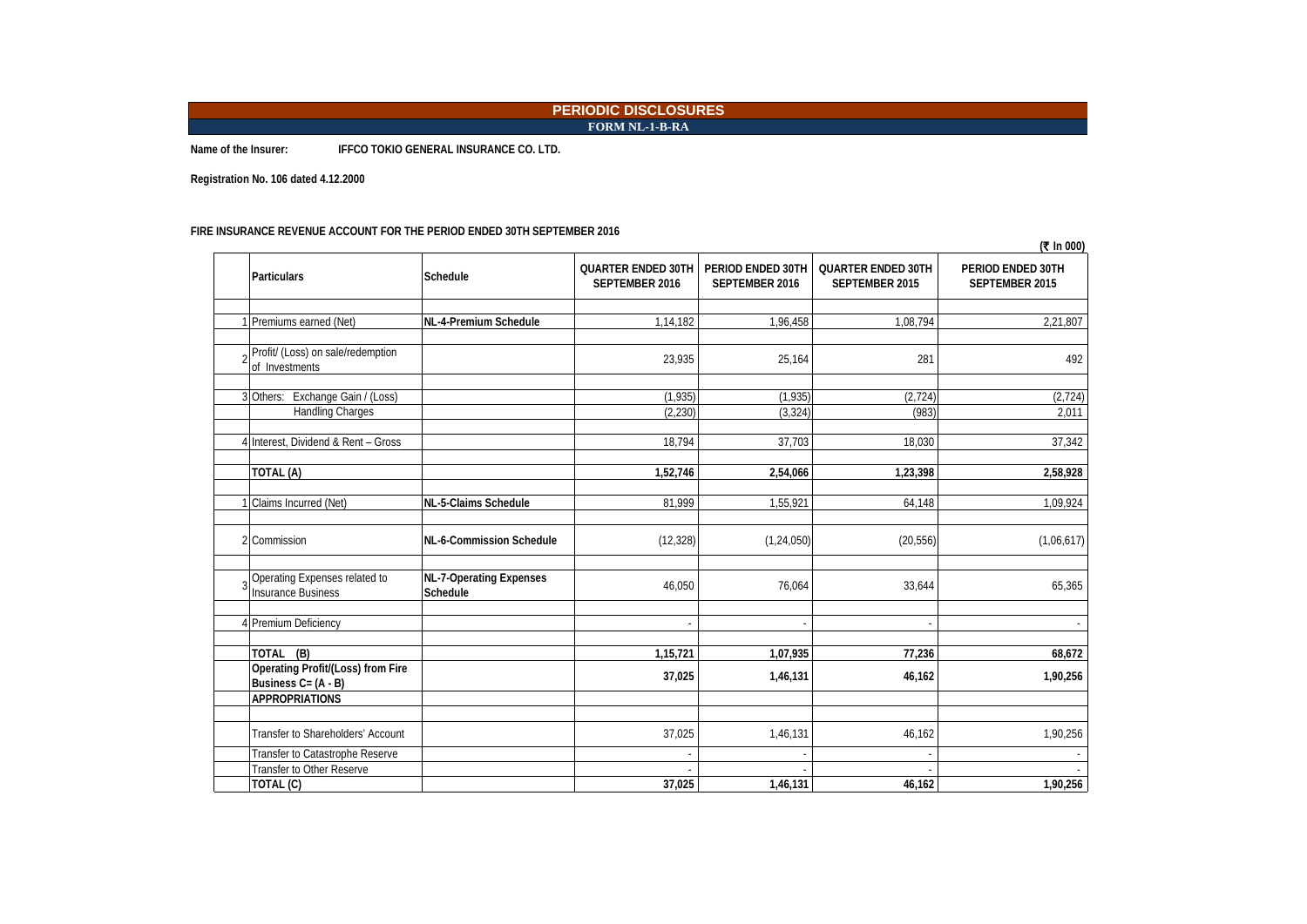### **FORM NL-1-B-RA PERIODIC DISCLOSURES**

**MARINE INSURANCE REVENUE ACCOUNT FOR THE PERIOD ENDED 30TH SEPTEMBER 2016**

|                                                                   |                                            |                                             |                                     |                                             | (₹ In 000)                          |
|-------------------------------------------------------------------|--------------------------------------------|---------------------------------------------|-------------------------------------|---------------------------------------------|-------------------------------------|
| <b>Particulars</b>                                                | <b>Schedule</b>                            | <b>QUARTER ENDED 30TH</b><br>SEPTEMBER 2016 | PERIOD ENDED 30TH<br>SEPTEMBER 2016 | <b>QUARTER ENDED 30TH</b><br>SEPTEMBER 2015 | PERIOD ENDED 30TH<br>SEPTEMBER 2015 |
| 1 Premiums earned (Net)                                           | NL-4-Premium Schedule                      | 1,22,110                                    | 2,32,430                            | 1,22,038                                    | 1,54,020                            |
| Profit/ (Loss) on sale/redemption<br>of Investments               |                                            | 21,449                                      | 22,532                              | 302                                         | 513                                 |
| 3 Others: Exchange Gain / (Loss)<br>Handling Charges              |                                            | (106)                                       | (64)<br>(328)                       | 171                                         | 112                                 |
| 4 Interest, Dividend & Rent - Gross                               |                                            | 17,096                                      | 33,760                              | 19,633                                      | 38,895                              |
| TOTAL (A)                                                         |                                            | 1,60,549                                    | 2,88,330                            | 1,42,144                                    | 1,93,540                            |
| Claims Incurred (Net)                                             | <b>NL-5-Claims Schedule</b>                | 71,937                                      | 2,00,834                            | 97,693                                      | 1,76,358                            |
| 2 Commission                                                      | NL-6-Commission Schedule                   | (23, 418)                                   | (28, 865)                           | (24, 856)                                   | (28, 514)                           |
| Operating Expenses related to<br><b>Insurance Business</b>        | <b>NL-7-Operating Expenses</b><br>Schedule | 45,680                                      | 92,923                              | 12,056                                      | 63,035                              |
| 4 Premium Deficiency                                              |                                            | (4, 885)                                    | (4,885)                             | 6,253                                       | 6,253                               |
| TOTAL (B)                                                         |                                            | 89,314                                      | 2,60,007                            | 91,146                                      | 2,17,132                            |
| <b>Operating Profit/(Loss) from</b><br>Marine Business C= (A - B) |                                            | 71,235                                      | 28,323                              | 50,998                                      | (23, 592)                           |
| <b>APPROPRIATIONS</b>                                             |                                            |                                             |                                     |                                             |                                     |
| Transfer to Shareholders' Account                                 |                                            | 71,235                                      | 28,323                              | 50,998                                      | (23, 592)                           |
| Transfer to Catastrophe Reserve                                   |                                            |                                             |                                     |                                             |                                     |
| Transfer to Other Reserve<br>TOTAL (C)                            |                                            | 71,235                                      | 28,323                              | 50,998                                      | (23, 592)                           |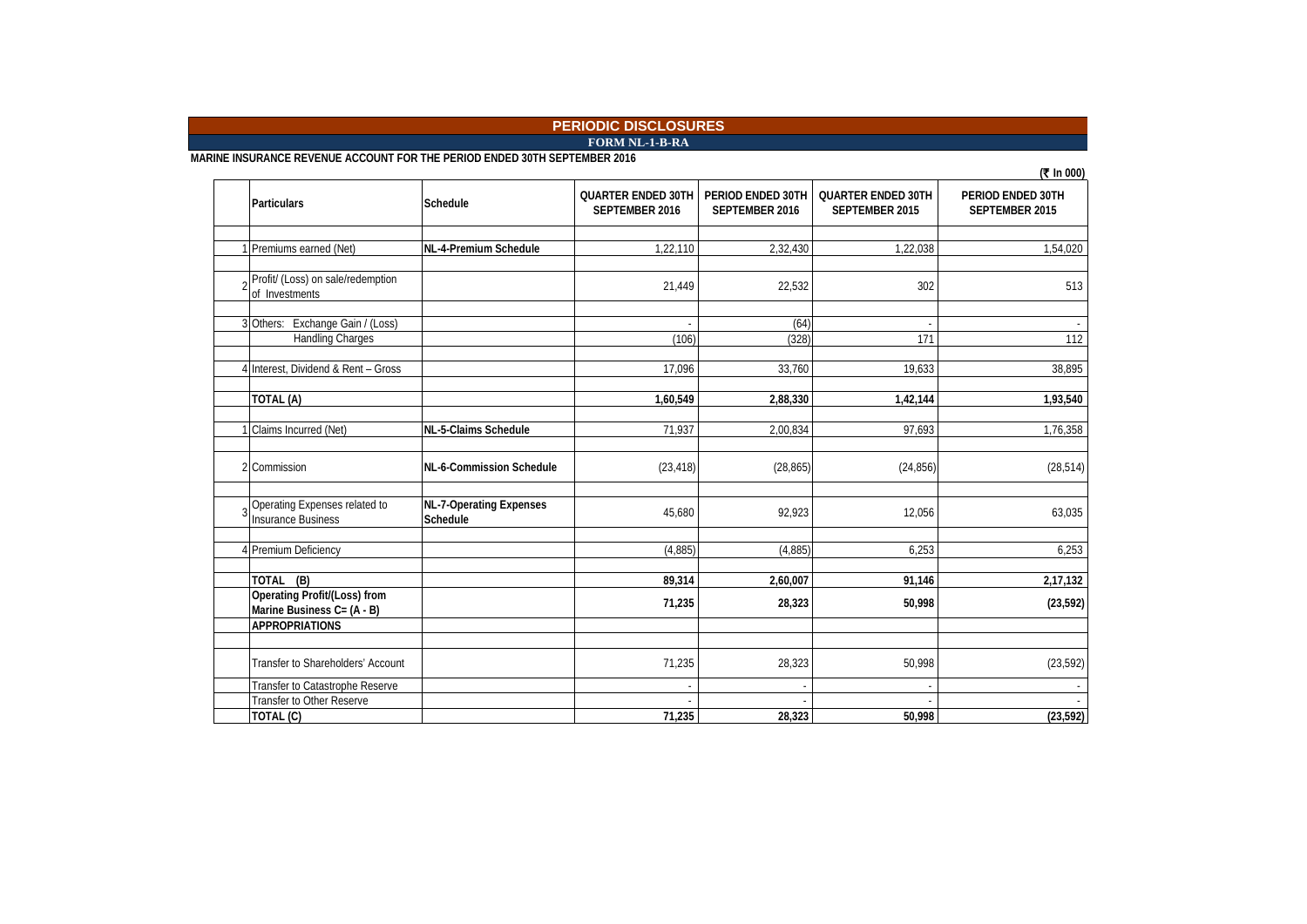### **FORM NL-1-B-RA PERIODIC DISCLOSURES**

**MISCELLANEOUS INSURANCE REVENUE ACCOUNT FOR THE PERIOD ENDED 30TH SEPTEMBER 2016**

|                                                                   |                                            |                                             |                                     |                                             | (₹ In 000)                          |
|-------------------------------------------------------------------|--------------------------------------------|---------------------------------------------|-------------------------------------|---------------------------------------------|-------------------------------------|
| <b>Particulars</b>                                                | Schedule                                   | <b>QUARTER ENDED 30TH</b><br>SEPTEMBER 2016 | PERIOD ENDED 30TH<br>SEPTEMBER 2016 | <b>QUARTER ENDED 30TH</b><br>SEPTEMBER 2015 | PERIOD ENDED 30TH<br>SEPTEMBER 2015 |
|                                                                   |                                            |                                             |                                     |                                             |                                     |
| Premiums earned (Net)                                             | NL-4-Premium Schedule                      | 75,49,737                                   | 1,49,34,386                         | 68,54,804                                   | 1,32,22,701                         |
| Profit/ (Loss) on sale/redemption<br>of Investments               |                                            | 10,53,912                                   | 11,08,763                           | 12,118                                      | 20,885                              |
| 3 Others: Transfer & Duplicate Fee                                |                                            | 3,343                                       | 6.702                               | 3,456                                       | 6,338                               |
| Exchange Gain / (Loss)                                            |                                            | 14                                          | 21                                  | 5,691                                       | 5,789                               |
| <b>Handling Charges</b>                                           |                                            | (225)                                       | 41                                  | (444)                                       | 646                                 |
| 4 Interest, Dividend & Rent - Gross                               |                                            | 8,17,388                                    | 16,61,237                           | 7,83,385                                    | 15,83,699                           |
| TOTAL (A)                                                         |                                            | 94,24,169                                   | 1,77,11,150                         | 76,59,010                                   | 1,48,40,058                         |
|                                                                   |                                            |                                             |                                     |                                             |                                     |
| Claims Incurred (Net)                                             | NL-5-Claims Schedule                       | 63,67,884                                   | 1,23,40,930                         | 51,91,096                                   | 1,01,32,433                         |
| 2 Commission                                                      | NL-6-Commission Schedule                   | (41, 312)                                   | (1,09,156)                          | 1,77,296                                    | 3,98,797                            |
| Operating Expenses related to<br>Insurance Business               | <b>NL-7-Operating Expenses</b><br>Schedule | 19,89,209                                   | 39,65,513                           | 15,84,690                                   | 32,62,174                           |
| 4 Premium Deficiency                                              |                                            |                                             |                                     |                                             |                                     |
|                                                                   |                                            |                                             |                                     |                                             |                                     |
| (B)<br>TOTAL                                                      |                                            | 83, 15, 781                                 | 1,61,97,287                         | 69,53,082                                   | 1,37,93,404                         |
| Operating Profit/(Loss) from<br>Miscellaneous Business C= (A - B) |                                            | 11,08,388                                   | 15,13,863                           | 7,05,928                                    | 10,46,654                           |
| <b>APPROPRIATIONS</b>                                             |                                            |                                             |                                     |                                             |                                     |
|                                                                   |                                            |                                             |                                     |                                             |                                     |
| Transfer to Shareholders' Account                                 |                                            | 11,08,388                                   | 15,13,863                           | 7,05,928                                    | 10,46,654                           |
| Transfer to Catastrophe Reserve                                   |                                            |                                             |                                     |                                             |                                     |
| Transfer to Other Reserve                                         |                                            |                                             |                                     |                                             |                                     |
| TOTAL (C)                                                         |                                            | 11,08,388                                   | 15,13,863                           | 7,05,928                                    | 10,46,654                           |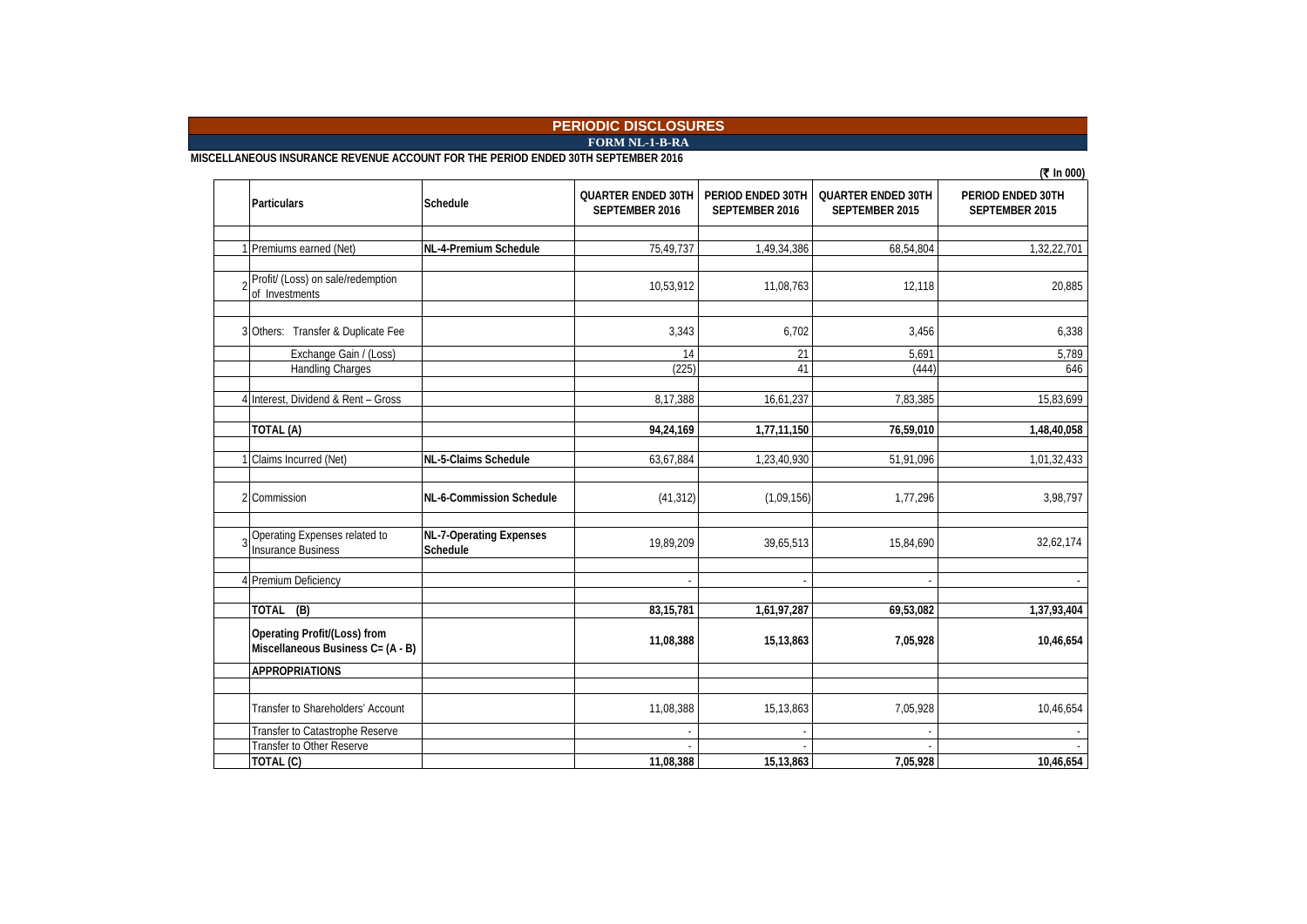#### **PERIODIC DISCLOSURES FORM NL-2-B-PL**

**Name of the Insurer: IFFCO TOKIO GENERAL INSURANCE CO. LTD.**

**Registration No. 106 dated 4.12.2000**

| <b>PROFIT AND LOSS ACCOUNT FOR THE PERIOD ENDED 30TH SEPTEMBER 2016</b><br>(₹ In 000) |                 |                           |                   |                           |                   |  |
|---------------------------------------------------------------------------------------|-----------------|---------------------------|-------------------|---------------------------|-------------------|--|
| <b>Particulars</b>                                                                    | <b>Schedule</b> | <b>QUARTER ENDED 30TH</b> | PERIOD ENDED 30TH | <b>QUARTER ENDED 30TH</b> | PERIOD ENDED 30TH |  |
|                                                                                       |                 | SEPTEMBER 2016            | SEPTEMBER 2016    | SEPTEMBER 2015            | SEPTEMBER 2015    |  |
|                                                                                       |                 |                           |                   |                           |                   |  |
| OPERATING PROFIT/(LOSS)                                                               |                 |                           |                   |                           |                   |  |
| (a)<br>Fire Insurance                                                                 |                 | 37,025                    | 1,46,131          | 46,162                    | 1,90,256          |  |
| (b)<br>Marine Insurance                                                               |                 | 71,235                    | 28,323            | 50.998                    | (23, 592)         |  |
| $\overline{c}$<br>Miscellaneous Insurance                                             |                 | 11,08,388                 | 15,13,863         | 7,05,928                  | 10,46,654         |  |
| <b>INCOME FROM INVESTMENTS</b>                                                        |                 |                           |                   |                           |                   |  |
| (a) Interest, Dividend & Rent - Gross                                                 |                 | 2,63,218                  | 4,70,390          | 1,63,565                  | 3,32,579          |  |
| (b) Profit on sale of investments                                                     |                 | 3,00,487                  | 3,13,953          | 2,535                     | 4,386             |  |
| Less: Loss on sale of investments                                                     |                 |                           |                   |                           |                   |  |
|                                                                                       |                 |                           |                   |                           |                   |  |
| OTHER INCOME<br>3                                                                     |                 |                           |                   |                           |                   |  |
| a) Miscellaneous Income                                                               |                 | 38,587                    | 42,222            | 14,696                    | 19,327            |  |
| b) Profit on Sale of Fixed Assets                                                     |                 | 49                        | 60                |                           | 11                |  |
| TOTAL (A)                                                                             |                 | 18,18,989                 | 25,14,942         | 9,83,884                  | 15,69,621         |  |
| PROVISIONS (Other than taxation)                                                      |                 |                           |                   |                           |                   |  |
|                                                                                       |                 |                           |                   |                           |                   |  |
| (a) For diminution in the value of investments                                        |                 |                           |                   |                           |                   |  |
| (b) For doubtful debts                                                                |                 |                           |                   |                           |                   |  |
| (c) For doubtful Advances                                                             |                 |                           |                   |                           |                   |  |
| <b>OTHER EXPENSES</b><br>5                                                            |                 |                           |                   |                           |                   |  |
| (a) Expenses other than those related to                                              |                 |                           |                   |                           |                   |  |
| <b>Insurance Business</b>                                                             |                 | 244                       | 2,458             | 2,997                     | 4,729             |  |
| (b) Bad debts written off                                                             |                 |                           |                   |                           |                   |  |
| (c) Loss on Sale of Fixed Assets                                                      |                 |                           |                   |                           |                   |  |
| (d) Expenses on Corporate Social                                                      |                 |                           |                   |                           |                   |  |
| Responsibility (CSR)                                                                  |                 |                           | 9,236             |                           |                   |  |
|                                                                                       |                 |                           |                   |                           |                   |  |
| TOTAL (B)                                                                             |                 | 244                       | 11,694            | 2.997                     | 4,729             |  |
| <b>Profit Before Tax</b>                                                              |                 | 18.18.745                 | 25,03,248         | 9.80.887                  | 15,64,892         |  |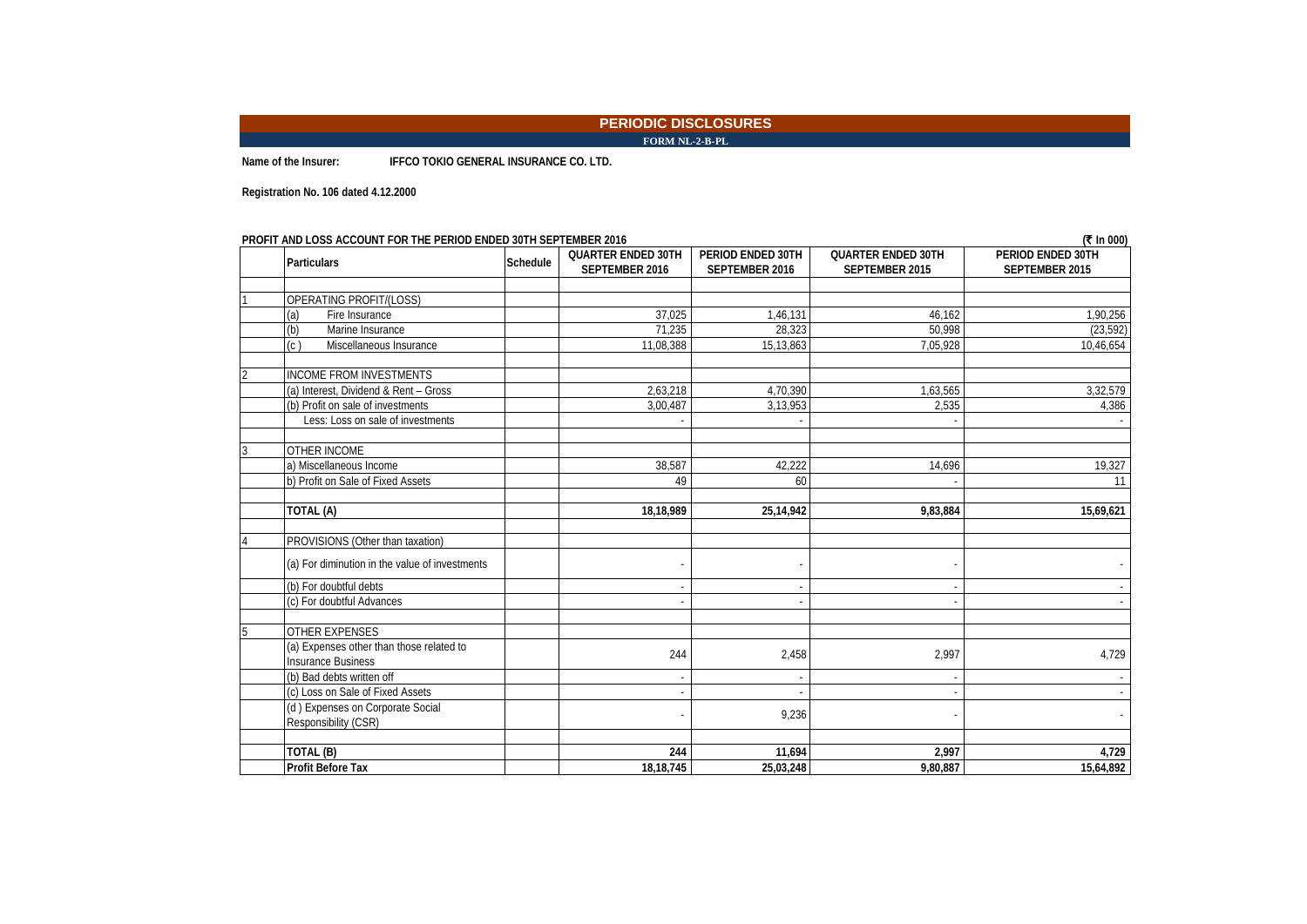| Provision for Taxation                                    | 4,98,265                 | 7,12,055  | 3,05,500                 | 4,99,839  |
|-----------------------------------------------------------|--------------------------|-----------|--------------------------|-----------|
|                                                           |                          |           |                          |           |
| <b>APPROPRIATIONS</b>                                     |                          |           |                          |           |
| (a) Interim dividends paid during the year                | $\overline{\phantom{a}}$ |           |                          |           |
| (b) Proposed final dividend                               | $\overline{\phantom{a}}$ |           |                          |           |
| (c) Dividend distribution tax                             | $\overline{\phantom{a}}$ |           | $\overline{\phantom{a}}$ |           |
| (d) Transfer to any Reserves or Other Accounts            | $\overline{\phantom{a}}$ |           | $\overline{\phantom{a}}$ |           |
|                                                           |                          |           |                          |           |
| Balance of profit/ loss brought forward from last<br>year | $\overline{\phantom{a}}$ | 73,25,117 | $\overline{\phantom{a}}$ | 56,54,234 |
|                                                           |                          |           |                          |           |
| Balance carried forward to Balance Sheet                  |                          | 91,16,310 |                          | 67,19,287 |
|                                                           |                          |           |                          |           |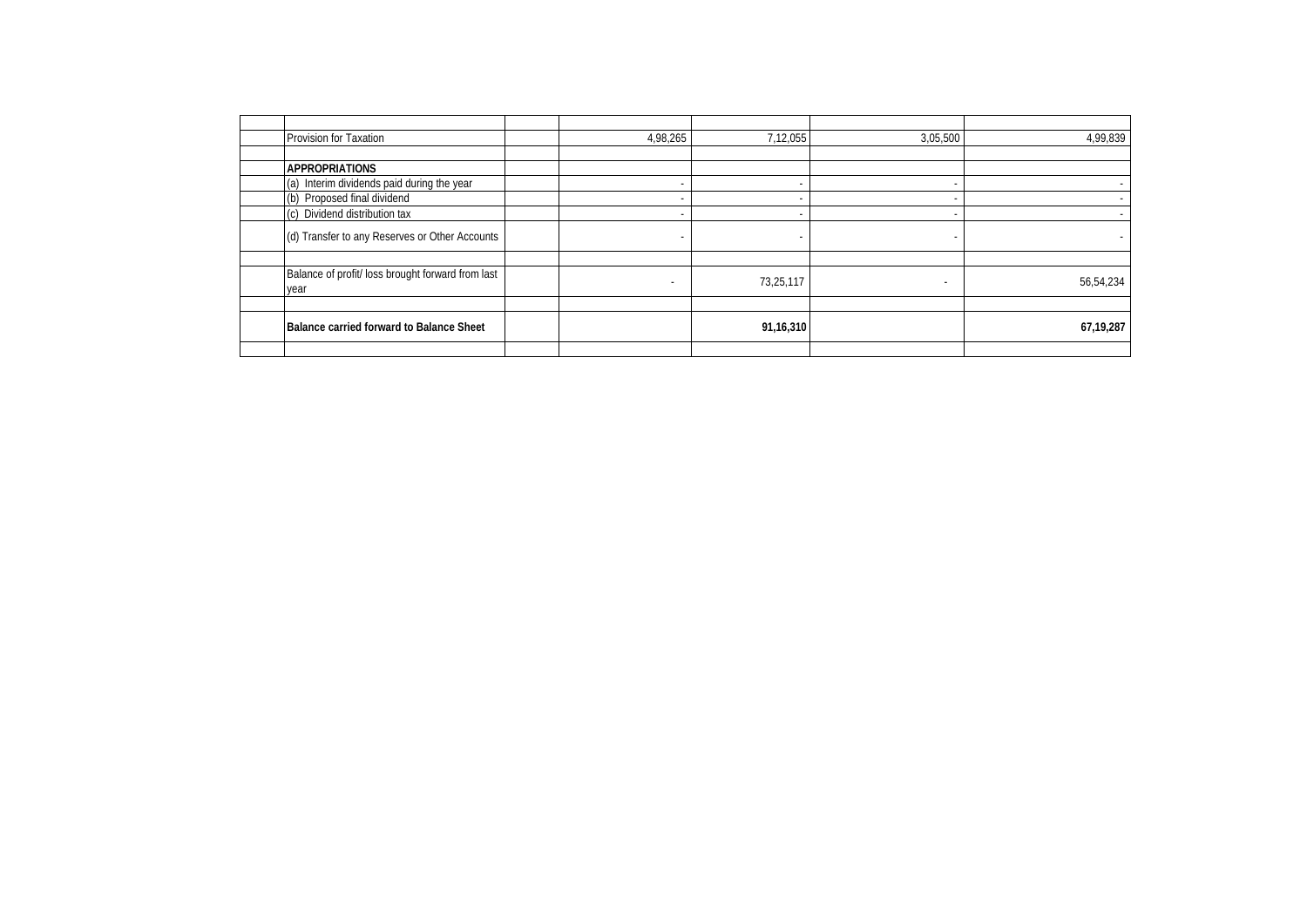### **PERIODIC DISCLOSURES FORM NL-3-B-BS**

**Name of the Insurer: IFFCO TOKIO GENERAL INSURANCE CO. LTD.**

**Registration No. 106 dated 4.12.2000**

**BALANCE SHEET AS AT 30TH SEPTEMBER 2016**

|                             |                                              |                              | (₹ In 000)                |
|-----------------------------|----------------------------------------------|------------------------------|---------------------------|
|                             | Schedule                                     | AS AT 30TH SEPTEMBER<br>2016 | AS AT 30TH SEPTEMBER 2015 |
|                             |                                              |                              |                           |
| <b>SOURCES OF FUNDS</b>     |                                              |                              |                           |
| SHARE CAPITAL               | NL-8-Share Capital Schedule                  | 26,93,215                    | 26,93,215                 |
| <b>RESERVES AND SURPLUS</b> | NL-10-Reserves and Surplus Schedule          | 1,16,86,265                  | 92,89,242                 |
| FAIR VALUE CHANGE ACCOUNT   |                                              | (4, 563)                     | (2,770)                   |
| <b>BORROWINGS</b>           | NL-11-Borrowings Schedule                    | $\overline{\phantom{a}}$     |                           |
| <b>TOTAL</b>                |                                              | 1,43,74,917                  | 1,19,79,687               |
| <b>APPLICATION OF FUNDS</b> |                                              |                              |                           |
| <b>INVESTMENTS</b>          | NL-12-Investment Schedule                    | 5,74,30,486                  | 3,35,51,801               |
| LOANS                       | NL-13-Loans Schedule                         |                              |                           |
| <b>FIXED ASSETS</b>         | NL-14-Fixed Assets Schedule                  | 2,66,707                     | 2,18,270                  |
| DEFERRED TAX ASSET (NET)    |                                              | 1,59,545                     | 2,08,200                  |
| <b>CURRENT ASSETS</b>       |                                              |                              |                           |
| Cash and Bank Balances      | NL-15-Cash and bank balance<br>Schedule      | 23,55,151                    | 1,34,56,222               |
| Advances and Other Assets   | NL-16-Advancxes and Other Assets<br>Schedule | 54, 18, 274                  | 57,16,076                 |
| Sub-Total (A)               |                                              | 77,73,425                    | 1,91,72,298               |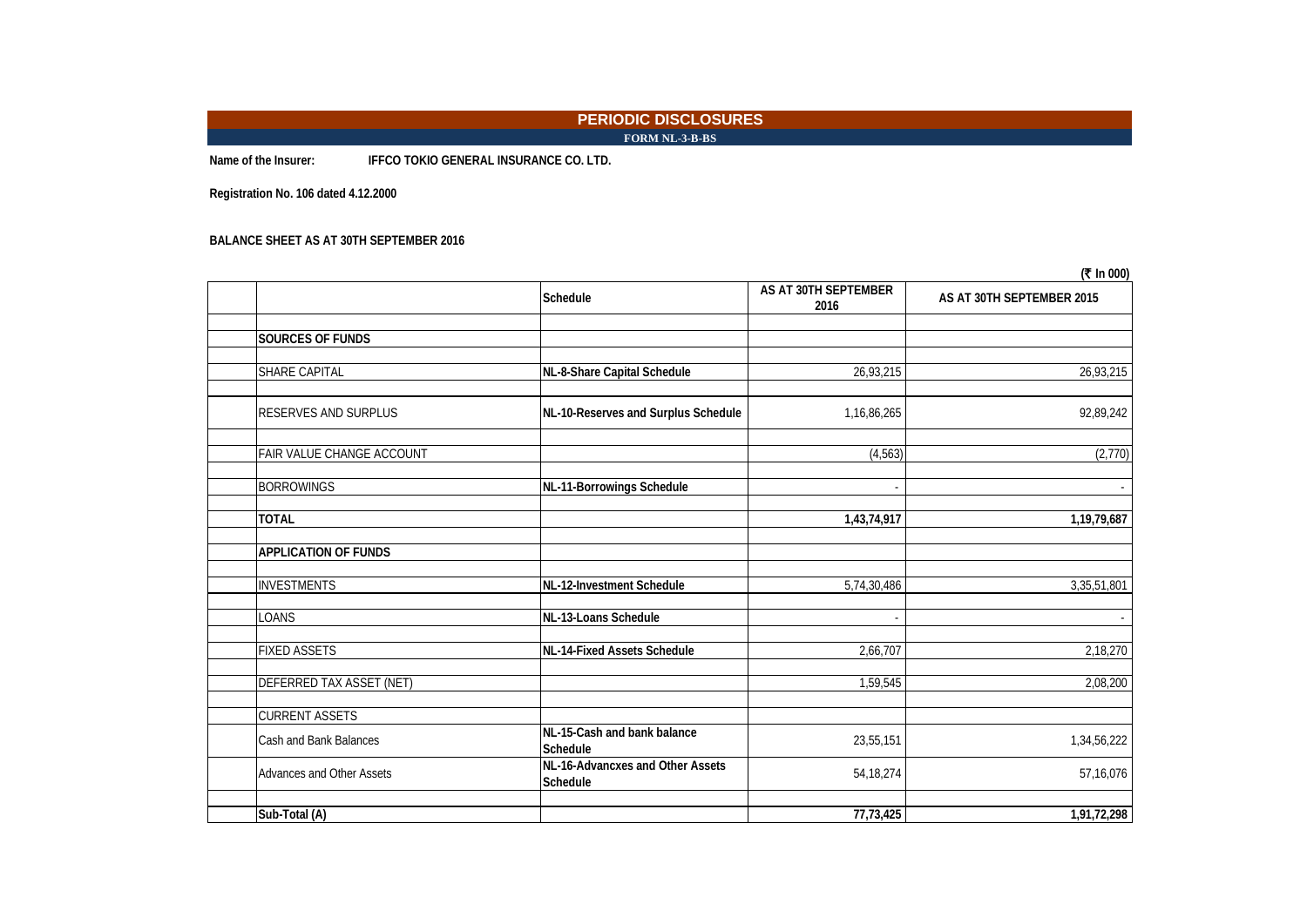| <b>CURRENT LIABILITIES</b>                   | <b>INL-17-Current Liabilities Schedule</b> | 3,70,44,996    | 2,71,00,446      |
|----------------------------------------------|--------------------------------------------|----------------|------------------|
|                                              |                                            |                |                  |
| <b>PROVISIONS</b>                            | NL-18-Provisions Schedule                  | 1,42,10,250    | 1,40,70,436      |
|                                              |                                            |                |                  |
| Sub-Total (B)                                |                                            | 5, 12, 55, 246 | 4,11,70,882      |
|                                              |                                            |                |                  |
| NET CURRENT ASSETS $(C) = (A - B)$           |                                            | (4,34,81,821)  | (2, 19, 98, 584) |
|                                              |                                            |                |                  |
| MISCELLANEOUS EXPENDITURE (to the extent not | NL-19-Miscellaneous Expenditure            |                |                  |
| written off or adjusted)                     | <b>Schedule</b>                            |                |                  |
|                                              |                                            |                |                  |
| <b>TOTAL</b>                                 |                                            | 1,43,74,917    | 1,19,79,687      |

### **CONTINGENT LIABILITIES**

|                |                                                                                  |                              | (₹ In 000)                |
|----------------|----------------------------------------------------------------------------------|------------------------------|---------------------------|
|                | <b>Particulars</b>                                                               | AS AT 30TH SEPTEMBER<br>2016 | AS AT 30TH SEPTEMBER 2015 |
|                |                                                                                  |                              |                           |
|                | Partly paid-up investments                                                       |                              |                           |
| $\overline{2}$ | Claims, other than against policies, not acknowledged as<br>debts by the company |                              |                           |
| 3              | Underwriting commitments outstanding (in respect of<br>shares and securities)    |                              |                           |
|                | Guarantees given by or on behalf of the Company                                  |                              |                           |
| 5              | Statutory demands/ liabilities in dispute, not provided for                      | 2,80,281                     | 4,191                     |
| 6              | Reinsurance obligations to the extent not provided for in<br>accounts            |                              |                           |
|                | <b>Others</b>                                                                    |                              |                           |
|                | <b>TOTAL</b>                                                                     | 2,80,281                     | 4,191                     |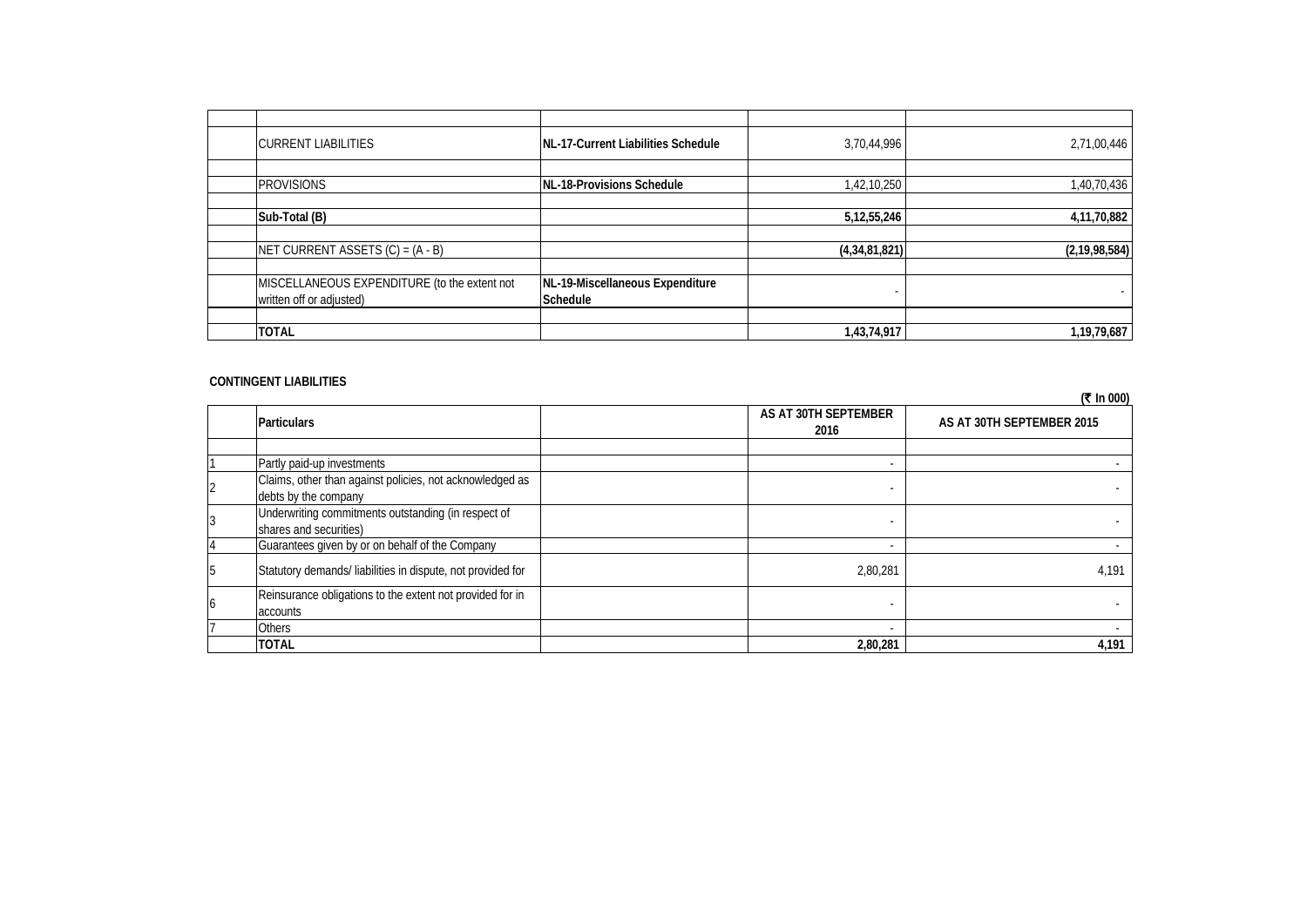### **PERIODIC DISCLOSURES FORM NL-4- PREMIUM SCHEDULE**

### **PREMIUM EARNED [NET]**

|                                                                |              |           |                                          |              |            |                                  |                      | (₹ In 000)    |
|----------------------------------------------------------------|--------------|-----------|------------------------------------------|--------------|------------|----------------------------------|----------------------|---------------|
| <b>Particulars</b>                                             |              |           | <b>QUARTER ENDED 30TH SEPTEMBER 2016</b> |              |            | PERIOD ENDED 30TH SEPTEMBER 2016 |                      |               |
|                                                                | Fire         | Marine    | <b>Miscellaneous</b>                     | Total        | Fire       | Marine                           | <b>Miscellaneous</b> | Total         |
| Premium from direct business written                           | 3,77,023     | 4,37,378  | 91,28,780                                | 99,43,181    | 16,07,694  | 7,92,060                         | 1,88,25,053          | 2,12,24,807   |
| Service Tax                                                    | ۰            |           |                                          |              |            |                                  |                      |               |
| Adjustment for change in reserve for unexpired<br>risks        | (3, 29, 033) | 66,465    | 69,511                                   | (1,93,057)   | 2,38,266   | 1,54,351                         | 11,91,667            | 15,84,284     |
|                                                                | 7,06,056     | 3,70,913  | 90,59,269                                | 1,01,36,238  | 13,69,428  | 6,37,709                         | 1,76,33,386          | 1,96,40,523   |
| Add: Premium on reinsurance accepted                           | 1,56,069     | 7,687     | 17,442                                   | 1,81,198     | 2,80,040   | 10,474                           | 1,00,675             | 3,91,189      |
| Less : Premium on reinsurance ceded                            | 3,74,932     | 2,89,989  | 23,90,940                                | 30,55,861    | 16,21,151  | 4,76,798                         | 50,31,221            | 71,29,170     |
|                                                                |              |           |                                          |              |            |                                  |                      |               |
| <b>Net Premium</b>                                             | 4,87,193     | 88,611    | 66,85,771                                | 72,61,575    | 28,317     | 1,71,385                         | 1,27,02,840          | 1,29,02,542   |
|                                                                |              |           |                                          |              |            |                                  |                      |               |
| Adjustment for change in reserve for unexpired<br><b>risks</b> | 3,73,011     | (33, 498) | (8,63,967)                               | (5, 24, 454) | (1,68,141) | (61, 044)                        | (22, 31, 547)        | (24, 60, 732) |
| Premium Earned (Net)                                           | 1,14,182     | 1,22,109  | 75,49,738                                | 77,86,029    | 1,96,458   | 2,32,429                         | 1,49,34,387          | 1,53,63,274   |

| <b>Particulars</b>                                      | <b>QUARTER ENDED 30TH SEPTEMBER 2015</b> |              |                      | PERIOD ENDED 30TH SEPTEMBER 2015 |              |            |                      |             |
|---------------------------------------------------------|------------------------------------------|--------------|----------------------|----------------------------------|--------------|------------|----------------------|-------------|
|                                                         | Fire                                     | Marine       | <b>Miscellaneous</b> | Total                            | Fire         | Marine     | <b>Miscellaneous</b> | Total       |
| Premium from direct business written                    | 2,57,529                                 | 2,98,970     | 80,74,016            | 86,30,515                        | 14,48,004    | 6,36,774   | 1,57,49,060          | 1,78,33,838 |
| Service Tax                                             | $\overline{\phantom{a}}$                 |              |                      |                                  |              |            |                      |             |
| Adjustment for change in reserve for unexpired<br>risks | (3, 43, 138)                             | 93,268       | 2,07,549             | (42, 320)                        | 2,68,442     | 2,89,350   | 5,20,272             | 10,78,064   |
|                                                         | 6,00,667                                 | 2,05,702     | 78,66,467            | 86,72,835                        | 11,79,562    | 3,47,424   | 1,52,28,788          | 1,67,55,774 |
| Add: Premium on reinsurance accepted                    | 1,47,928                                 | (6,904)      | 71,842               | 2,12,866                         | 3,05,356     | 25,886     | 99.919               | 4,31,161    |
| Less: Premium on reinsurance ceded                      | 2,58,697                                 | 2,31,194     | 11,99,652            | 16,89,543                        | 14,81,025    | 3,99,972   | 22,61,987            | 41,42,984   |
|                                                         |                                          |              |                      |                                  |              |            |                      |             |
| Net Premium                                             | 4,89,898                                 | (32, 396)    | 67,38,657            | 71,96,158                        | 3,893        | (26, 662)  | 1,30,66,720          | 1,30,43,951 |
|                                                         |                                          |              |                      |                                  |              |            |                      |             |
| Adjustment for change in reserve for unexpired<br>risks | 3,81,103                                 | (1, 54, 434) | (1, 16, 147)         | 1,10,522                         | (2, 17, 914) | (1,80,682) | (1,55,981)           | (5,54,577)  |
| Premium Earned (Net)                                    | 1,08,794                                 | 1,22,038     | 68,54,804            | 70,85,636                        | 2,21,807     | 1,54,020   | 1,32,22,701          | 1,35,98,528 |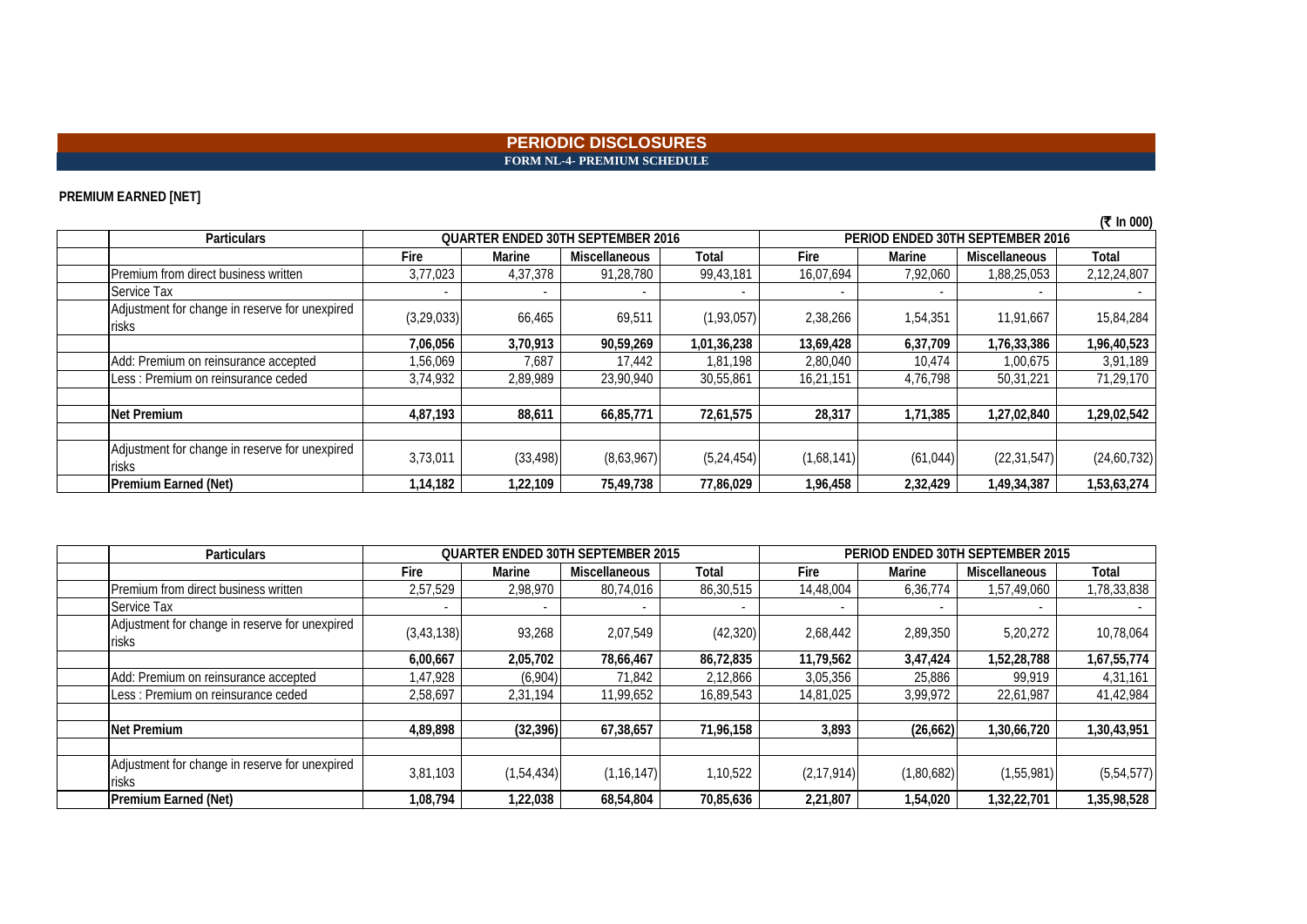### **PERIODIC DISCLOSURES FORM NL-5 - CLAIMS SCHEDULE**

### **CLAIMS INCURRED [NET]**

| ,,                                                      |                                          |          |                      |           |                                  |          |               |             |
|---------------------------------------------------------|------------------------------------------|----------|----------------------|-----------|----------------------------------|----------|---------------|-------------|
| <b>Particulars</b>                                      | <b>OUARTER ENDED 30TH SEPTEMBER 2016</b> |          |                      |           | PERIOD ENDED 30TH SEPTEMBER 2016 |          |               |             |
|                                                         | Fire                                     | Marine   | <b>Miscellaneous</b> | Total     | <b>Fire</b>                      | Marine   | Miscellaneous | Total       |
| Claims paid                                             |                                          |          |                      |           |                                  |          |               |             |
| Direct claims                                           | 2,69,188                                 | 1,58,751 | 58,58,973            | 62,86,912 | 4,10,791                         | 3,02,482 | 1,00,39,495   | 1,07,52,768 |
| Add Claims Outstanding at the end of the year           | (28, 793)                                | 471      | 17.65.504            | 17,37,182 | 5, 16, 365                       | 6,12,718 | 2,41,20,405   | 2,52,49,488 |
| Less Claims Outstanding at the beginning of the<br>year |                                          |          |                      |           | 4,58,295                         | 5,39,961 | 2,00,93,200   | 2,10,91,456 |
|                                                         | 2.40.395                                 | 1,59,222 | 76,24,477            | 80,24,094 | 4,68,861                         | 3,75,239 | 1,40,66,700   | 1,49,10,800 |
| Add :Re-insurance accepted                              | 13,294                                   | 8,834    | 44.924               | 67,052    | 31,344                           | 10,101   | 1,79,244      | 2,20,689    |
| Less: Re-insurance Ceded                                | 1,71,690                                 | 96,119   | 13,01,517            | 15,69,326 | 3,44,284                         | 1,84,506 | 19,05,014     | 24,33,804   |
|                                                         |                                          |          |                      |           |                                  |          |               |             |
| <b>Total Claims Incurred</b>                            | 81,999                                   | 71,937   | 63,67,884            | 65,21,820 | 1,55,921                         | 2,00,834 | 1,23,40,930   | 1,26,97,685 |

| <b>Particulars</b>                                      | <b>QUARTER ENDED 30TH SEPTEMBER 2015</b> |          |               | PERIOD ENDED 30TH SEPTEMBER 2015 |          |          |                      |             |
|---------------------------------------------------------|------------------------------------------|----------|---------------|----------------------------------|----------|----------|----------------------|-------------|
|                                                         | Fire                                     | Marine   | Miscellaneous | Total                            | Fire     | Marine   | <b>Miscellaneous</b> | Total       |
| Claims paid                                             |                                          |          |               |                                  |          |          |                      |             |
| Direct claims                                           | 1,42,956                                 | 2,01,260 | 53,71,574     | 57,15,790                        | 7,46,945 | 9,03,888 | 1,02,40,063          | 1,18,90,896 |
| Add Claims Outstanding at the end of the year           | (9,051)                                  | 30,653   | 10,32,466     | 10,54,068                        | 4.72.146 | 5,33,649 | 1,90,04,469          | 2,00,10,264 |
| Less Claims Outstanding at the beginning of the<br>year |                                          |          |               |                                  | 4,94,016 | 5,37,506 | 1,62,58,452          | 1,72,89,974 |
|                                                         | 1,33,905                                 | 2,31,913 | 64,04,040     | 67,69,858                        | 7,25,075 | 9,00,031 | 1,29,86,080          | 1,46,11,186 |
| Add :Re-insurance accepted                              | 20,175                                   |          | 21,233        | 41.495                           | 61.943   | 87       | 46.024               | 1,08,054    |
| Less : Re-insurance ceded                               | 89,932                                   | 1,34,307 | 12,34,177     | 14,58,416                        | 6,77,094 | 7,23,760 | 28,99,671            | 43,00,525   |
|                                                         |                                          |          |               |                                  |          |          |                      |             |
| Total Claims Incurred                                   | 64.148                                   | 97.693   | 51,91,096     | 53,52,937                        | 1,09,924 | 1,76,358 | 1,01,32,433          | 1,04,18,715 |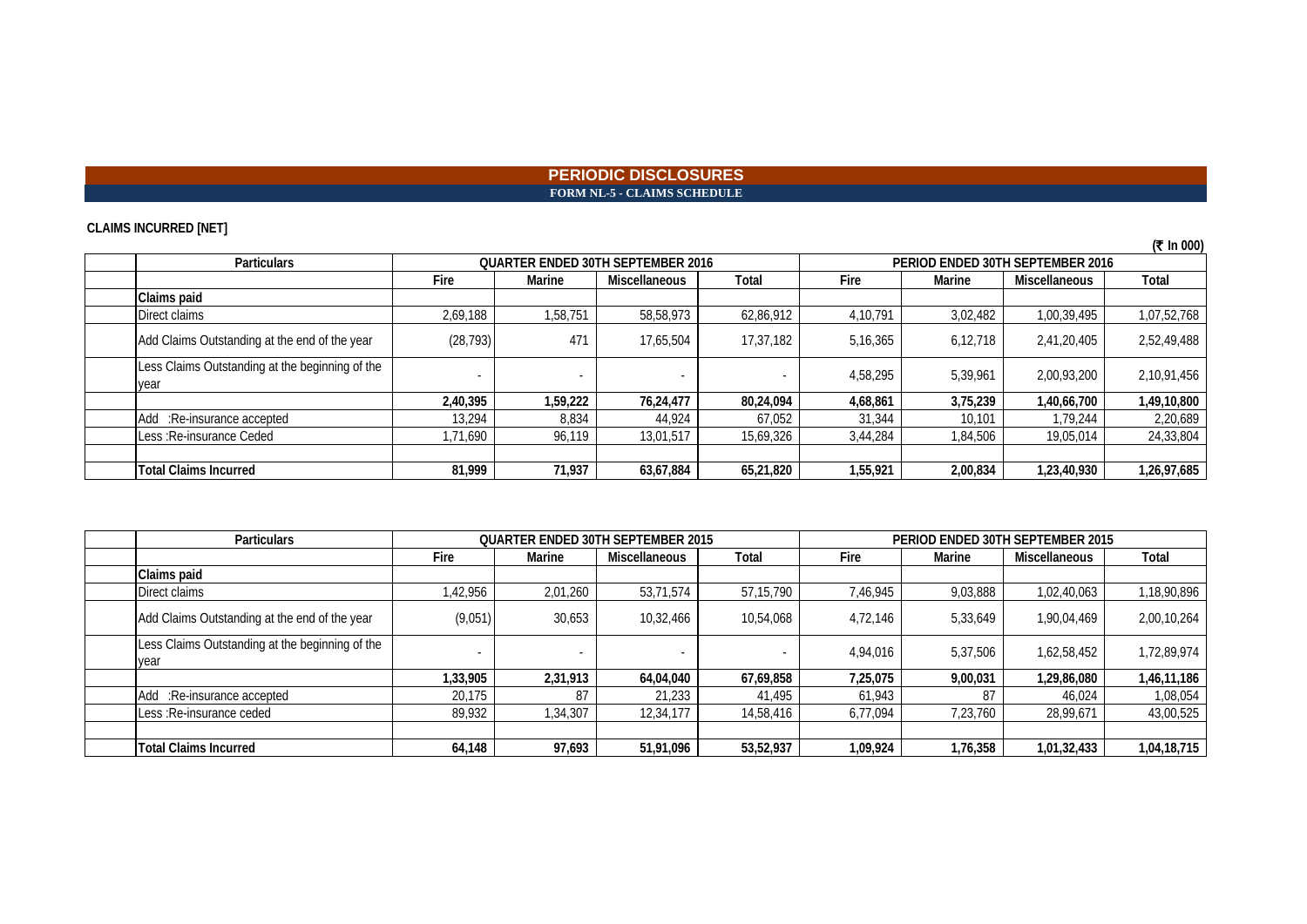### **PERIODIC DISCLOSURES FORM NL-6-COMMISSION SCHEDULE**

| <b>COMMISSION</b>                                              |           |           |                                          |           |                                  |           |                      | (₹ In 000) |
|----------------------------------------------------------------|-----------|-----------|------------------------------------------|-----------|----------------------------------|-----------|----------------------|------------|
| <b>Particulars</b>                                             |           |           | <b>QUARTER ENDED 30TH SEPTEMBER 2016</b> |           | PERIOD ENDED 30TH SEPTEMBER 2016 |           |                      |            |
|                                                                | Fire      | Marine    | <b>Miscellaneous</b>                     | Total     | Fire                             | Marine    | <b>Miscellaneous</b> | Total      |
| Commission paid                                                |           |           |                                          |           |                                  |           |                      |            |
| <b>Direct</b>                                                  | 19,868    | 17.391    | 3,38,769                                 | 3,76,028  | 47,633                           | 38,764    | 7.04.842             | 7,91,239   |
| Add: Re-insurance Accepted                                     | 15,123    | 353       | 2,429                                    | 17,905    | 17,035                           | 606       | 10,048               | 27,689     |
| Less: Commission on Re-insurance Ceded                         | 47.319    | 41.162    | 3,82,510                                 | 4.70.991  | 1.88.718                         | 68,235    | 8.24.046             | 10,80,999  |
| <b>Net Commission</b>                                          | (12, 328) | (23, 418) | (41, 312)                                | (77, 058) | (1, 24, 050)                     | (28, 865) | (1,09,156)           | (2,62,071) |
| Break-up of the expenses (Gross) incurred to procure business: |           |           |                                          |           |                                  |           |                      |            |
| Agents                                                         | 10,141    | 8,856     | 1,35,662                                 | 1.54.659  | 22,524                           | 16,099    | 2.77.644             | 3,16,267   |
| <b>Brokers</b>                                                 | 8.186     | 8.170     | 1.86.468                                 | 2,02,824  | 22.068                           | 21.959    | 3.92.673             | 4,36,700   |
| Corporate Agency                                               | 1,541     | 365       | 16,639                                   | 18,545    | 3,041                            | 706       | 34,525               | 38,272     |
| Others                                                         |           |           |                                          |           |                                  |           |                      |            |
| TOTAL (B)                                                      | 19,868    | 17.391    | 3,38,769                                 | 3,76,028  | 47,633                           | 38,764    | 7,04,842             | 7,91,239   |

| <b>Particulars</b>                                             |           | <b>QUARTER ENDED 30TH SEPTEMBER 2015</b> |               | PERIOD ENDED 30TH SEPTEMBER 2015 |            |           |                      |          |
|----------------------------------------------------------------|-----------|------------------------------------------|---------------|----------------------------------|------------|-----------|----------------------|----------|
|                                                                | Fire      | Marine                                   | Miscellaneous | <b>Total</b>                     | Fire       | Marine    | <b>Miscellaneous</b> | Total    |
| Commission paid                                                |           |                                          |               |                                  |            |           |                      |          |
| <b>Direct</b>                                                  | 11,663    | 14.054                                   | 3.06.259      | 3.31.976                         | 35.272     | 32,471    | 6.21.446             | 6,89,189 |
| Add: Re-insurance Accepted                                     | 9.754     | (52)                                     | 2,704         | 12.406                           | 21.293     | .705      | 3.793                | 26,791   |
| Less: Commission on Re-insurance Ceded                         | 41,974    | 38,858                                   | 1.31.667      | 2.12.499                         | 1.63.182   | 62,690    | 2.26.442             | 4,52,314 |
| <b>Net Commission</b>                                          | (20, 557) | (24, 856)                                | 1,77,296      | 1,31,883                         | (1,06,617) | (28, 514) | 3,98,797             | 2,63,666 |
| Break-up of the expenses (Gross) incurred to procure business: |           |                                          |               |                                  |            |           |                      |          |
| Agents                                                         | 5,977     | 5,307                                    | 1,21,122      | .32.406                          | 15,522     | 11.711    | 2.44.954             | 2,72,187 |
| <b>Brokers</b>                                                 | 4.443     | 8,358                                    | 1,59,633      | 1,72,434                         | 16.700     | 19,848    | 3,20,708             | 3,57,256 |
| Corporate Agency                                               | 1,243     | 389                                      | 25,504        | 27,136                           | 3,050      | 912       | 55,784               | 59,746   |
| Others                                                         |           |                                          |               |                                  |            |           |                      |          |
| TOTAL (B)                                                      | 11,663    | 14,054                                   | 3.06.259      | 3,31,976                         | 35,272     | 32,471    | 6,21,446             | 6,89,189 |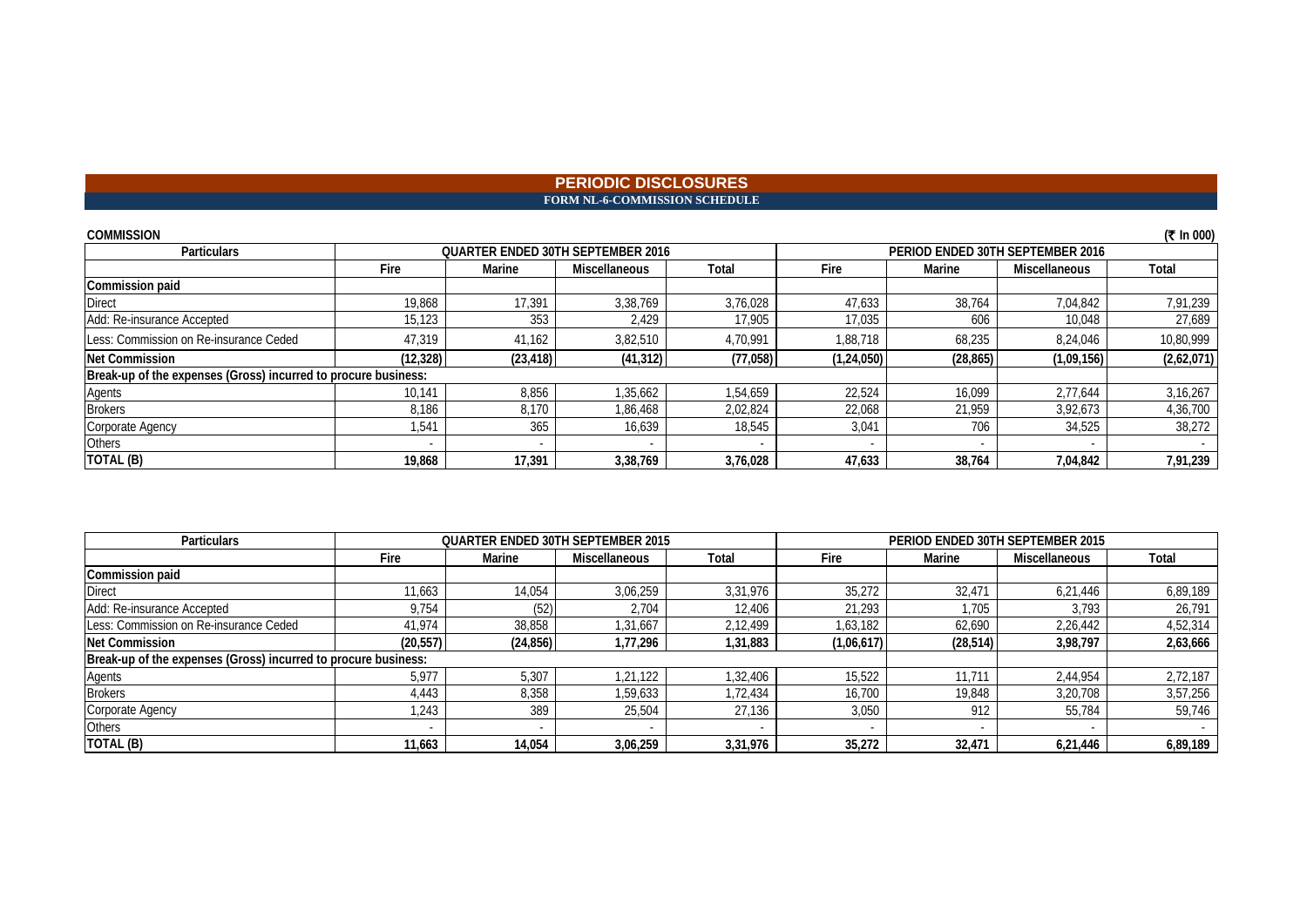#### **PERIODIC DISCLOSURES FORM NL-7-OPERATING EXPENSES SCHEDULE**

#### **OPERATING EXPENSES RELATED TO INSURANCE BUSINESS**

|                                                        |        |        |                                          |              |        |        |                                  | (₹ In 000)               |
|--------------------------------------------------------|--------|--------|------------------------------------------|--------------|--------|--------|----------------------------------|--------------------------|
| <b>Particulars</b>                                     |        |        | <b>QUARTER ENDED 30TH SEPTEMBER 2016</b> |              |        |        | PERIOD ENDED 30TH SEPTEMBER 2016 |                          |
|                                                        | Fire   | Marine | <b>Miscellaneous</b>                     | <b>Total</b> | Fire   | Marine | Miscellaneous                    | Total                    |
| Employees' remuneration & welfare benefits             | 5,922  | 5,505  | 2,41,185                                 | 2,52,612     | 10,837 | 13,241 | 5,64,803                         | 5,88,881                 |
| 2 Travel, conveyance and vehicle running expenses      | 575    | 583    | 25,307                                   | 26,465       | 914    | 1.116  | 47.604                           | 49,634                   |
| Training expenses                                      |        |        | 278                                      | 291          |        | 10     | 441                              | 460                      |
| Rents, rates & taxes                                   | 1.832  | 1,830  | 79,580                                   | 83,242       | 2,991  | 3,655  | 1,55,913                         | 1,62,559                 |
| 5 Repairs                                              | 745    | 801    | 34,561                                   | 36,107       | 1,054  | 1,287  | 54,918                           | 57.259                   |
| 6 Printing & stationery                                | 310    | 302    | 13,160                                   | 13,772       | 528    | 645    | 27,520                           | 28,693                   |
| Communication                                          | 547    | 577    | 24,931                                   | 26,055       | 812    | 994    | 42,385                           | 44,191                   |
| 8 Legal & professional charges                         | 6,283  | 6,343  | 2,75,457                                 | 2,88,083     | 10,075 | 12,311 | 5,25,124                         | 5,47,510                 |
| 9 Auditors' fees, expenses etc                         |        |        |                                          |              |        |        |                                  |                          |
| (a) as auditor                                         | 27     | 34     | 1,439                                    | 1,500        | 27     | 34     | 1,439                            | 1,500                    |
| (b) as adviser or in any other capacity, in respect of |        |        |                                          |              |        |        |                                  |                          |
| (i) Taxation matters                                   |        |        | $\overline{a}$                           |              |        |        | $\overline{\phantom{a}}$         | $\overline{\phantom{a}}$ |
| (ii) Insurance matters                                 |        |        |                                          |              |        |        |                                  | $\sim$                   |
| (iii) Management services; and                         |        |        | $\sim$                                   |              |        |        |                                  |                          |
| in any other capacity                                  |        |        |                                          |              |        |        |                                  |                          |
| 10 Advertisement and publicity                         | 158    | 77     | 3.732                                    | 3.967        | 486    | 594    | 25,344                           | 26,424                   |
| 11 Marketing and Support Services                      | 26,638 | 26,547 | 11,54,447                                | 12,07,632    | 43,685 | 53,379 | 22,76,912                        | 23,73,976                |
| 12 Interest & Bank Charges                             | 493    | 505    | 21,911                                   | 22,909       | 762    | 929    | 39,650                           | 41,341                   |
| 13 Others:                                             |        |        |                                          |              |        |        |                                  |                          |
| Policy Stamps                                          | 15     |        | 1.814                                    | 1.829        | 15     |        | 1.814                            | 1.829                    |
| Information & Technology Expenses                      | 582    | 535    | 23,441                                   | 24,558       | 1,085  | 1,326  | 56,559                           | 58,970                   |
| Electricity & Water Charges                            | 363    | 375    | 16,252                                   | 16.990       | 558    | 682    | 29.079                           | 30,319                   |
| Courtesies & Entertainment                             | 220    | 229    | 9,931                                    | 10,380       | 328    | 400    | 17,065                           | 17,793                   |
| Others                                                 | 260    | 278    | 11,992                                   | 12,530       | 377    | 462    | 19,688                           | 20,527                   |
| 14 Depreciation                                        | 495    | 502    | 21,804                                   | 22,801       | 787    | 961    | 40,998                           | 42,746                   |
| Service Tax Expenses                                   | 578    | 651    | 27,987                                   | 29,216       | 734    | 897    | 38,257                           | 39,888                   |
| <b>TOTAL</b>                                           | 46.050 | 45,680 | 19,89,209                                | 20,80,939    | 76,064 | 92,923 | 39,65,513                        | 41,34,500                |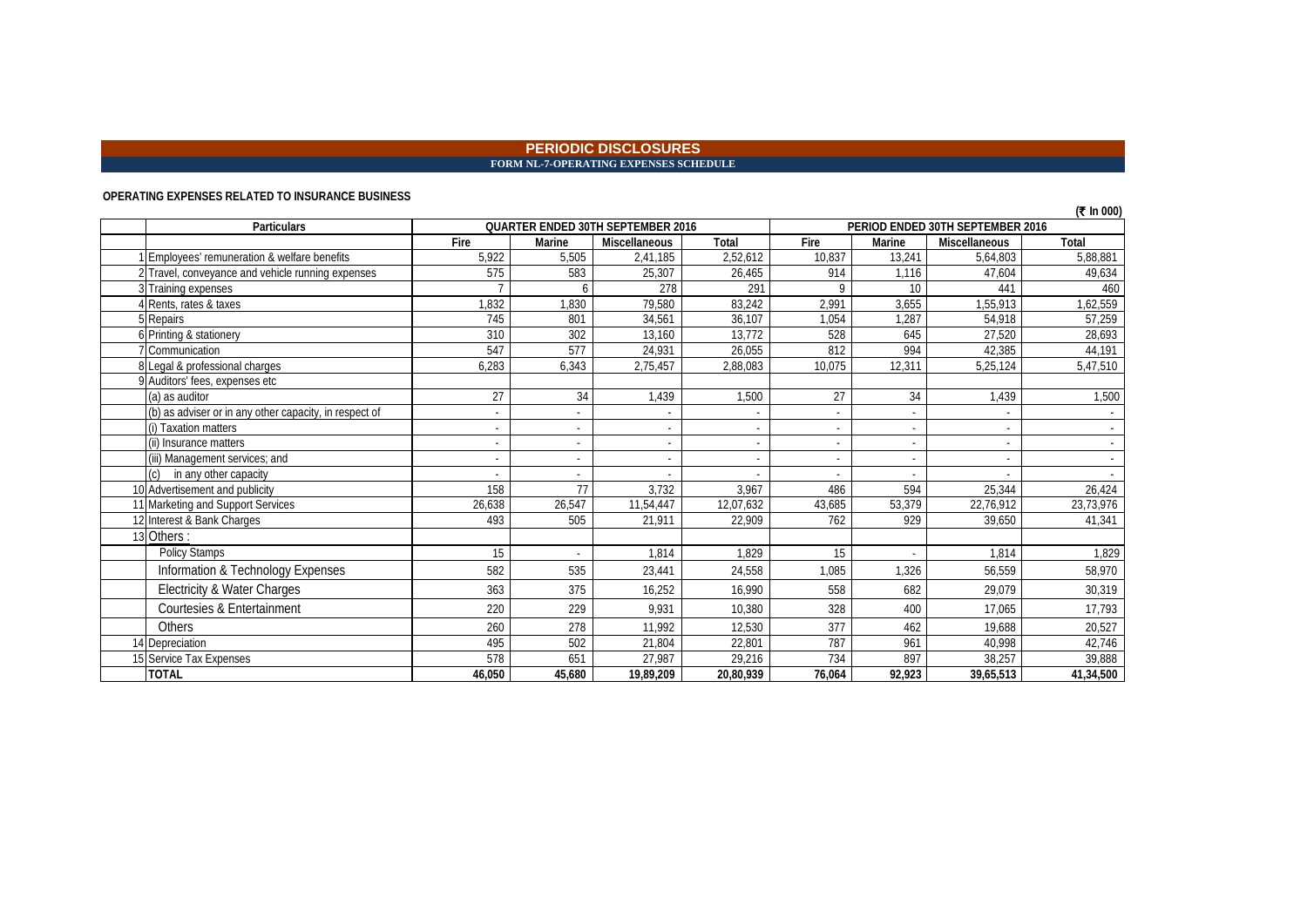### **OPERATING EXPENSES RELATED TO INSURANCE BUSINESS**

| In 000) |
|---------|
|---------|

| <b>Particulars</b>                                     |        |        | <b>QUARTER ENDED 30TH SEPTEMBER 2015</b> |              |        |        | PERIOD ENDED 30TH SEPTEMBER 2015 | , <u>.</u> |
|--------------------------------------------------------|--------|--------|------------------------------------------|--------------|--------|--------|----------------------------------|------------|
|                                                        | Fire   | Marine | Miscellaneous                            | <b>Total</b> | Fire   | Marine | <b>Miscellaneous</b>             | Total      |
| Employees' remuneration & welfare benefits             | 4,653  | 975    | 2,15,776                                 | 2,21,404     | 10,121 | 9,763  | 5,04,960                         | 5,24,844   |
| 2 Travel, conveyance and vehicle running expenses      | 468    | 212    | 22,255                                   | 22,935       | 841    | 811    | 41,972                           | 43,624     |
| 3 Training expenses                                    | 16     | (35)   | 572                                      | 553          | 94     | 90     | 4,684                            | 4,868      |
| Rents, rates & taxes                                   | 1,595  | 699    | 75,644                                   | 77,938       | 2,900  | 2,796  | 1,44,636                         | 1,50,332   |
| 5 Repairs                                              | 635    | 393    | 30.646                                   | 31.674       | 977    | 942    | 48.734                           | 50,653     |
| 6 Printing & stationery                                | 264    | 78     | 12,312                                   | 12,654       | 538    | 519    | 26,823                           | 27,880     |
| Communication                                          | 445    | 272    | 21.509                                   | 22,226       | 691    | 667    | 34,496                           | 35,854     |
| 8 Legal & professional charges                         | 3,804  | 775    | 1,76,302                                 | 1,80,881     | 8,309  | 8,015  | 4,14,541                         | 4,30,865   |
| 9 Auditors' fees, expenses etc                         |        |        |                                          |              |        |        |                                  |            |
| (a) as auditor                                         | 29     | 28     | 1.443                                    | 1.500        | 29     | 28     | 1.443                            | 1,500      |
| (b) as adviser or in any other capacity, in respect of |        |        | ä,                                       |              |        |        |                                  |            |
| (i) Taxation matters                                   |        |        | $\overline{\phantom{a}}$                 |              |        |        | $\overline{\phantom{a}}$         |            |
| (ii) Insurance matters                                 |        |        | ٠                                        |              |        |        |                                  |            |
| (iii) Management services; and                         |        |        |                                          |              |        |        |                                  |            |
| in any other capacity                                  |        |        |                                          |              |        |        |                                  |            |
| 10 Advertisement and publicity                         | 747    | 380    | 35.654                                   | 36,781       | 1,275  | 1.229  | 63.590                           | 66,094     |
| 11 Marketing and Support Services                      | 17,041 | 5,663  | 8,00,041                                 | 8,22,745     | 33,810 | 32,612 | 16,86,798                        | 17,53,220  |
| 12 Interest & Bank Charges                             | 365    | 195    | 17,490                                   | 18,050       | 611    | 590    | 30,499                           | 31,700     |
| 13 Others:                                             |        |        |                                          |              |        |        |                                  |            |
| <b>Policy Stamps</b>                                   | 15     |        | 1,815                                    | 1,830        | 15     |        | 1,815                            | 1,830      |
| Information & Technology Expenses                      | 1,505  | 1.047  | 73,207                                   | 75,759       | 2,136  | 2,061  | 1,06,573                         | 1,10,770   |
| Electricity & Water Charges                            | 364    | 247    | 17,660                                   | 18.271       | 525    | 507    | 26,203                           | 27,235     |
| Courtesies & Entertainment                             | 683    | 523    | 33,424                                   | 34,630       | 893    | 861    | 44,549                           | 46,303     |
| Others                                                 | 350    | 264    | 17.148                                   | 17.762       | 466    | 450    | 23,262                           | 24,178     |
| 14 Depreciation                                        | 456    | 185    | 21,585                                   | 22,226       | 854    | 824    | 42,611                           | 44,289     |
| 15 Service Tax Expenses                                | 209    | 155    | 10,207                                   | 10,571       | 280    | 270    | 13,985                           | 14,535     |
| <b>TOTAL</b>                                           | 33,644 | 12,056 | 15,84,690                                | 16,30,390    | 65,365 | 63,035 | 32,62,174                        | 33,90,574  |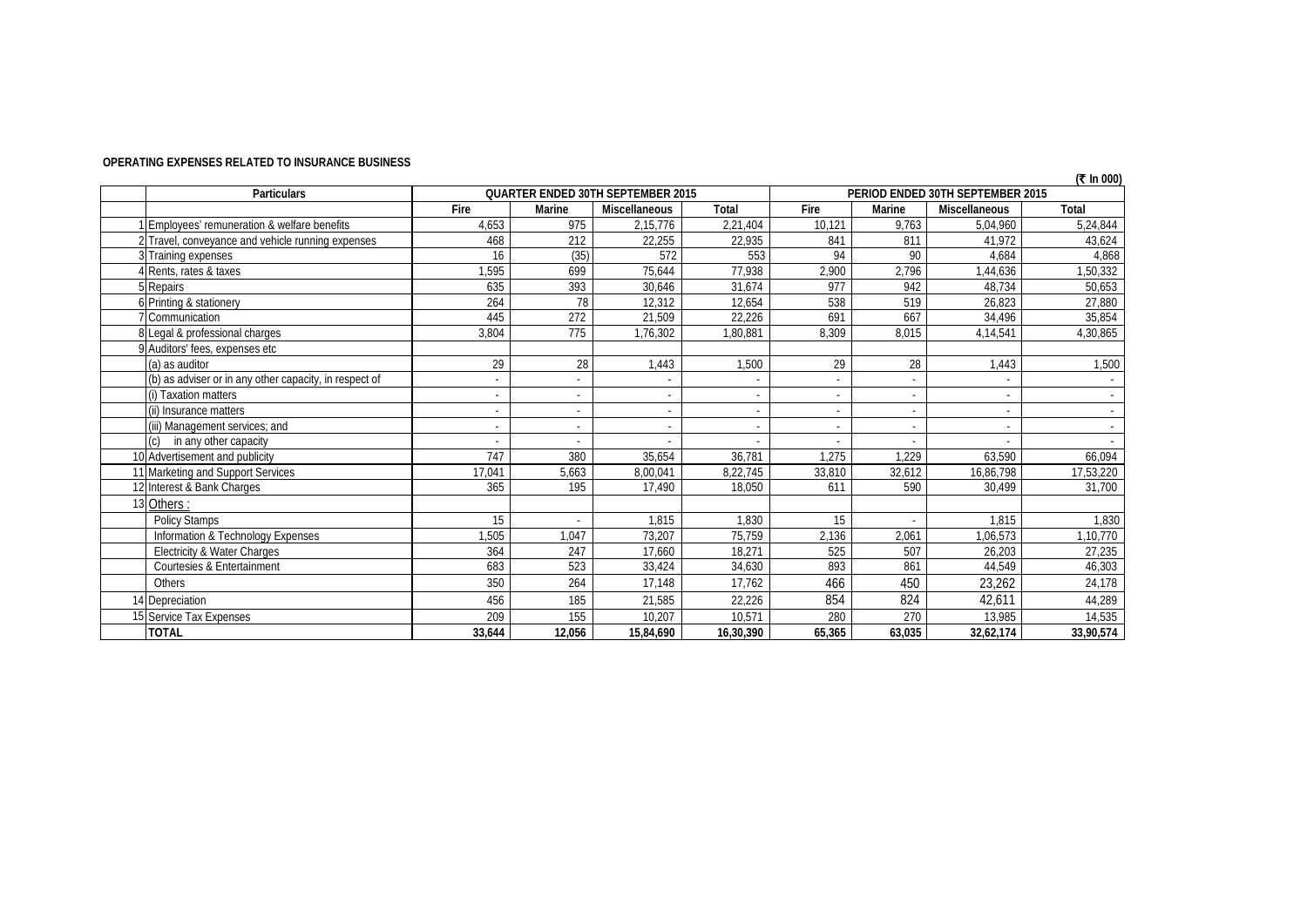### **PERIODIC DISCLOSURES FORM NL-8-SHARE CAPITAL SCHEDULE**

|                                                               |                           | (₹ In 000)                |
|---------------------------------------------------------------|---------------------------|---------------------------|
| <b>Particulars</b>                                            | AS AT 30TH SEPTEMBER 2016 | AS AT 30TH SEPTEMBER 2015 |
|                                                               |                           |                           |
| 1 Authorised Capital                                          |                           |                           |
| 400000000 Equity Shares of ₹ 10 each                          | 40,00,000                 | 40,00,000                 |
| (Previous Year 400000000 Equity Shares of ₹ 10 each)          |                           |                           |
| 2 Issued Capital                                              |                           |                           |
| 269321500 Equity Shares of ₹ 10 each                          | 26,93,215                 | 26,93,215                 |
| (Previous Year 269321500 Equity Shares of ₹ 10 each)          |                           |                           |
| 3 Subscribed Capital                                          |                           |                           |
| 269321500 Equity Shares of ₹10 each                           | 26,93,215                 | 26,93,215                 |
| (Previous Year 269321500 Equity Shares of ₹ 10 each)          |                           |                           |
| 4 Called up Capital                                           |                           |                           |
| 269321500 Equity Shares of ₹ 10 each                          | 26,93,215                 | 26,93,215                 |
| (Previous Year 269321500 Equity Shares of ₹10 each)           |                           |                           |
| Less: Calls unpaid                                            |                           |                           |
| Add: Equity Shares forfeited (amount orginally paid up)       |                           |                           |
| Less: Par Value of Equity Shares bought back                  |                           |                           |
| Less: preliminary Expenses                                    |                           |                           |
| Expenses including commission or brokerage on underwriting or |                           |                           |
| subscription of shares                                        |                           |                           |
| <b>TOTAL</b>                                                  | 26,93,215                 | 26,93,215                 |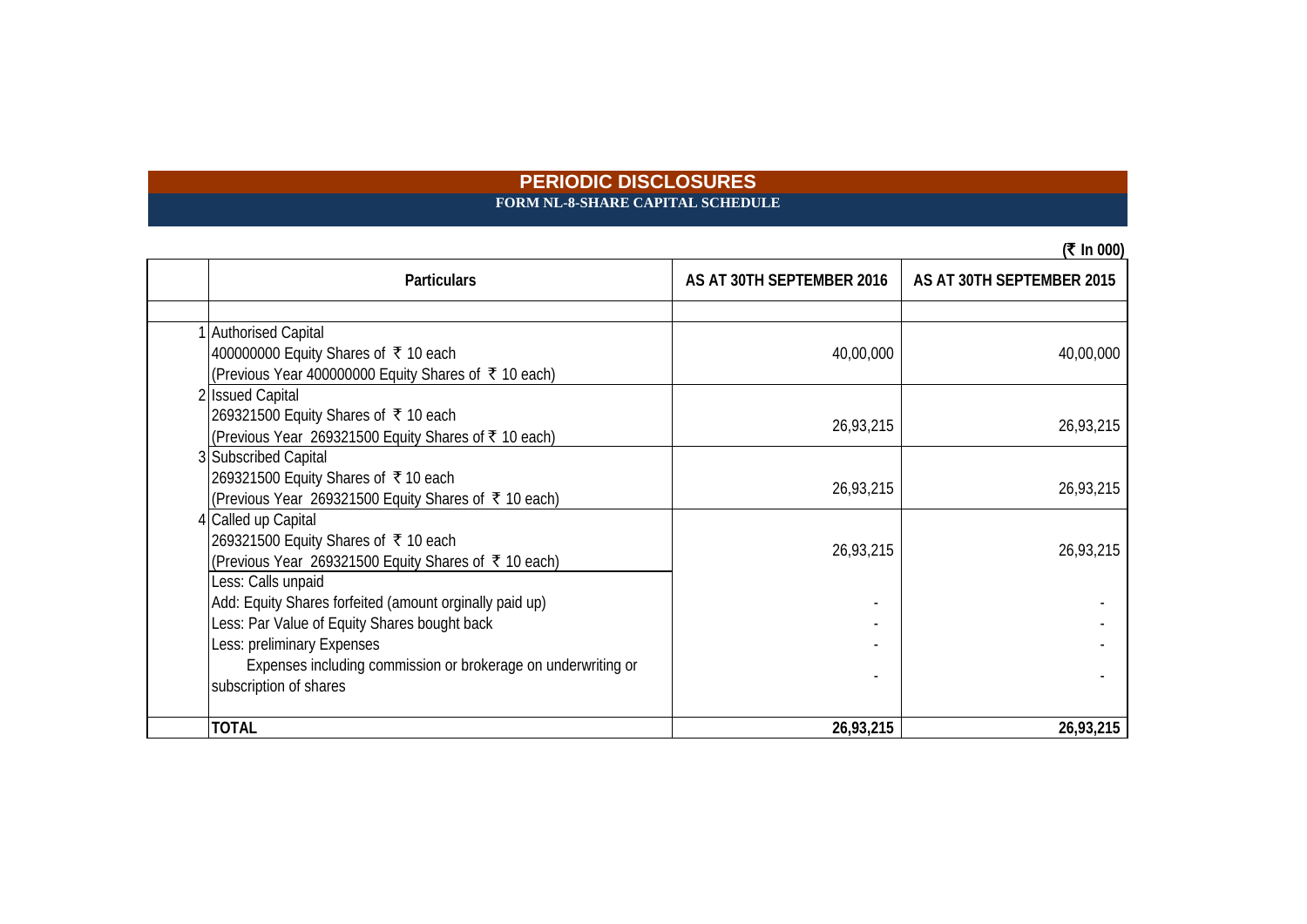# **PERIODIC DISCLOSURES FORM NL-9-PATTERN OF SHAREHOLDING SCHEDULE**

# **PATTERN OF SHAREHOLDING**

**[As certified by the Management]**

| Shareholder   | AS AT 30TH SEPTEMBER 2016 |                          | AS AT 30TH SEPTEMBER 2015 |              |  |
|---------------|---------------------------|--------------------------|---------------------------|--------------|--|
|               | <b>Number of Shares</b>   | % of Holding             | <b>Number of Shares</b>   | % of Holding |  |
| Promoters     |                           |                          |                           |              |  |
| Indian        | 19,92,97,910              | 74                       | 19,92,97,910              | 74           |  |
| Foreign       | 7,00,23,590               | 26                       | 7,00,23,590               | 26           |  |
| <b>Others</b> |                           | $\overline{\phantom{0}}$ | $\overline{\phantom{a}}$  |              |  |
| <b>TOTAL</b>  | 26,93,21,500              | 100                      | 26,93,21,500              | <b>100</b>   |  |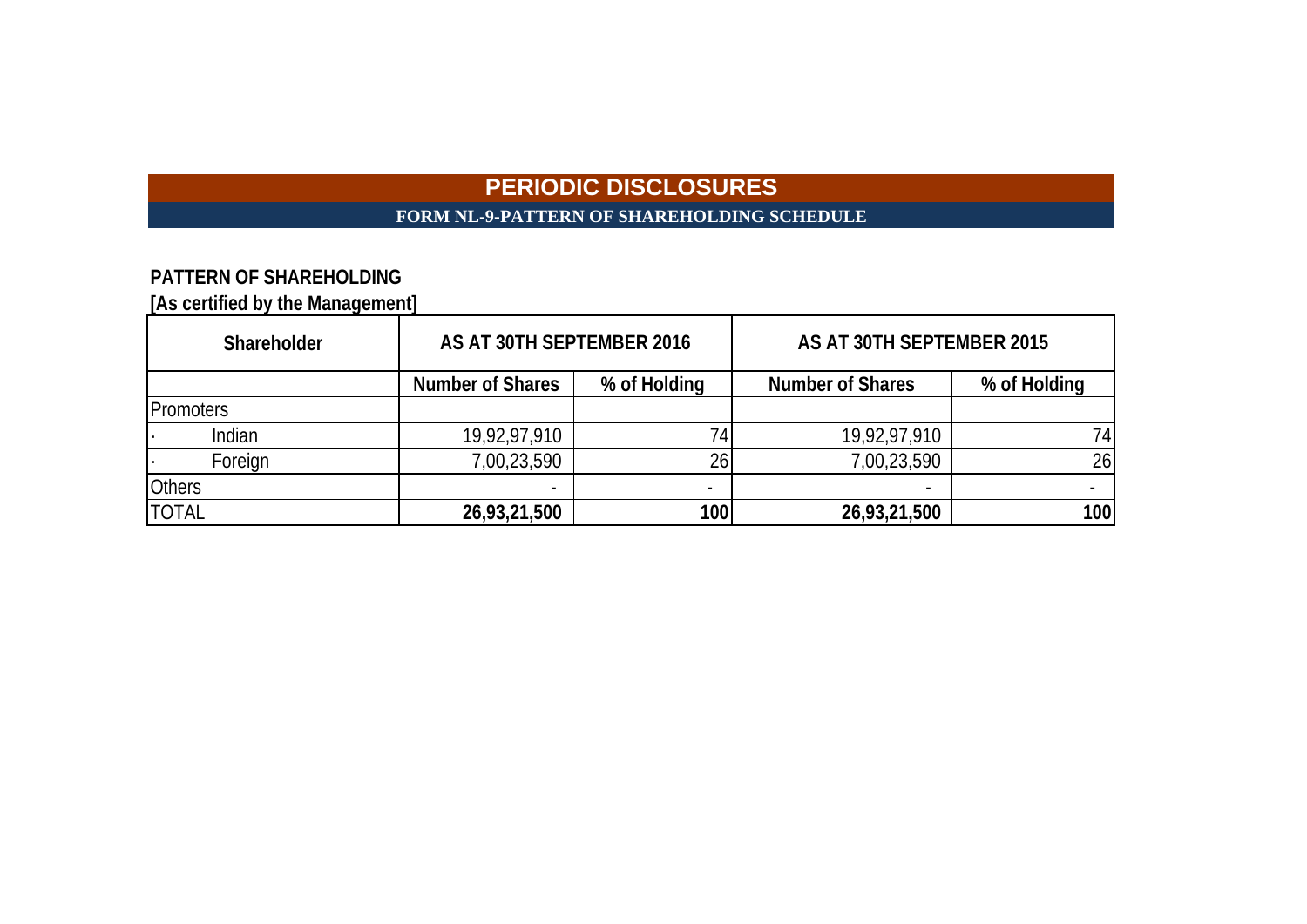# **FORM NL-10-RESERVE AND SURPLUS SCHEDULE**

| <b>Particulars</b>                             | AS AT 30TH SEPTEMBER 2016 | AS AT 30TH SEPTEMBER 2015 |
|------------------------------------------------|---------------------------|---------------------------|
|                                                |                           |                           |
| 1 Capital Reserve                              |                           |                           |
| 2 Capital Redemption Reserve                   |                           |                           |
| 3 Share Premium                                | 25,68,789                 | 25,68,789                 |
| 4 General Reserves                             |                           |                           |
| 5 Catastrophe Reserve                          | 1,166                     | 1,166                     |
| 6 Other Reserve                                | $\overline{\phantom{a}}$  |                           |
| 7 Balance of Profit in Profit and Loss Account | 91,16,310                 | 67,19,287                 |
| <b>TOTAL</b>                                   | 1, 16, 86, 265            | 92,89,242                 |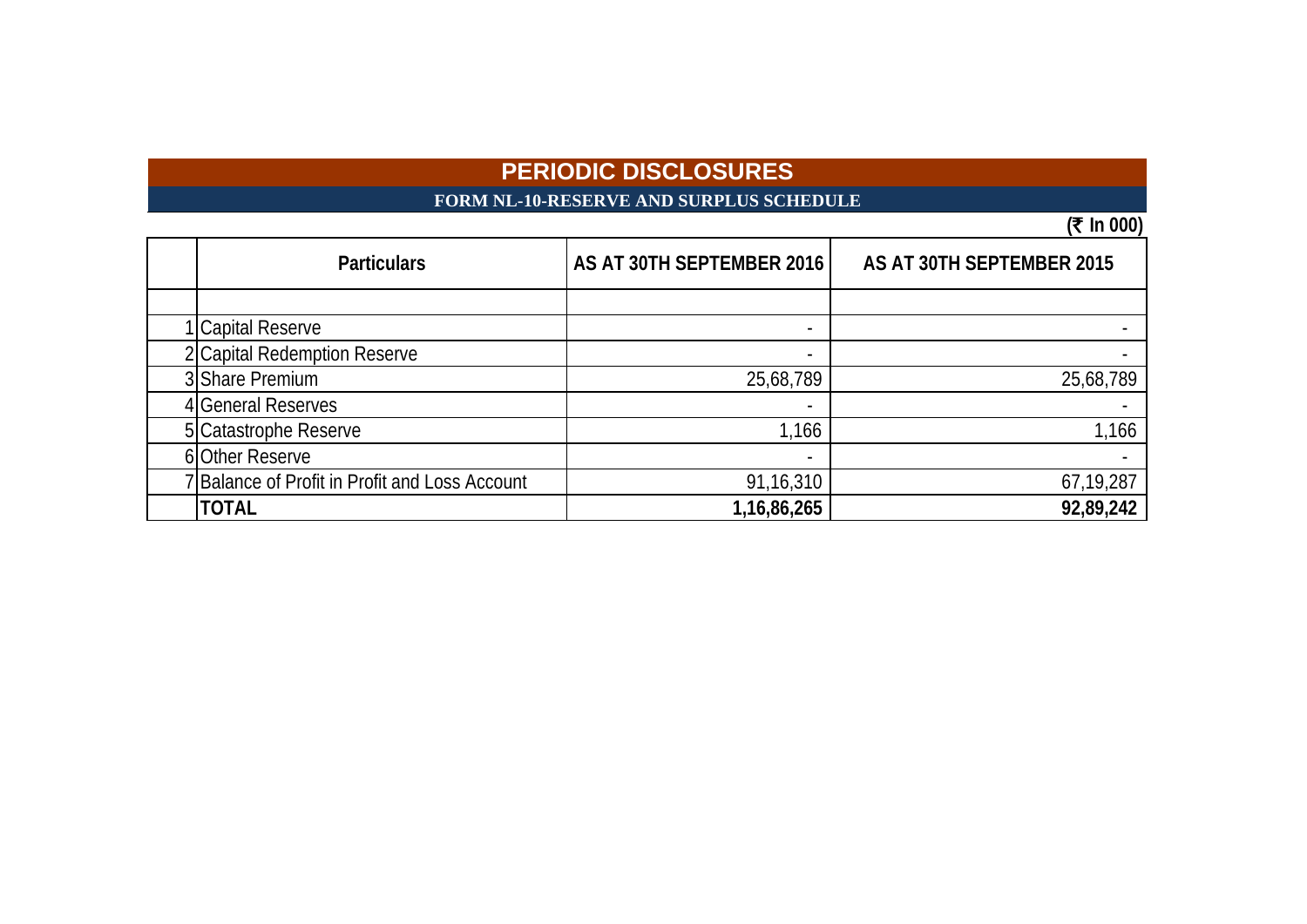# **FORM NL-11-BORROWINGS SCHEDULE**

|                          |                           | $  \prime$                |
|--------------------------|---------------------------|---------------------------|
| <b>Particulars</b>       | AS AT 30TH SEPTEMBER 2016 | AS AT 30TH SEPTEMBER 2015 |
|                          |                           |                           |
| 1 Debentures/ Bonds      |                           |                           |
| 2Banks                   |                           |                           |
| 3 Financial Institutions |                           |                           |
| <b>IOthers</b>           |                           |                           |
| TOTAL                    |                           |                           |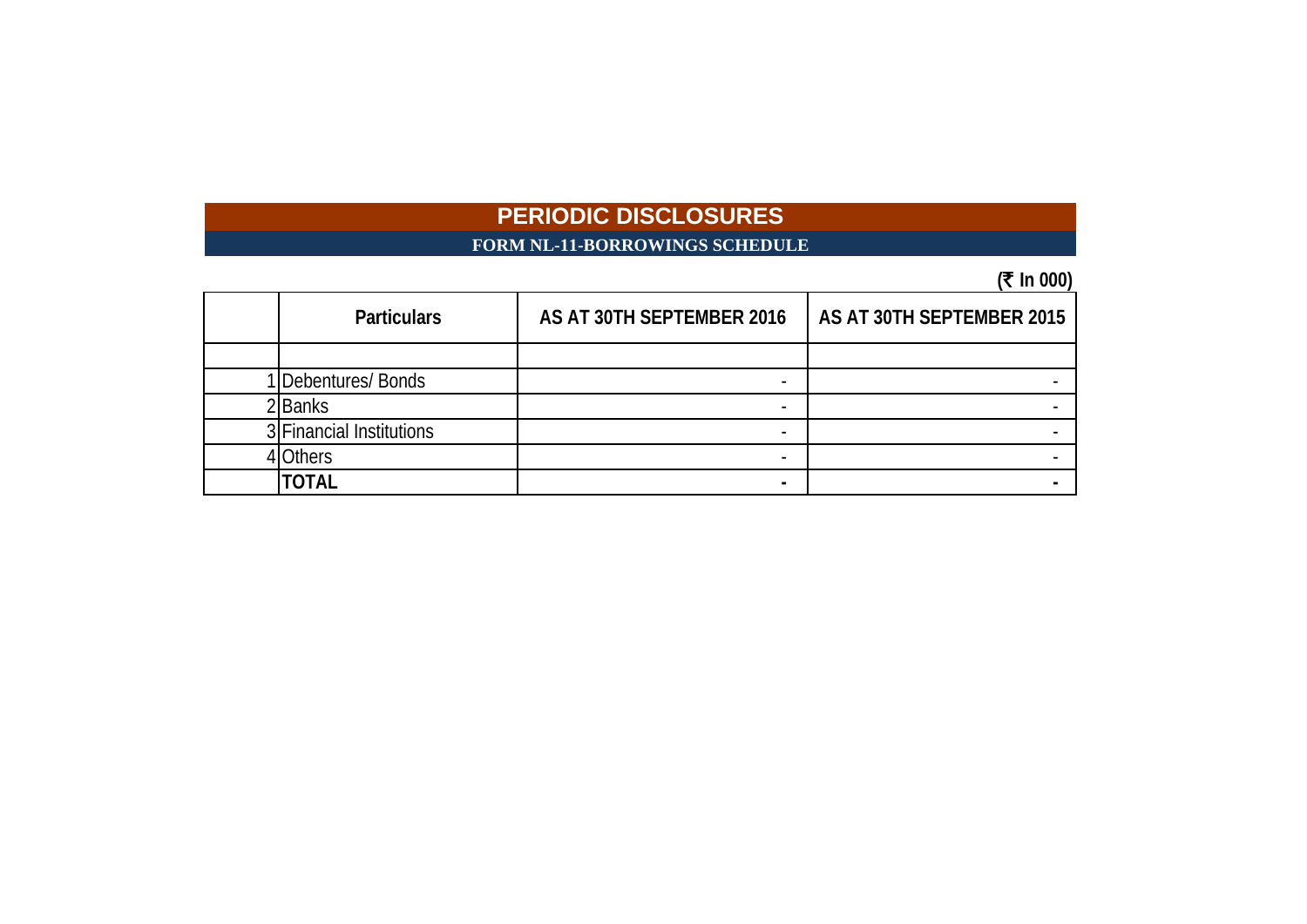#### **PERIODIC DISCLOSURES FORM NL-12-INVESTMENT SCHEDULE**

| Particulars                                     | AS AT 30TH SEPTEMBER 2016 | AS AT 30TH SEPTEMBER 2015 |
|-------------------------------------------------|---------------------------|---------------------------|
|                                                 |                           |                           |
| <b>LONG TERM INVESTMENTS</b>                    |                           |                           |
| Government securities and Government guaranteed | 1,71,39,425               | 1,44,65,901               |
| bonds including Treasury Bills                  |                           |                           |
| Other Approved Securities                       |                           |                           |
| 3 Other Investments                             |                           |                           |
| <b>Equity Shares</b>                            | 32,345                    | 71,923                    |
| <b>Preference Shares</b>                        |                           |                           |
| Mutual Funds                                    |                           |                           |
| Derivative Instruments                          |                           |                           |
| Debentures/ Bonds (Housing)                     | 52,13,696                 | 62,31,537                 |
| Non Convertible Debenture/ Bonds                | 20,16,378                 | 19,00,957                 |
| Subsidiaries                                    | 5,000                     | 5,000                     |
| Investment Properties - Real Estate             |                           |                           |
| Investments in Infrastructure and Social Sector | 2,52,74,056               | 87,99,498                 |
| 5 Other than approved investments               |                           |                           |
| <b>SHORT TERM INVESTMENTS</b>                   |                           |                           |
| Government securities and Government guaranteed | 7,10,620                  | 80,010                    |
| bonds including Treasury Bills                  |                           |                           |
| 2 Other Approved Securities                     |                           |                           |
| 3 Other Investments                             |                           |                           |
| <b>Equity Shares</b>                            |                           |                           |
| Preference Shares                               |                           |                           |
| Mutual Funds                                    | 14,82,477                 | 6,70,390                  |
| Derivative Instruments                          |                           |                           |
| Debentures/ Bonds (Housing)                     | 28,80,167                 | 5,50,446                  |
| Non Convertible Debenture/ Bonds                | 16,50,361                 | 1,00,000                  |
| Subsidiaries                                    |                           |                           |
| Investment Properties - Real Estate             |                           |                           |
| Investments in Infrastructure and Social Sector | 10,25,961                 | 6,76,139                  |
| 5 Other than Approved Investments               |                           |                           |
| <b>TOTAL</b>                                    | 5.74.30.486               | 3,35,51,801               |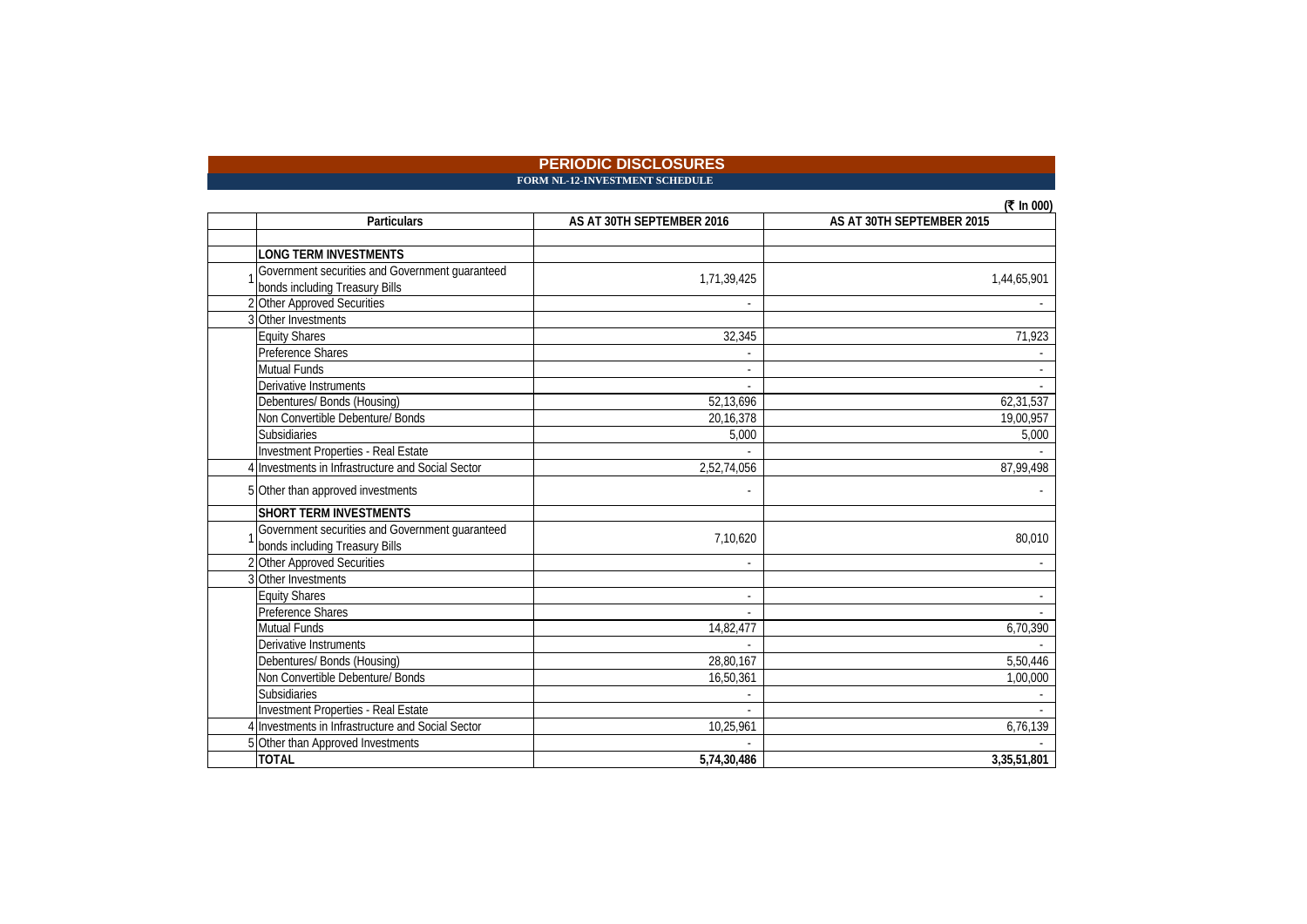### **PERIODIC DISCLOSURES FORM NL-13-LOANS SCHEDULE**

| <b>Particulars</b>                             | AS AT 30TH SEPTEMBER 2016 | $(1)$ III VVV)<br>AS AT 30TH SEPTEMBER 2015 |
|------------------------------------------------|---------------------------|---------------------------------------------|
|                                                |                           |                                             |
| 1 SECURITY-WISE CLASSIFICATION                 |                           |                                             |
| Secured                                        |                           |                                             |
| (a) On mortgage of property                    | $\blacksquare$            |                                             |
| (aa) In India                                  | $\blacksquare$            |                                             |
| (bb) Outside India                             | $\overline{\phantom{a}}$  |                                             |
| On Shares, Bonds, Govt. Securities<br>(b)      | $\overline{\phantom{a}}$  |                                             |
| $\overline{c}$<br>Others                       | ٠                         |                                             |
| Unsecured                                      | ٠                         |                                             |
| <b>TOTAL</b>                                   | $\sim$                    |                                             |
| 2 BORROWER-WISE CLASSIFICATION                 | ٠                         |                                             |
| <b>Central and State Governments</b><br>(a)    | $\overline{\phantom{a}}$  |                                             |
| (b)<br><b>Banks and Financial Institutions</b> | $\overline{\phantom{a}}$  |                                             |
| (c)<br>Subsidiaries                            | $\overline{\phantom{a}}$  |                                             |
| (d)<br>Industrial Undertakings                 | $\blacksquare$            |                                             |
| Others<br>(e)                                  | $\blacksquare$            |                                             |
| <b>TOTAL</b>                                   | ٠                         |                                             |
| 3 PERFORMANCE-WISE CLASSIFICATION              | $\overline{\phantom{a}}$  |                                             |
| (a) Loans classified as standard               | $\overline{\phantom{a}}$  |                                             |
| (aa) In India                                  | ٠                         |                                             |
| (bb) Outside India                             | $\overline{\phantom{a}}$  |                                             |
| (b) Non-performing loans less provisions       | $\overline{\phantom{a}}$  |                                             |
| (aa) In India                                  | $\overline{\phantom{a}}$  |                                             |
| (bb) Outside India                             | ٠                         |                                             |
| <b>TOTAL</b>                                   | $\overline{\phantom{a}}$  |                                             |
| 4 MATURITY-WISE CLASSIFICATION                 | $\overline{\phantom{a}}$  |                                             |
| (a)<br>Short Term                              | $\overline{\phantom{a}}$  |                                             |
| (b)<br>Long Term                               | $\overline{\phantom{a}}$  | $\sim$                                      |
| <b>TOTAL</b>                                   | ٠                         |                                             |

**(₹ In 000)**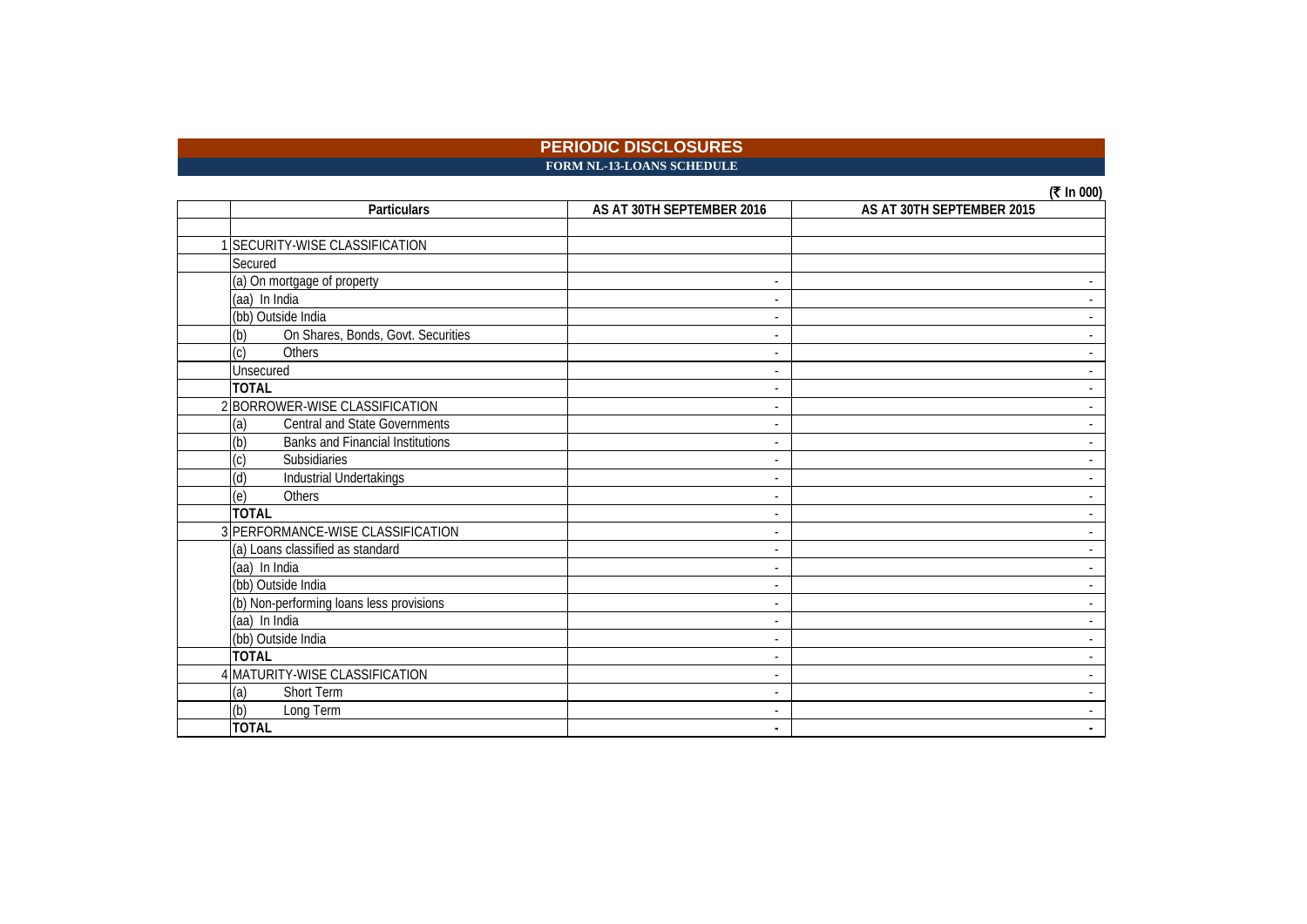### **PERIODIC DISCLOSURES** FORM NL-14-FIXED ASSETS SCHEDULE

#### **FIXED ASSETS**

| <b>Particulars</b>               |                          |                                          | Cost/ Gross Block                          |                               |                         |                          | Depreciation              |                              |                               | <b>Net Block</b>              |
|----------------------------------|--------------------------|------------------------------------------|--------------------------------------------|-------------------------------|-------------------------|--------------------------|---------------------------|------------------------------|-------------------------------|-------------------------------|
|                                  | As at 1st April<br>2016  | <b>Additions during</b><br>the Half Year | Sales/ Adjustments<br>during the Half Year | As at 30th<br>September, 2016 | Upto 31st<br>March 2016 | For the Half<br>Year     | On sales /<br>adjustments | Upto 30th<br>September, 2016 | As At 30th<br>September, 2016 | As At 30th<br>September, 2015 |
| Goodwill                         | $\overline{\phantom{a}}$ |                                          |                                            |                               |                         | $\sim$                   | $\sim$                    |                              |                               |                               |
| Intangibles:                     |                          |                                          |                                            |                               |                         |                          |                           |                              |                               |                               |
| - Computer Software              | 2,09,182                 | 11,589                                   |                                            | 2,20,771                      | 2,00,150                | 6,081                    |                           | 2,06,231                     | 14,540                        | 14,040                        |
| Land - Freehold                  | 37,849                   |                                          |                                            | 37,849                        |                         |                          |                           |                              | 37,849                        | 37,849                        |
| <b>Leasehold Property</b>        | ۰                        |                                          |                                            |                               |                         | ٠                        | ж.                        |                              |                               |                               |
| <b>Buildings</b>                 | 12,250                   |                                          |                                            | 12,250                        | 1,206                   | 101                      | ж.                        | 1,307                        | 10,943                        | 11,146                        |
| <b>Furniture &amp; Fittings</b>  | 2,84,789                 | 10,512                                   | 4,803                                      | 2,90,498                      | 2,34,839                | 8,691                    | 4,737                     | 2,38,793                     | 51,705                        | 50,294                        |
| Information Technology Equipment | 5,69,726                 | 40,651                                   |                                            | 6,10,377                      | 4,87,336                | 24,484                   |                           | 5,11,819                     | 98,558                        | 54,417                        |
| Vehicles                         | 6,215                    |                                          |                                            | 6,215                         | 1,952                   | 418                      |                           | 2,370                        | 3,845                         | 6,230                         |
| <b>Office Equipment</b>          | 87,999                   | 1,871                                    | 316                                        | 89,554                        | 73,846                  | 2,971                    | 316                       | 76,501                       | 13,053                        | 15,953                        |
| Others                           | $\overline{\phantom{a}}$ |                                          |                                            |                               |                         | $\overline{\phantom{a}}$ | $\sim$                    |                              |                               |                               |
| <b>TOTAL</b>                     | 12,08,010                | 64,623                                   | 5,119                                      | 12,67,514                     | 9,99,329                | 42,746                   | 5,053                     | 10,37,021                    | 2,30,493                      | 1,89,929                      |
| <b>Capital Work In Progress</b>  | 12,014                   | 36,214                                   | 12,014                                     | 36,214                        |                         |                          |                           |                              | 36,214                        | 28,341                        |
| <b>Grand Total</b>               | 12,20,023                | 1,00,837                                 | 17,133                                     | 13,03,728                     | 9,99,329                | 42,746                   | 5,053                     | 10,37,021                    | 2,66,707                      | 2,18,270                      |
| <b>Previous Period Total</b>     | 11,24,343                | 47,953                                   | 26                                         | 11,72,270                     | 9,09,736                | 44,289                   | 26                        | 9,54,000                     | 2,18,270                      |                               |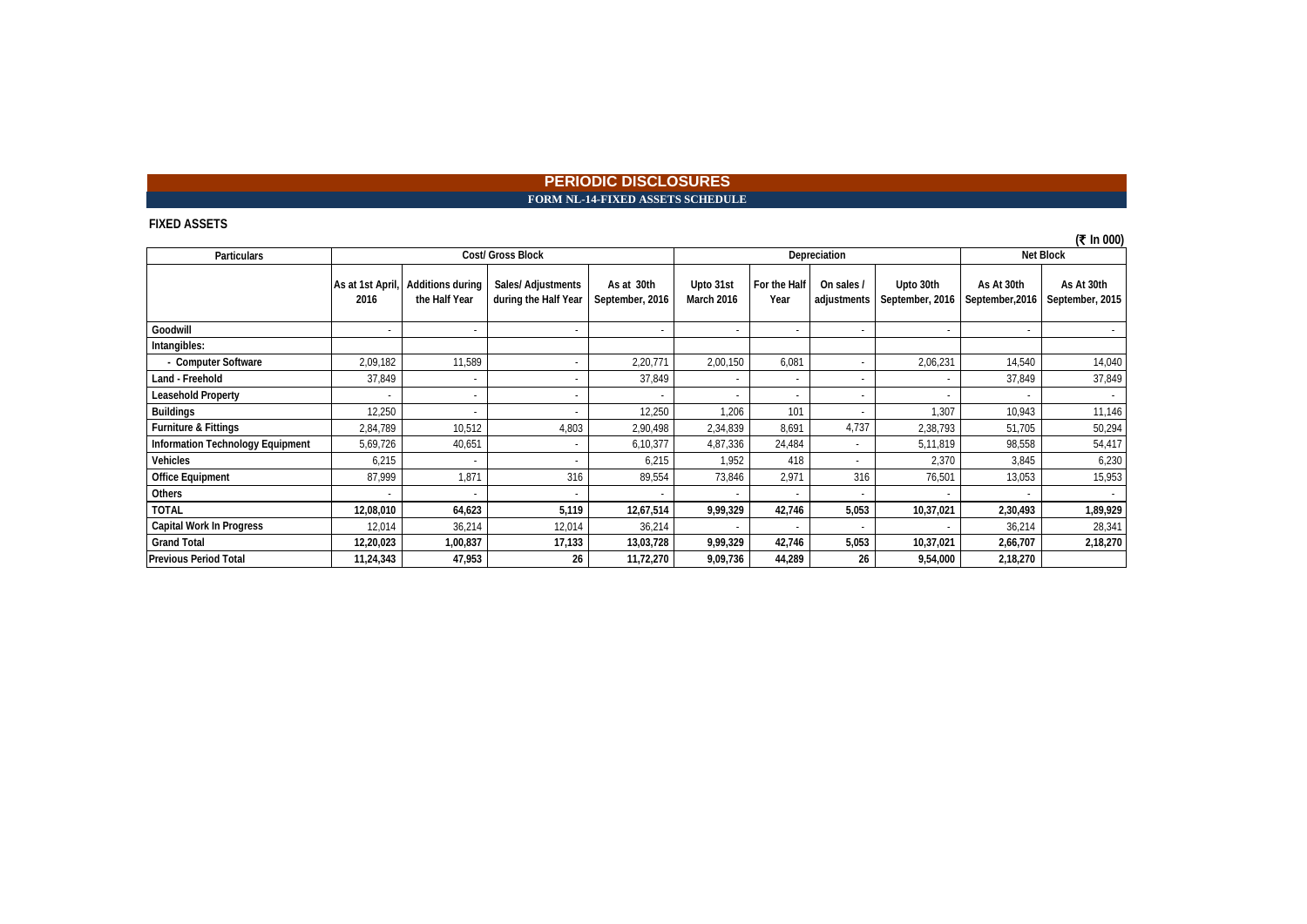# FORM NL-15-CASH AND BANK BALANCE SCHEDULE

|                                                       |                           | (₹ In 000)                |
|-------------------------------------------------------|---------------------------|---------------------------|
| <b>Particulars</b>                                    | AS AT 30TH SEPTEMBER 2016 | AS AT 30TH SEPTEMBER 2015 |
|                                                       |                           |                           |
| Cash (including cheques, drafts and stamps)           | 27,281                    | 30,412                    |
| 2 Bank Balances                                       |                           |                           |
| (a)<br>Deposit Accounts                               |                           |                           |
| (aa) Short-term (due within 12 months)                | 14,00,000                 | 1,14,51,537               |
| (bb) Others                                           |                           | 14,00,000                 |
| (b)<br><b>Current Accounts</b>                        | 9,27,870                  | 5,74,273                  |
| <b>Others</b><br>(c)                                  |                           |                           |
| 3 Money at Call and Short Notice                      |                           |                           |
| (a)<br><b>With Banks</b>                              | $\overline{\phantom{a}}$  |                           |
| (b)<br>With other Institutions                        |                           |                           |
| 4 Others                                              |                           |                           |
| <b>TOTAL</b>                                          | 23,55,151                 | 1,34,56,222               |
|                                                       |                           |                           |
| Balances with non-scheduled banks included in 2 above |                           |                           |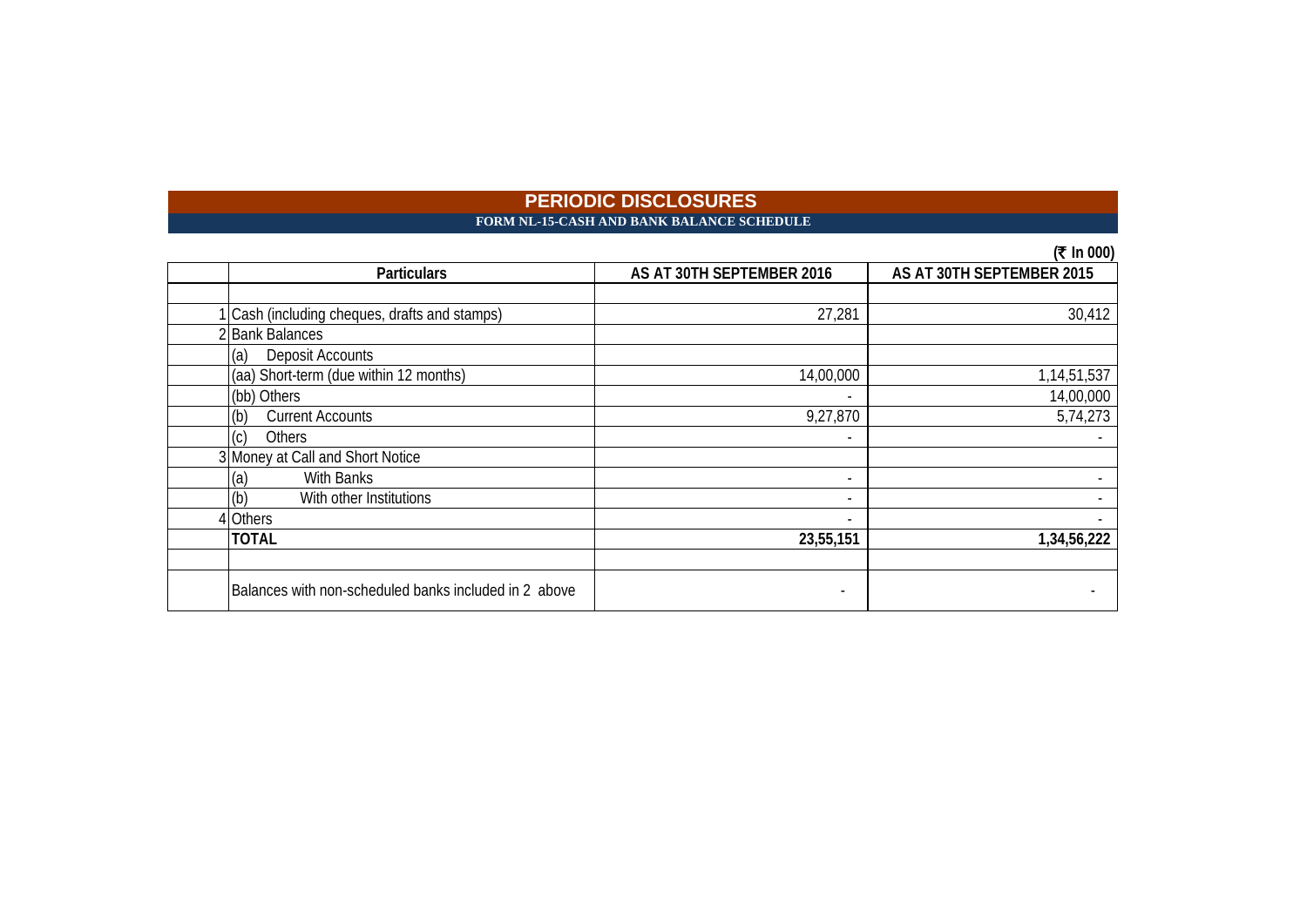**FORM NL-16-ADVANCES AND OTHER ASSETS SCHEDULE** 

|   |                                                                                  |                           | $(5 \text{ m})$           |
|---|----------------------------------------------------------------------------------|---------------------------|---------------------------|
|   | <b>Particulars</b>                                                               | AS AT 30TH SEPTEMBER 2016 | AS AT 30TH SEPTEMBER 2015 |
|   |                                                                                  |                           |                           |
|   | <b>ADVANCES</b>                                                                  |                           |                           |
|   | Reserve deposits with ceding companies                                           |                           |                           |
|   | 2 Application money for investments                                              |                           |                           |
|   | 3 Prepayments                                                                    | 1,03,630                  | 92,366                    |
|   | 4 Advances to Directors/Officers                                                 |                           |                           |
|   | Advance tax paid and taxes deducted at source<br>(Net of provision for taxation) |                           | 69,029                    |
|   | 6 Deposit towards Rent                                                           | 67,425                    | 63,048                    |
|   | 7 Service Tax Recoverable                                                        |                           |                           |
|   | 8 Others                                                                         | 21,261                    | 9,875                     |
|   | TOTAL (A)                                                                        | 1,92,316                  | 2,34,318                  |
|   |                                                                                  |                           |                           |
|   | <b>OTHER ASSETS</b>                                                              |                           |                           |
|   | 1 Income accrued on investments                                                  | 20,44,874                 | 17,32,745                 |
|   | 2 Outstanding Premiums                                                           | 12,39,386                 | 14,47,371                 |
|   | 3 Agents' Balances                                                               |                           |                           |
|   | 4 Foreign Agencies Balances                                                      |                           |                           |
| 5 | Due from other entities carrying on insurance                                    | 18,62,127                 | 21,79,490                 |
|   | business                                                                         |                           |                           |
|   | 6 Due from subsidiaries/ holding                                                 | 79,571                    | 1,22,152                  |
|   | Deposit with Reserve Bank of India                                               |                           |                           |
|   | [Pursuant to section 7 of Insurance Act, 1938]                                   |                           |                           |
|   | 8 Others                                                                         |                           |                           |
|   | TOTAL (B)                                                                        | 52,25,958                 | 54,81,758                 |
|   | TOTAL (A+B)                                                                      | 54, 18, 274               | 57,16,076                 |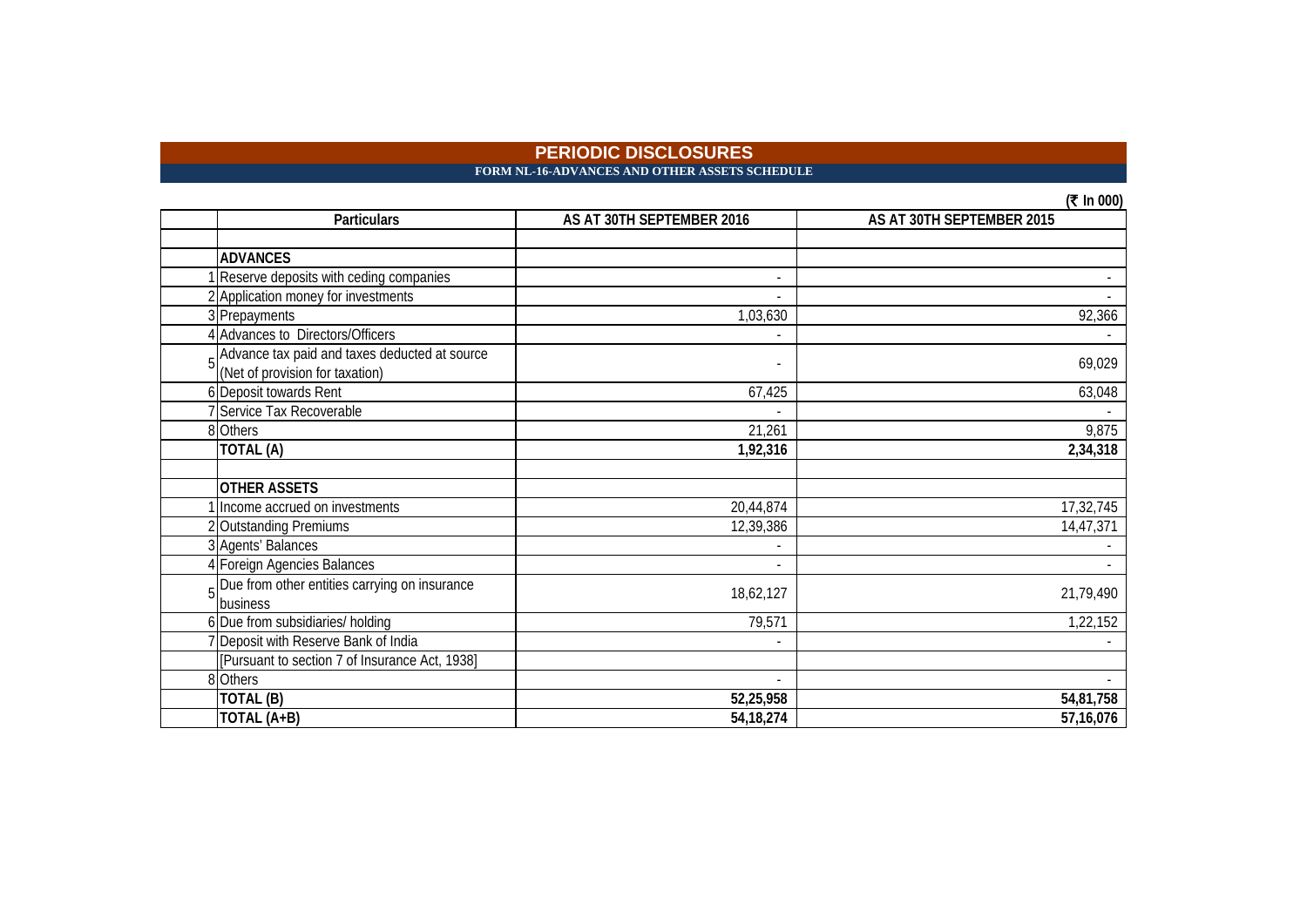# **PERIODIC DISCLOSURES FORM NL-17-CURRENT LIABILITIES SCHEDULE**

|                                           |                           | (₹ In 000)                |
|-------------------------------------------|---------------------------|---------------------------|
| <b>Particulars</b>                        | AS AT 30TH SEPTEMBER 2016 | AS AT 30TH SEPTEMBER 2015 |
|                                           |                           |                           |
| Agents' Balances                          | 1,55,169                  | 1,22,283                  |
| Balances due to other insurance companies | 29,84,191                 | 6,66,052                  |
| 3 Deposits held on re-insurance ceded     |                           |                           |
| 4 Premiums received in advance            | 4,20,247                  | 3,02,322                  |
| 5 Unallocated Premium                     | 18,88,418                 |                           |
| 6 Sundry creditors                        | 18,20,427                 | 8,27,158                  |
| Due to subsidiaries/ holding company      |                           |                           |
| 8 Claims Outstanding *                    | 2,89,16,023               | 2,44,27,762               |
| 9 Due to Officers/ Directors              |                           |                           |
| 10 Deposit Premium                        | 1,93,576                  | 1,48,513                  |
| 11 Service Tax Payable                    | 2,24,069                  | 2,03,159                  |
| 12 Employee Benefits                      | 1,83,823                  | 1,51,860                  |
| 13 Unclaimed Amount of Policyholders      | 2,59,053                  | 2,51,337                  |
| <b>TOTAL</b>                              | 3,70,44,996               | 2,71,00,446               |

\* Claims Outstanding Includes ₹ 3,666,535 thousand (Previous Period ₹ 4,417,498 thousands) on account of settlement received from the IMTPIP towards the company's share of claim liability determined by the pool upto the date of dismantling (Net of claims paid upto reporting period)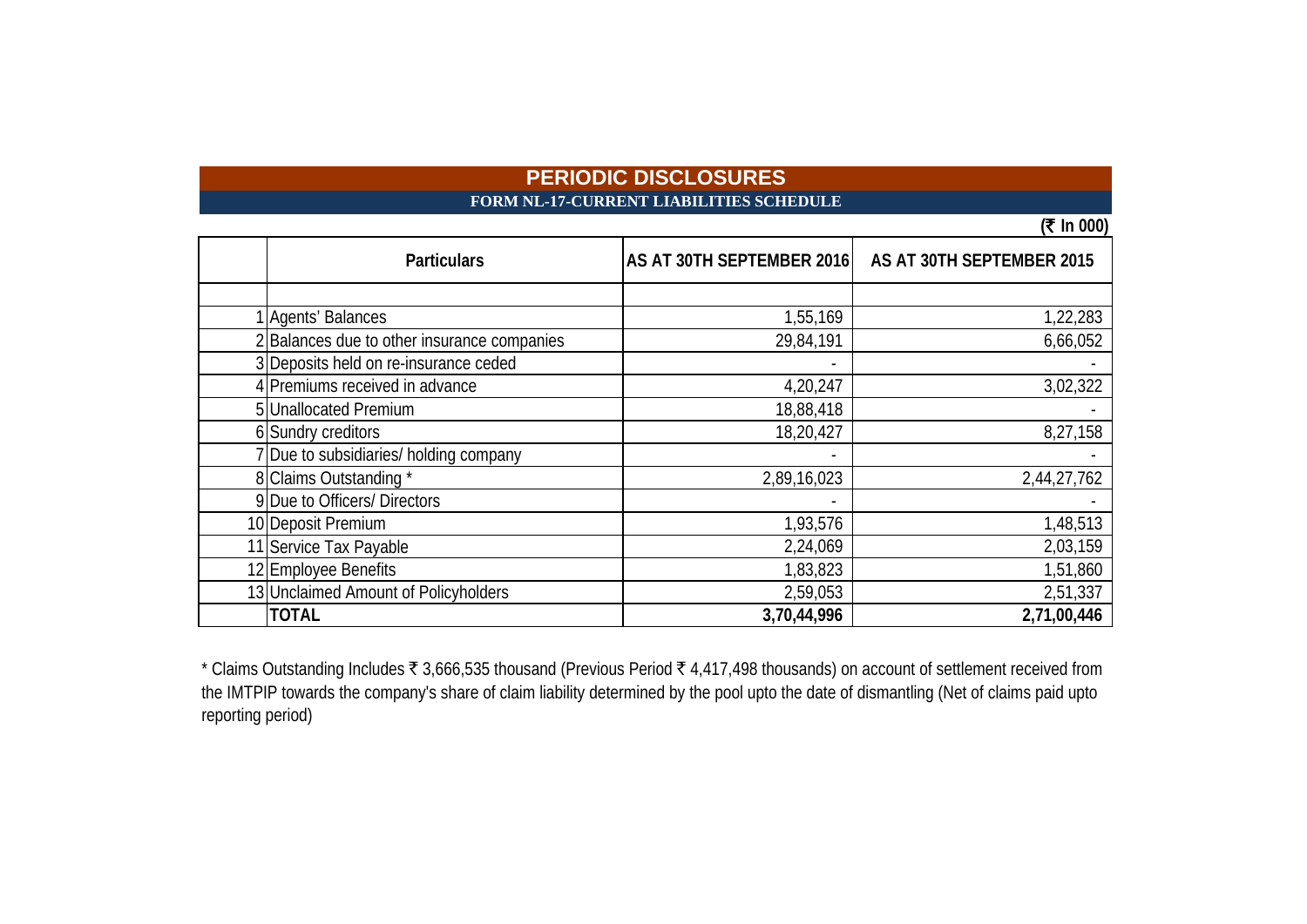# **FORM NL-18-PROVISIONS SCHEDULE**

| <b>Particulars</b>                                                                | AS AT 30TH SEPTEMBER 2016 | AS AT 30TH SEPTEMBER 2015 |
|-----------------------------------------------------------------------------------|---------------------------|---------------------------|
|                                                                                   |                           |                           |
| 1 Reserve for Unexpired Risk                                                      | 1,42,05,840               | 1,40,64,183               |
| <sub>2</sub> For Taxation (less advance tax paid and<br>taxes deducted at source) | 4,410                     |                           |
| 3 For Proposed Dividends                                                          |                           |                           |
| 4 For Dividend Distribution Tax                                                   |                           |                           |
| 5 For Premium Deficiency                                                          | $\overline{\phantom{a}}$  | 6,253                     |
| <b>TOTAL</b>                                                                      | 1,42,10,250               | 1,40,70,436               |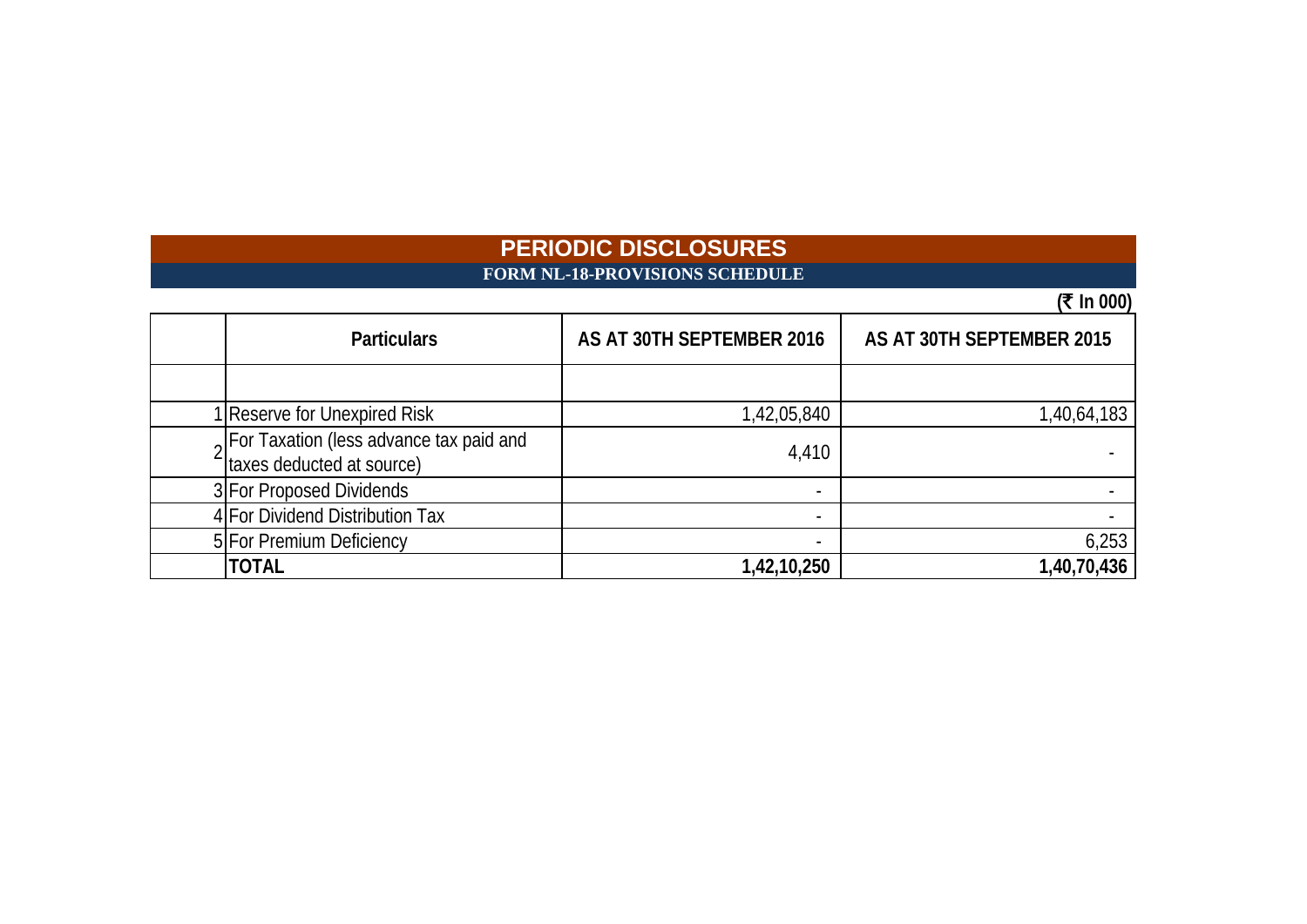# **FORM NL-19 MISC EXPENDITURE SCHEDULE**

 $(\bar{x} \ln 000)$ 

|                                                    |                                                       | . <u>.</u> |
|----------------------------------------------------|-------------------------------------------------------|------------|
| <b>Particulars</b>                                 | AS AT 30TH SEPTEMBER 2016   AS AT 30TH SEPTEMBER 2015 |            |
|                                                    |                                                       |            |
| Discount Allowed in issue of shares/<br>debentures |                                                       |            |
| Others                                             |                                                       |            |
| TOTAL                                              | -                                                     |            |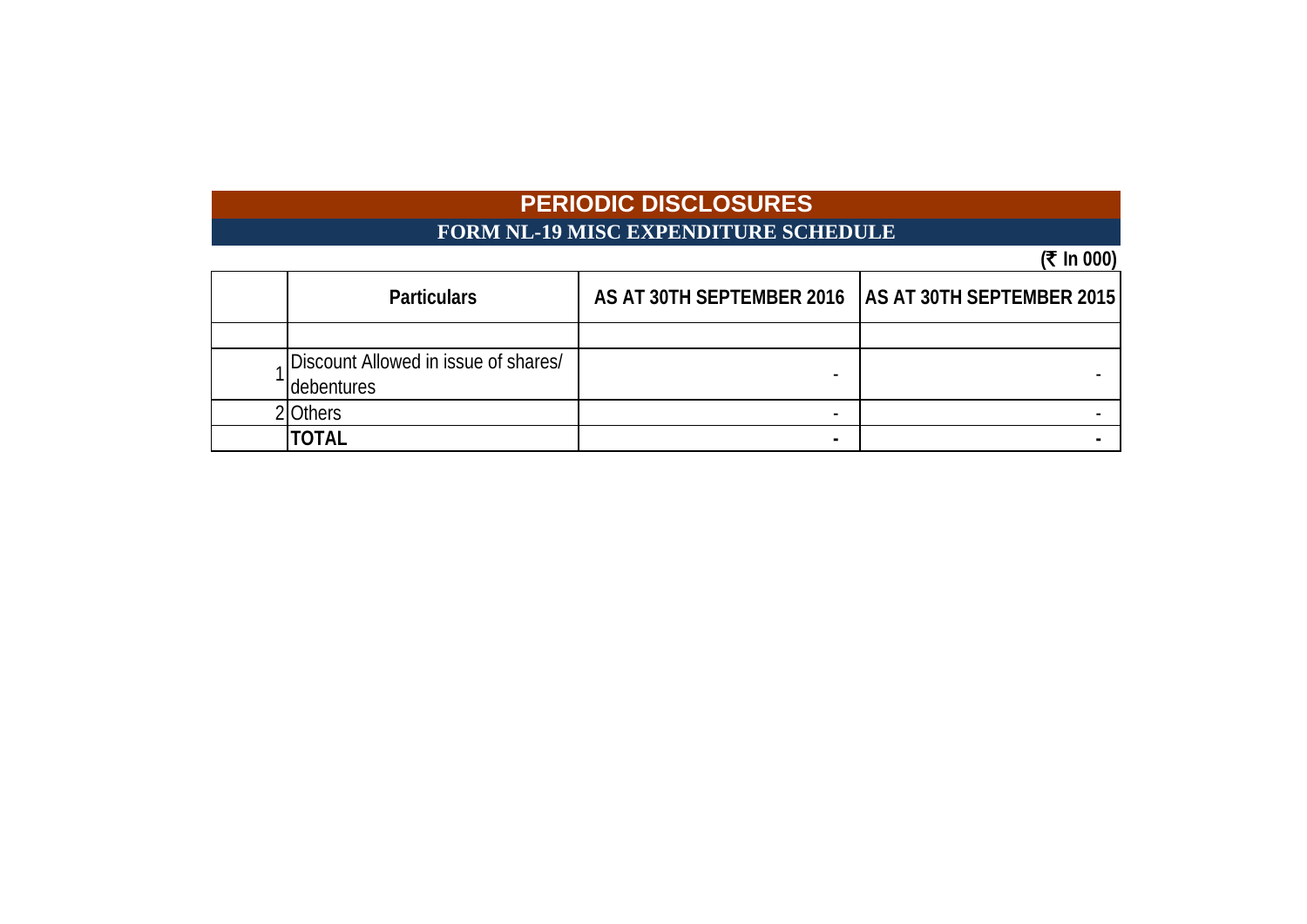### **FORM NL-21 Statement of Liabilities PERIODIC DISCLOSURES**

*(* ` *In Lakhs)*

|              |                          |                                 | AS AT 30TH SEPTEMBER 2016                |                      |                       | AS AT 30TH SEPTEMBER 2015       |                                      |                                |                       |  |
|--------------|--------------------------|---------------------------------|------------------------------------------|----------------------|-----------------------|---------------------------------|--------------------------------------|--------------------------------|-----------------------|--|
| SI.No.       | Particular               | Reserves for<br>unexpired risks | Reserve for<br><b>Outstanding Claims</b> | <b>IBNR Reserves</b> | <b>Total Reserves</b> | Reserves for<br>unexpired risks | Reserve for<br>Outstanding<br>Claims | <b>IBNR</b><br><b>Reserves</b> | <b>Total Reserves</b> |  |
|              | Fire                     | 4,282.75                        | 4,593.60                                 | 570.05               | 9,446.39              | 3,912.20                        | 4,315.97                             | 405.49                         | 8,633.65              |  |
|              | Marine                   |                                 |                                          |                      |                       |                                 |                                      |                                |                       |  |
| a            | Marine Cargo             | 2,319.21                        | 4,161.05                                 | 989.43               | 7,469.69              | 2,743.22                        | 3,133.14                             | 910.51                         | 6,786.87              |  |
| <sub>n</sub> | Marine Hull              | 191.31                          | 635.47                                   | 341.24               | 1.168.01              | 196.88                          | 953.06                               | 339.78                         | 1,489.72              |  |
|              | <b>Miscellaneous</b>     |                                 |                                          |                      |                       |                                 |                                      |                                |                       |  |
| a            | Motor                    | 1,11,236.77                     | 91,539.10                                | 1,58,125.02          | 3.60.900.89           | 1,05,278.94                     | 78,525.96                            | 1,35,401.07                    | 3,19,205.97           |  |
| b            | Engineering              | 925.59                          | 2,645.28                                 | 351.14               | 3.922.01              | 1,023.88                        | 3,063.13                             | 340.67                         | 4,427.68              |  |
| C            | Aviation                 | 0.47                            | 105.13                                   |                      | 105.60                | 0.64                            | 130.88                               |                                | 131.52                |  |
| U            | Liabilities              | 751.56                          | 586.33                                   | 455.51               | 1,793.40              | 1,065.72                        | 856.50                               | 356.85                         | 2,279.07              |  |
| e            | <b>Others</b>            | 10,443.16                       | 7,128.85                                 | 2,410.45             | 19,982.45             | 9.448.96                        | 6.019.96                             | 2,196.87                       | 17,665.79             |  |
|              | <b>Health Insurance</b>  | 11,907.58                       | 9,480.90                                 | 5,041.71             | 26,430.19             | 16,971.38                       | 4,409.45                             | 2,918.34                       | 24,299.18             |  |
| h            | <b>Total Liabilities</b> | 1,42,058.40                     | 1.20.875.70                              | 1,68,284.53          | 4,31,218.63           | 1,40,641.83                     | 1,01,408.04                          | 1,42,869.57                    | 3,84,919.45           |  |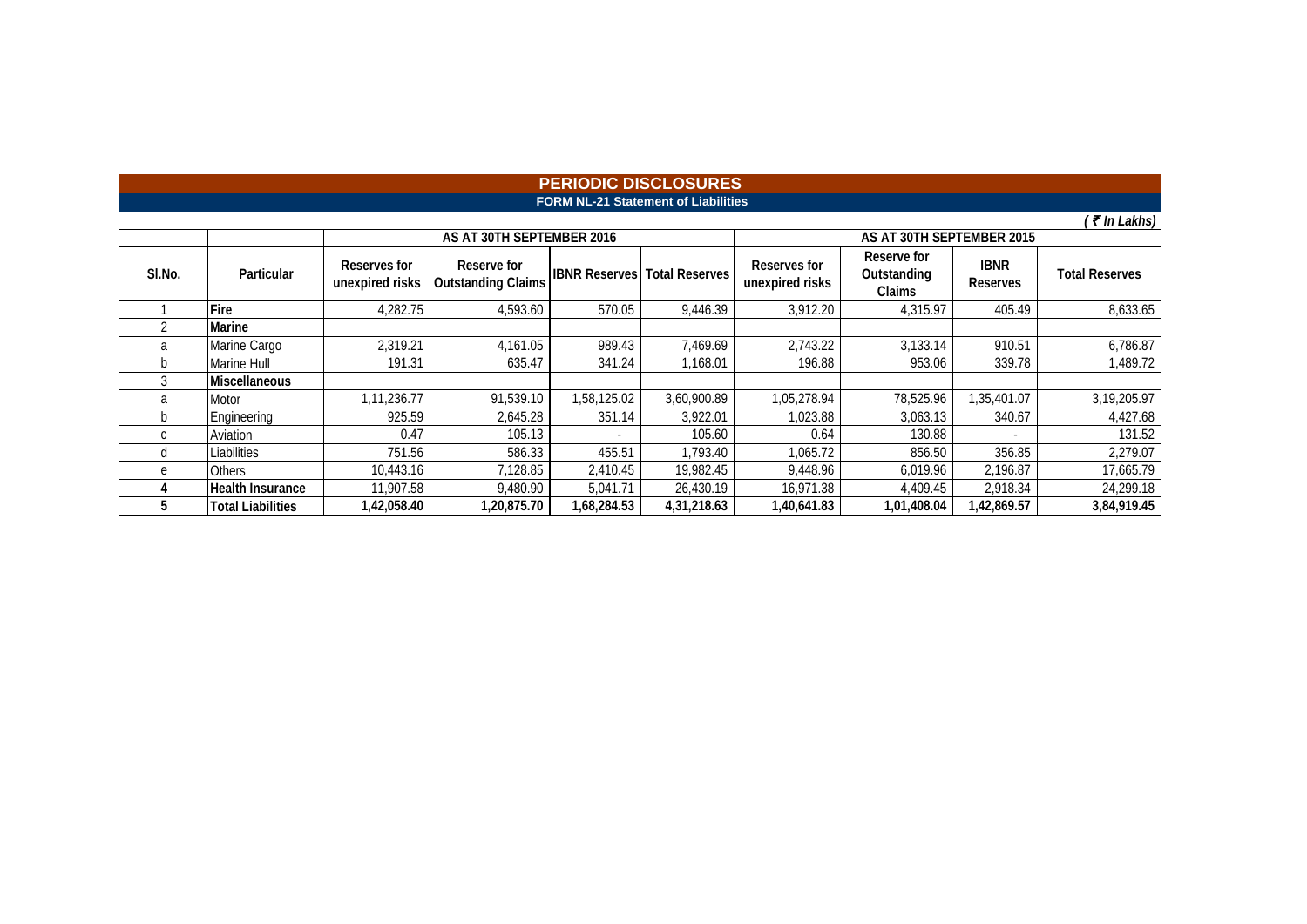#### **FORM NL-22 Geographical Distribution of Business**

**PERIODIC DISCLOSURES**

# **Insurer: IFFCO Tokio General In Date: GROSS DIRECT PREMIUM UNDERWRITTEN FOR THE QUARTER: 1st Apr'16 to 30th Sep'16**

| (Rs in Lakhs)                  |                 | *GDP figures (Excluding pool) |                |               |        |                      |                                                                                                     |          |                         |                    |           |                          |             |                            |                |                          |                          |                 |           |                                          |       |                       |                                |                                      |                    |                      |
|--------------------------------|-----------------|-------------------------------|----------------|---------------|--------|----------------------|-----------------------------------------------------------------------------------------------------|----------|-------------------------|--------------------|-----------|--------------------------|-------------|----------------------------|----------------|--------------------------|--------------------------|-----------------|-----------|------------------------------------------|-------|-----------------------|--------------------------------|--------------------------------------|--------------------|----------------------|
| <b>STATES</b>                  |                 | <b>Fire</b>                   | Marine (Cargo) |               |        | <b>Marine (Hull)</b> | <b>Engineering</b>                                                                                  |          | <b>Motor Own Damage</b> |                    |           | <b>Motor Third Party</b> |             | <b>Liability insurance</b> |                | <b>Personal Accident</b> | <b>Medical Insurance</b> |                 | Insurance | Overseas medical                         |       | <b>Crop Insurance</b> | <b>All Other Miscellaneous</b> |                                      | <b>Grand Total</b> |                      |
|                                |                 | For the qtr Upto the qtr      | For the gtr    |               |        |                      | Upto the gtr For the gtr Upto the gtr For the gtr Upto the gtr For the gtr Upto the gtr For the gtr |          |                         |                    |           | Upto the gtr             | For the gtr | Upto the gtr               | For the qtr    | Upto the gtr             | For the qtr Upto the qtr |                 | qtr       | For the Upto the For the Upto the<br>atr | qtr   | qtr                   |                                | For the gtr Upto the gtr For the gtr |                    | Upto the qtr         |
| Andhra Pradesh                 | 107.65          | 341.2                         | 2.60           | 5.01          | 3.07   | 3.57                 | 17.48                                                                                               | 29.49    | 917.21                  | 1.847.06           | 935.15    | 1.948.7                  | 2.36        | 2.75                       | 2.44           | 8.44                     | 28.71                    | 104.71          | 0.25      | 0.67                                     |       |                       | 86.88                          | 144.19                               | 2.103.80           | 4.435.93             |
| Arunachal Prade                |                 |                               |                |               |        |                      |                                                                                                     |          |                         |                    |           |                          |             |                            |                |                          |                          |                 |           |                                          |       |                       |                                |                                      |                    |                      |
| Assam                          | 4.76            | 96.98                         |                |               |        |                      |                                                                                                     |          |                         |                    |           |                          |             |                            |                |                          |                          |                 |           |                                          |       |                       |                                |                                      | 4.76               | 96.98                |
| Bihar                          | 2.45            | 8.28                          |                | 0.05          |        |                      | 1.55                                                                                                | 3.33     | 202.00                  | 463.17             | 165.86    | 331.90                   |             |                            | 1.54           | 2.20                     | 3.72                     | 4.93            |           | 0.14                                     | 2.16  | 2.16                  | 1.30                           | 5.14                                 | 380.58             | 821.30               |
| Chhattisgarh                   | 120.60          | 209.79                        | 9.64           | 23.91         |        |                      | 8.69                                                                                                | 21.52    | 525.11                  | 1.210.13           | 477.73    | 1.035.57                 |             | 0.14                       | 8.56           | 14.18                    | 9.90                     | 15.86           | 0.05      | 0.37                                     |       |                       | 16.60                          | 35.77                                | 1.176.88           | 2.567.24             |
| Goa                            | 24.36           | 120.06                        | 1.36           | 4 1 5         | 34.89  | 81.17                | 5.68                                                                                                | 19.15    | 491.79                  | 874.79             | 486.37    | 901.57                   | 2.36        | 2.44                       | 2.43           | 4.49                     | 15.30                    | 23.79           | 0.47      | 1.56                                     |       |                       | 14.51                          | 29.04                                | 1.079.5            | 2,062.21             |
| Guiarat                        | 632.92          | 3.820.39                      | 246.83         | 559.35        | 1.96   | 5.41                 | 218.15                                                                                              | 437.81   | 3.082.22                | 6,556.13           | 4.864.43  | 10.150.17                | 46.16       | 102.58                     | 198.18         | 376.05                   | 1.196.00                 | 2.486.52        | 10.10     | 24.20                                    |       |                       | 804.11                         | 1.715.13                             | 11.301.06          | 26.233.74            |
| Haryana                        | 477.08          | 1.944.95                      | 679.77         | 1.239.46      |        |                      | 188.02                                                                                              | 229.02   | 2.402.30                | 5.165.52           | 1.825.08  | 3.834.09                 | 269.02      | 368.98                     | 315.58         | 586.52                   | 471.54                   | 1.191.77        | 5.28      | 12.20                                    |       |                       | 484 11                         | 904.06                               | 7.117.78           | 15,476.57            |
| Himachal Prades                | 16.01           | 79.21                         |                |               |        |                      |                                                                                                     |          |                         |                    |           |                          |             |                            |                |                          |                          |                 |           |                                          |       |                       |                                |                                      | $16.0^{\circ}$     | 79.21                |
| Jammu & Kashr                  | 5.56            | 11 14                         | 0.06           | 0.17          |        |                      |                                                                                                     |          | 533 15                  | 944.22             | 356.41    | 658.26                   |             |                            | 0.44           | 0.70                     | 0.91                     | 2.00            |           |                                          |       |                       | 1.07                           | 3.72                                 | 897.60             | 1.620.22             |
| Jharkhand                      | 5.05            | 504.97                        | 4.37           | 8.97          |        |                      | 16.73                                                                                               | 38.58    | 546.88                  | 1.061.19           | 443.09    | 852.40                   | 0.12        | 0.12                       | 0.97           | 4.18                     | 6.87                     | 10.82           | 0.12      | 0.32                                     |       |                       | 15.40                          | 23.99                                | 1.039.60           | 2,505.53             |
| Karnataka                      | 170.71          | 657.54                        | 35.84          | 98.93         |        | 0.13                 | 67.73                                                                                               | 147.47   | 2.642.35                | 5.235.97           | 3.071.87  | 5.651.01                 | 128.12      | 231.45                     | 55.27          | 105.97                   | 1.304.98                 | 2.850.06        | 1.12      | 3.40                                     |       |                       | 151.15                         | 325.21                               | 7.629.14           | 15,307.13            |
| Kerala                         | 26.48           | 47.99                         | 0.60           | 2.25          | 141    | 1.78                 | 0.32                                                                                                | 0.37     | 1.862.40                | 3.282.71           | 697.79    | 1.228.73                 | 4.02        | 4 1 0                      | 8.07           | 31.98                    | 19.08                    | 37.45           | 1.74      | 8.35                                     |       |                       | 7.68                           | 16.20                                | 2.629.59           | 4.661.92             |
| Madhya Pradesh                 | 153.79          | 312.44                        | 22.57          | 64.92         |        |                      | 8.42                                                                                                | 30.64    | 1.479.5                 | 3.221.17           | 1.984.50  | 4.218.57                 | 0.36        | 3.33                       | 43.08          | 108.68                   | 123.46                   | 242.81          | 9.06      | 23.53                                    |       |                       | 102.33                         | 239.53                               | 3.927.0            | 8,465.60             |
| Maharasthra                    | 614.29          | 38.77                         | 380.90         | 910.11        | 83.61  | 176.13               | 366.26                                                                                              | 803.12   | 4.719.20                | 9.231.24           | 4.994.34  | 9.731.14                 | 351.68      | 2.331.86                   | 140.79         | 362.82                   | 1.840.78                 | 3.999.21        | 13.04     | 38.96                                    | 48.84 | 48.84                 | 3.473.23                       | 5.561.17                             | 17.026.97          | 33.233.39            |
| Manipur                        |                 |                               |                |               |        |                      |                                                                                                     |          |                         |                    |           |                          |             |                            |                |                          |                          |                 |           |                                          |       |                       |                                |                                      |                    |                      |
| Meghalaya                      |                 |                               |                |               |        |                      |                                                                                                     |          |                         |                    |           |                          |             |                            |                |                          |                          |                 |           |                                          |       |                       |                                |                                      |                    |                      |
| Mizoram                        |                 |                               |                |               |        |                      |                                                                                                     |          |                         |                    |           |                          |             |                            |                |                          |                          |                 |           |                                          |       |                       |                                |                                      |                    |                      |
| Nagaland                       |                 | 0.19                          |                |               |        |                      |                                                                                                     |          |                         |                    |           |                          |             |                            |                |                          |                          |                 |           |                                          |       |                       |                                |                                      |                    | 0.19                 |
| Orissa                         | 93.64           | 1.295.26                      | (2.39)         | 18.32         | 0.74   | 14.26                | 73.19                                                                                               | 142.24   | 631.86                  | 1.298.10           | 932.67    | 1.875.65                 | 1.05        | 2.90                       | 268.27         | 269.48                   | 1,185.21                 | 2.296.95        | 0.81      | 2.86                                     |       |                       | 37.62                          | 64.78                                | 3,222.67           | 7,280.79             |
| Puniab                         | 20.45           | 120.79                        | 3.91           | 11.61         |        |                      | 59.61                                                                                               | 118.52   | 1.397.10                | 3.065.31           | 1.468.94  | 3.405.34                 | 21.83       | 29.96                      | 60.80          | 129.31                   | 53.04                    | 99.76           | 1.72      | 4.92                                     |       |                       | 131.95                         | 276.16                               | 3.219.35           | 7.261.67             |
| Raiasthan                      | 148.78          | 486.33                        | 5.82           | 10.84         |        |                      | 29.27                                                                                               | 56.78    | 1.309.20                | 2.852.40           | 2.176.25  | 4.606.29                 | 5.12        | 5.90                       | 16.87          | 31.88                    | 53.52                    | 84.63           | 0.32      | 1.07                                     |       |                       | 113.86                         | 180.76                               | 3.859.0            | 8,316.87             |
| Sikkim                         |                 | 0.02                          |                |               |        |                      |                                                                                                     |          |                         |                    |           |                          |             |                            |                |                          |                          |                 |           |                                          |       |                       |                                |                                      |                    | 0.02                 |
| Tamil Nadu                     | 370.97          | 931.78                        | 310.47         | 601.58        |        |                      | 50.94                                                                                               | 100.86   | 2838.57                 | 5.622.77           | 2 944 23  | 5.890.35                 | 57.35       | 96.41                      | 52.28          | 83.87                    | 230.04                   | 48382           | 3.01      | 7.25                                     |       |                       | 139.98                         | 280.09                               | 6.997.84           | 14.098.79            |
| Telangana                      |                 | (0.50)                        | 22.92          | 29.38         |        |                      | 42.30                                                                                               | 329.46   | 1,298.30                | 2,599.86           | 1,103.36  | 2.180.90                 | 78.34       | 133.82                     | 23.13          | 61.20                    | 532.94                   | 1,121.68        | 2.10      | 5.67                                     |       |                       | 38.82                          | 328.59                               | 3,142.2            | 6,790.04             |
| Tripura                        |                 |                               |                |               |        |                      |                                                                                                     |          |                         |                    |           |                          |             |                            |                |                          |                          |                 |           |                                          |       |                       |                                |                                      |                    |                      |
| Uttar Pradesh                  | 234.81          | 3.492.58                      | 65.69          | 144.75        |        |                      | 31.87                                                                                               | 94.99    | 2.158.08                | 4.681.33           | 1.730.94  | 3.833.18                 | 5.35        | 11.53                      | 18.06          | 30.98                    | 3,576.28                 | 6.261.19        | 1.40      | 6.83                                     |       | 12.59                 | 72.38                          | 124.56                               | 7,894.86           | 18,694.51            |
| Uttrakhand<br>West Bengal      | 82.20<br>197.24 | 281.82<br>735.75              | 3.30<br>10.46  | 5.55<br>38.99 |        |                      | 0.55<br>11.59                                                                                       | 3.19     | 314.58<br>1.075.21      | 703.22<br>2.087.95 | 394.41    | 811.88<br>1.587.08       | 0.71        | 1.55<br>30.91              | 11.93<br>22.65 | 14.77<br>193.92          | 16.00<br>111.38          | 27.88<br>203.49 | 0.05      | 0.10<br>3.73                             | 17.81 | 35.79                 | 15.71<br>55.74                 | 32.93<br>128.02                      | 839.4<br>2.329.02  | 1,882.89<br>5.086.80 |
| Andaman & Nico                 | 1.12            | 1.25                          |                |               |        |                      |                                                                                                     | 41.16    |                         |                    | 814.91    |                          | 10.58       |                            |                |                          |                          |                 | 1.45      |                                          |       |                       |                                |                                      | 1.12               | 1.25                 |
| Chandigarh                     | 12.38           | 16.69                         | 14.03          |               |        |                      | 4.17                                                                                                | 7.93     | 619.16                  | 1.441.52           | 482.33    | 1.057.38                 | 2.31        | 5.37                       |                |                          | 73.80                    | 99.30           | 0.77      | 2.26                                     | 10.73 | 19.30                 | 47.77                          | 112.52                               |                    |                      |
|                                | 66.77           | 90.55                         |                | 30.25         |        |                      |                                                                                                     |          |                         |                    |           |                          |             |                            | 14.20          | 35.56                    |                          |                 |           |                                          |       |                       |                                |                                      | 1,281.65<br>66.77  | 2,828.07<br>90.55    |
| Dadra & Nagra H<br>Daman & Diu | 5.82            | 7.44                          |                |               |        |                      |                                                                                                     |          |                         |                    |           |                          |             |                            |                |                          |                          |                 |           |                                          |       |                       |                                |                                      | 5.82               | 7.44                 |
| Delhi                          | 190.96          | 438.89                        | 1.596.32       | 2.995.98      | 1.73   | 1.73                 | 515.67                                                                                              | 822.60   | 3.351.07                | 6.950.87           | 2.489.18  | 5.157.08                 | 302.32      | 595.48                     | 203.31         | 350.73                   | 1.457.53                 | 3.615.61        | 51.31     | 135.91                                   |       |                       | 837.56                         | 1.505.07                             | 10.996.96          | 22.569.95            |
| Lakshadweep                    |                 |                               |                |               |        |                      |                                                                                                     |          |                         |                    |           |                          |             |                            |                |                          |                          |                 |           |                                          |       |                       |                                |                                      |                    |                      |
| Puducherrv                     |                 | 0.98                          | 0.08           | 0.68          |        |                      | 1.42                                                                                                | 2.00     | 299.05                  | 579.45             | 294.81    | 523.04                   | 0.05        | 0.23                       | 0.41           | 0.64                     | 2.48                     | 4.11            | (0.01)    | 0.39                                     |       |                       | 3.06                           | 16.39                                | 601.35             | 1.127.91             |
| Total                          | 3,786,85        | 16.093.57                     | 3,415.15       | 6.805.20      | 127.41 | 284.18               | 1.719.61                                                                                            | 3.480.21 | 34,696.30               | 70.976.07          | 35,134,65 | 71,470,35                | 1.289.21    | 3.961.82                   | 1.469.26       | 2.808.54                 | 12.313.47                | 25,268,36       | 104.16    | 284.68                                   | 79.55 | 118.68                | 6,652.82                       | 12.053.04                            | 1.00.788.44        | 2.13.604.71          |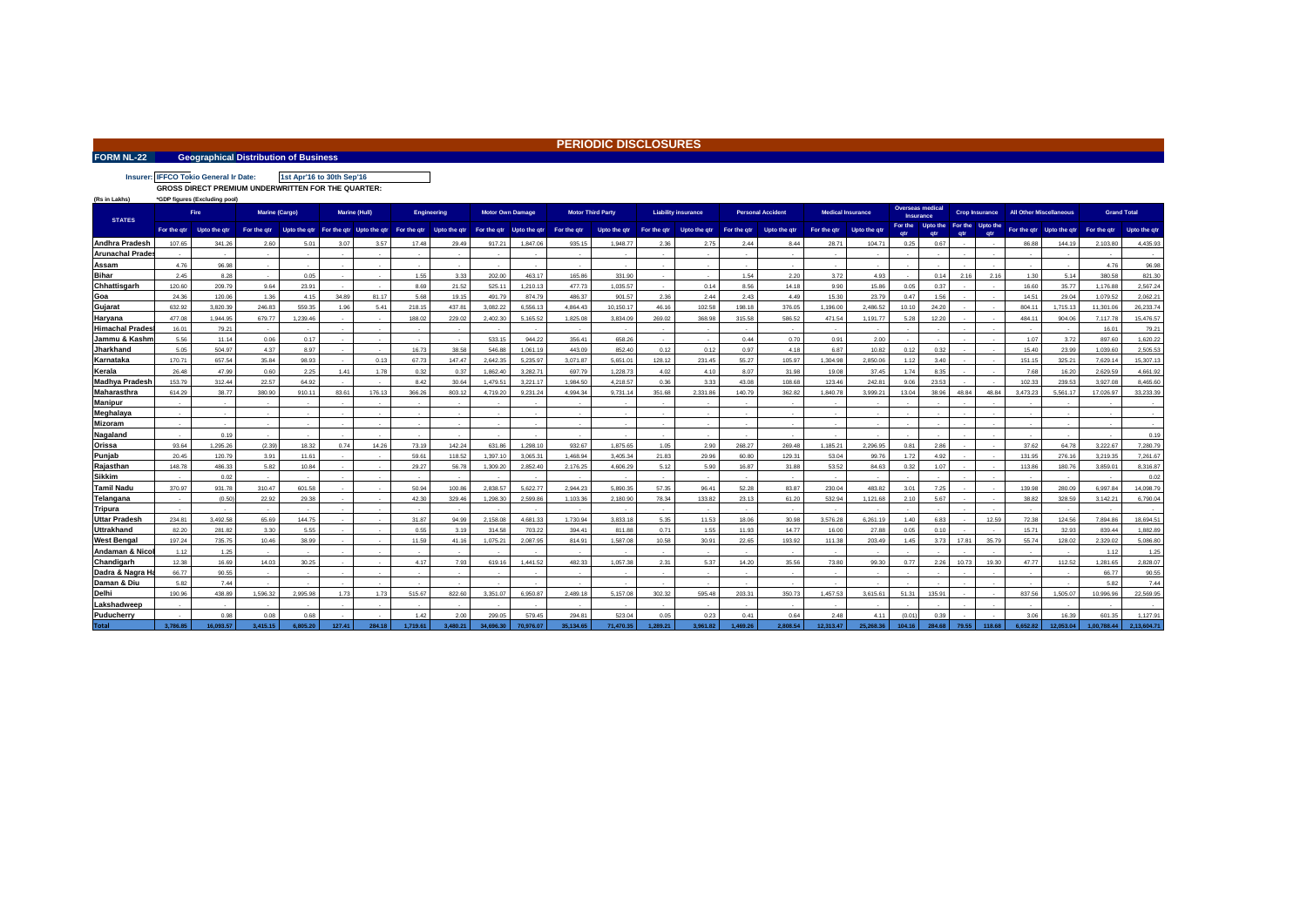| <b>PERIODIC DISCLOSURES</b> |                                                 |  |       |  |                          |  |  |  |  |
|-----------------------------|-------------------------------------------------|--|-------|--|--------------------------|--|--|--|--|
| <b>FORM NL-23</b>           |                                                 |  |       |  |                          |  |  |  |  |
|                             |                                                 |  |       |  |                          |  |  |  |  |
|                             | Insurer: IIFFCO TOKIO GENERAL INSURANCE CO.LTD. |  | Date: |  | 01/04/2016 TO 30/09/2016 |  |  |  |  |

|              | Half year Public Disclosure 1.4.2016 To 30.9.2016  |            |              |                      | (Rs in Lakhs)      |                                           |  |  |  |  |  |  |  |
|--------------|----------------------------------------------------|------------|--------------|----------------------|--------------------|-------------------------------------------|--|--|--|--|--|--|--|
|              | <b>Reinsurance Risk Concentration</b>              |            |              |                      |                    |                                           |  |  |  |  |  |  |  |
|              | Premium ceded to reinsurers<br>No. of              |            |              |                      |                    |                                           |  |  |  |  |  |  |  |
| S.No.        | <b>Reinsurance Placements</b>                      | reinsurers | Proportional | Non-<br>Proportional | <b>Facultative</b> | reinsurers / Total<br>reinsurance premium |  |  |  |  |  |  |  |
|              | No. of Reinsurers with rating of AAA and above     |            |              |                      |                    | $0\%$                                     |  |  |  |  |  |  |  |
|              | No. of Reinsurers with rating AA but less than AAA | 16         | 28,053       | 441                  | 5,066              | 47%                                       |  |  |  |  |  |  |  |
|              | No. of Reinsurers with rating A but less than AA   | 100        | 20,572       | 1,513                | 11,415             | 47%                                       |  |  |  |  |  |  |  |
|              | No. of Reinsurers with rating BBB but less than A  | 23         | ,566         | 235                  | 393                | 3%                                        |  |  |  |  |  |  |  |
|              | No. of Reinsurers with rating less than BBB        |            | $\sim$       | $\sim$               |                    | $0\%$                                     |  |  |  |  |  |  |  |
|              | No.of Indian Reinsurers other than GIC             | 12         | $\sim$       | $\sim$               | ,581               | 2%                                        |  |  |  |  |  |  |  |
| <b>Total</b> |                                                    | 151        | 50,191       | 2,188                | 18,455             | 100%                                      |  |  |  |  |  |  |  |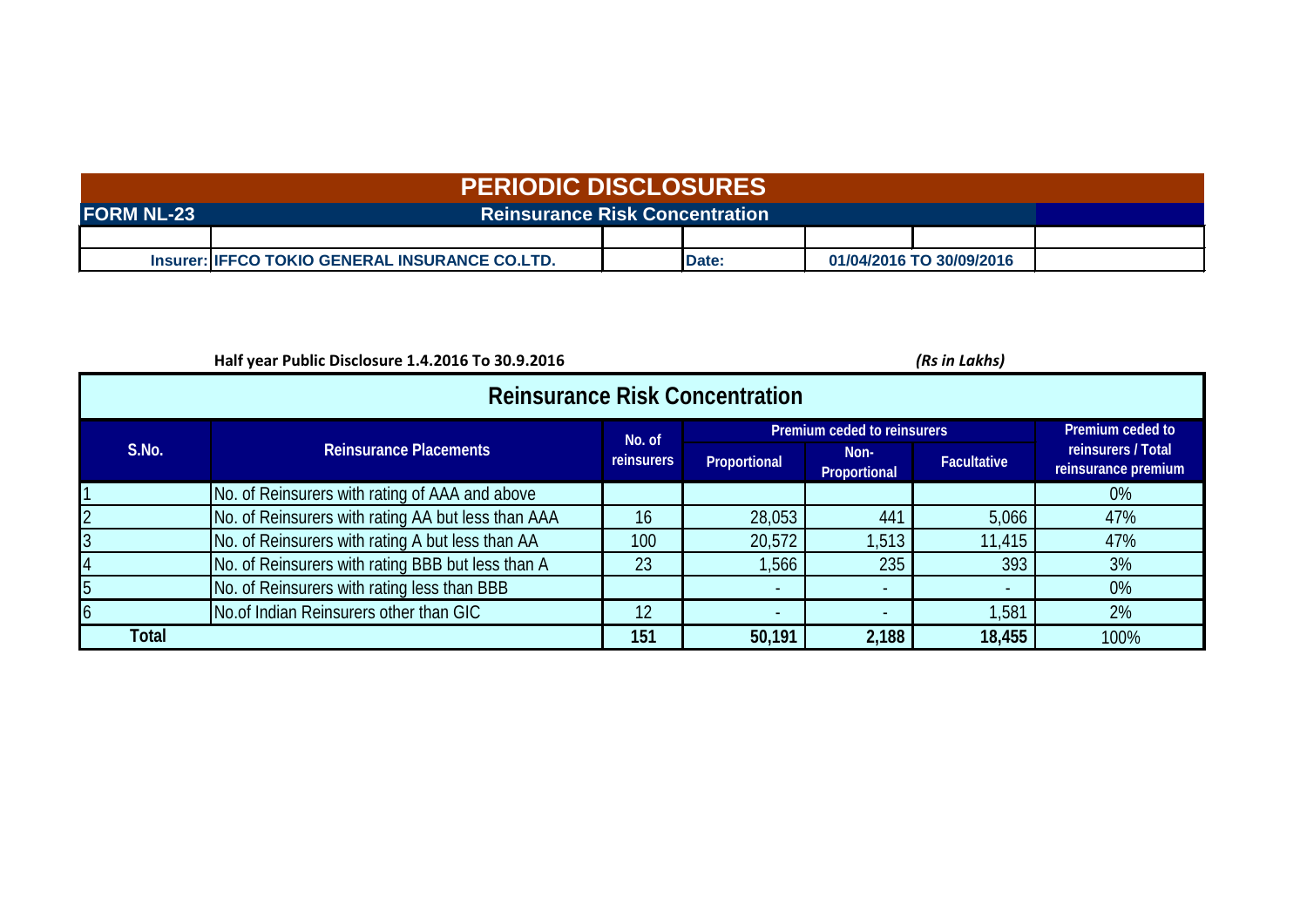**FORM NL-24 Ageing of Claims**

**Insurer: IFFCO Tokio General Insurance Com Date:**

**1st Apr'16 to 30th Sep'16**

### *(Rs in Lakhs)*

| <b>Ageing of Claims</b> |                          |          |                |                               |                                       |                |        |           |  |  |  |  |  |
|-------------------------|--------------------------|----------|----------------|-------------------------------|---------------------------------------|----------------|--------|-----------|--|--|--|--|--|
| SI.No.                  | <b>Line of Business</b>  |          |                | <b>Total No.</b><br>of claims | <b>Total amount of</b><br>claims paid |                |        |           |  |  |  |  |  |
|                         |                          | 1 month  | $1 - 3$ months | $3 - 6$ months                | 6 months - 1 year                     | $>1$ year      | paid   |           |  |  |  |  |  |
|                         | Fire                     | 109      | 107            | 120                           | 80                                    | 57             | 473    | 4,400.72  |  |  |  |  |  |
| $\overline{2}$          | <b>Marine Cargo</b>      | 5594     | 2713           | 950                           | 439                                   | 244            | 9940   | 3,105.96  |  |  |  |  |  |
| 3                       | <b>Marine Hull</b>       |          |                |                               |                                       | 5              | 8      | 34.41     |  |  |  |  |  |
| 4                       | Engineering              | 106      | 52             | 69                            | 77                                    | 34             | 338    | 1,405.81  |  |  |  |  |  |
| 5                       | <b>Motor OD</b>          | 120808   | 46527          | 8652                          | 2705                                  | 840            | 179532 | 44,667.21 |  |  |  |  |  |
| 6                       | <b>Motor TP</b>          | 445      | 370            | 512                           | 918                                   | 3434           | 5679   | 19,860.91 |  |  |  |  |  |
| 7                       | <b>Health</b>            | 29367    | 43146          | 29561                         | 3400                                  | 730            | 106204 | 21,309.48 |  |  |  |  |  |
| 8                       | <b>Overseas Travel</b>   | 41       | 88             |                               |                                       | 64             | 198    | 123.27    |  |  |  |  |  |
| 9                       | <b>Personal Accident</b> | 287      | 637            | 464                           | 299                                   | 156            | 1843   | 1,200.18  |  |  |  |  |  |
| 10 <sup>°</sup>         | Liability                |          |                |                               | 13                                    | 8 <sup>1</sup> | 29     | 1,126.07  |  |  |  |  |  |
| 11                      | <b>Crop</b>              | $\Omega$ | 136            | 15                            | 8                                     | 31             | 190    | 6,829.83  |  |  |  |  |  |
| 12                      | <b>Miscellaneous</b>     | 1557     | 1294           | 494                           | 357                                   | 121            | 3823   | 2,781.46  |  |  |  |  |  |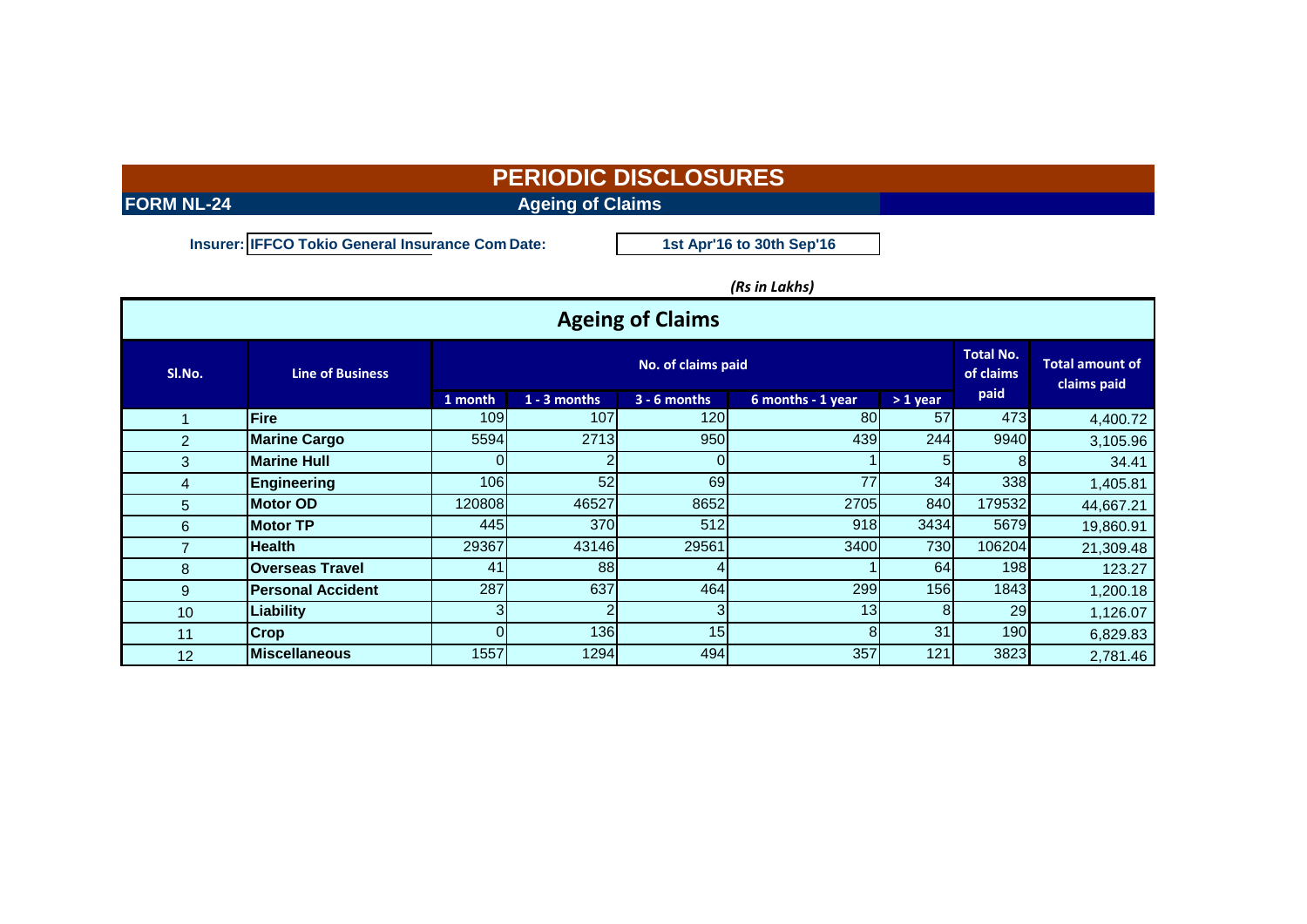### **FORM NL-25 : Quarterly claims data for Non-Life PERIODIC DISCLOSURES**

**Insurer: IFFCO Tokio General Insurance Company Ltd Date:**

**1st Apr'16 to 30th Sep'16**

|         |                                           | No. of claims only |       |                              |                    |                    |                     |               |                                  |                             |                  |      |               |                                 |              |
|---------|-------------------------------------------|--------------------|-------|------------------------------|--------------------|--------------------|---------------------|---------------|----------------------------------|-----------------------------|------------------|------|---------------|---------------------------------|--------------|
| Sl. No. | <b>Claims Experience</b>                  | <b>Fire</b>        | Cargo | Marine Marine<br><b>Hull</b> | <b>Engineering</b> | <b>Motor</b><br>OD | <b>Motor</b><br>TP. | <b>Health</b> | <b>Overseas</b><br><b>Travel</b> | Personal<br><b>Accident</b> | <b>Liability</b> | Crop | <b>Credit</b> | <b>Miscella</b><br><b>neous</b> | <b>Total</b> |
|         | Claims O/S at the beginning of the period | 1277               | 1383  | 67                           | 1066               | 13735              | 32518               | 32336         | <b>69</b>                        | 1327                        | 142              | 129  | 141           |                                 | 1363 85553   |
|         | Claims reported during the period         | 682                | 10558 | 12                           |                    | 584 204918         |                     | 10058 161264  | 240                              | 2827                        | 40               | 201  | 82            |                                 | 4561 396027  |
|         | Claims Settled during the period          | 473                | 9940  | 8                            |                    | 338 179514         |                     | 5679 106204   | 198                              | 1843                        | 29               | 190  | 73            |                                 | 3768 308257  |
|         | Claims Repudiated during the period       |                    |       |                              |                    | 234                |                     |               |                                  |                             | $\Omega$         |      | $\Omega$      |                                 | 242          |
|         | Claims closed during the period           | 83                 | 347   |                              | 67                 | 4494               | 105                 |               |                                  |                             | 11               |      |               | <b>220</b>                      | 5364         |
|         | Claims O/S at End of the period           | 1502               | 2342  | 71 <sub>1</sub>              | 1325               | 42630              | 37714               | 88621         | 122                              | 2530                        | 154              | 159  | 155           |                                 | 2286 179611  |
|         | Less than 3 months                        | 182                | 4818  |                              | 110                | 91746              | 543                 | 36080         | 29                               | 519                         |                  | 119  |               |                                 | 1609 135763  |
|         | 3 months to 6 months                      | 74                 | 581   |                              | 51                 | 6195               | 355                 | 10866         |                                  | 347                         |                  |      |               | 370                             | 18849        |
|         | 6months to 1 year                         | 52                 | 268   |                              | 57                 | 1827               | 597                 | 1215          |                                  | 231                         | 61               |      | 13            | 208                             | 4478         |
|         | 1 vear and above                          | 42                 | 187   |                              | 19                 | 486                | 2035                | 440           |                                  | 117                         |                  |      |               | 86                              | 3428         |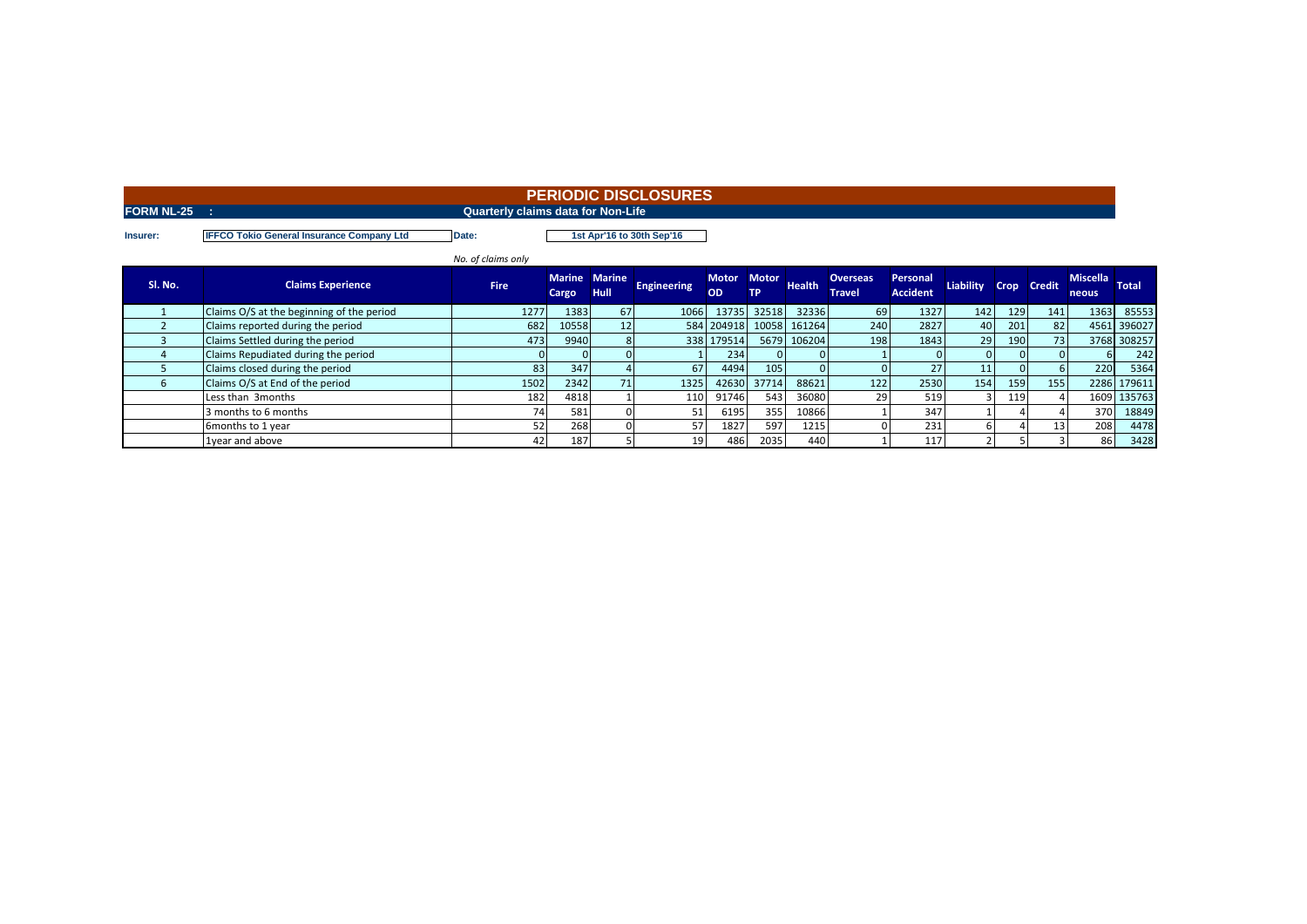# **PERIODIC DISCLOSURES FORM NL-26 - CLAIMS INFORMATION - KG Table I**

| Insurer: IFFCO TOKIO GENERAL INSURANCE CO. LTD. |  |  |
|-------------------------------------------------|--|--|
|                                                 |  |  |

**Solvency As At 30th September 2016**

**Required solvency margin based on net premium and net incurred claims** *(₹ In Lakhs)* **(***₹ In Lakhs)* 1|Fire 32,315.81 | 4,609.98 | 19,643.50 | 2,968.26 | 3,231.58 | 2,946.52 | 3,231.58 2 Marine Cargo 1 12,804.62 4,082.01 10,648.48 4,461.24 1,536.55 1,916.73 1,916.73 3 Marine Hull 745.19 233.90 1,049.03 240.02 74.52 157.35 157.35 4|Motor | 2,74,310.69 | 2,32,272.91 | 1,99,797.08 | 1,78,384.85 | 46,454.58 | 53,515.46 | 53,515.46 5 | Engineering | 7,151.31 | 1,839.45 | 3,886.13 | 938.87 | 715.13 | 582.92 | 715.13 6 Aviation | 66.13 | 3.81 | 118.03 | (20.62) 6.61 | 17.70 | 17.70 7 | Liabilities | 2,303.71 | 1,534.12 | 407.80 | 353.04 | 345.56 | 105.91 | 345.56 8|Others | 36,326.27 | 16,241.90 | 23,101.07 | 9,778.46 | 5,085.68 | 4,851.22 | 5,085.68 9 Health 43,730.26 38,740.79 53,245.70 48,105.86 7,748.16 14,431.76 14,431.76 Total **4,09,754.00 2,99,558.87 3,11,896.81 2,45,209.97 65,198.37 78,525.58 79,416.95 RSM-1 RSM-2 RSM Item No. Description PREMIUM Gross Premium Net Premium Gross incurred claim Net incurred Claim**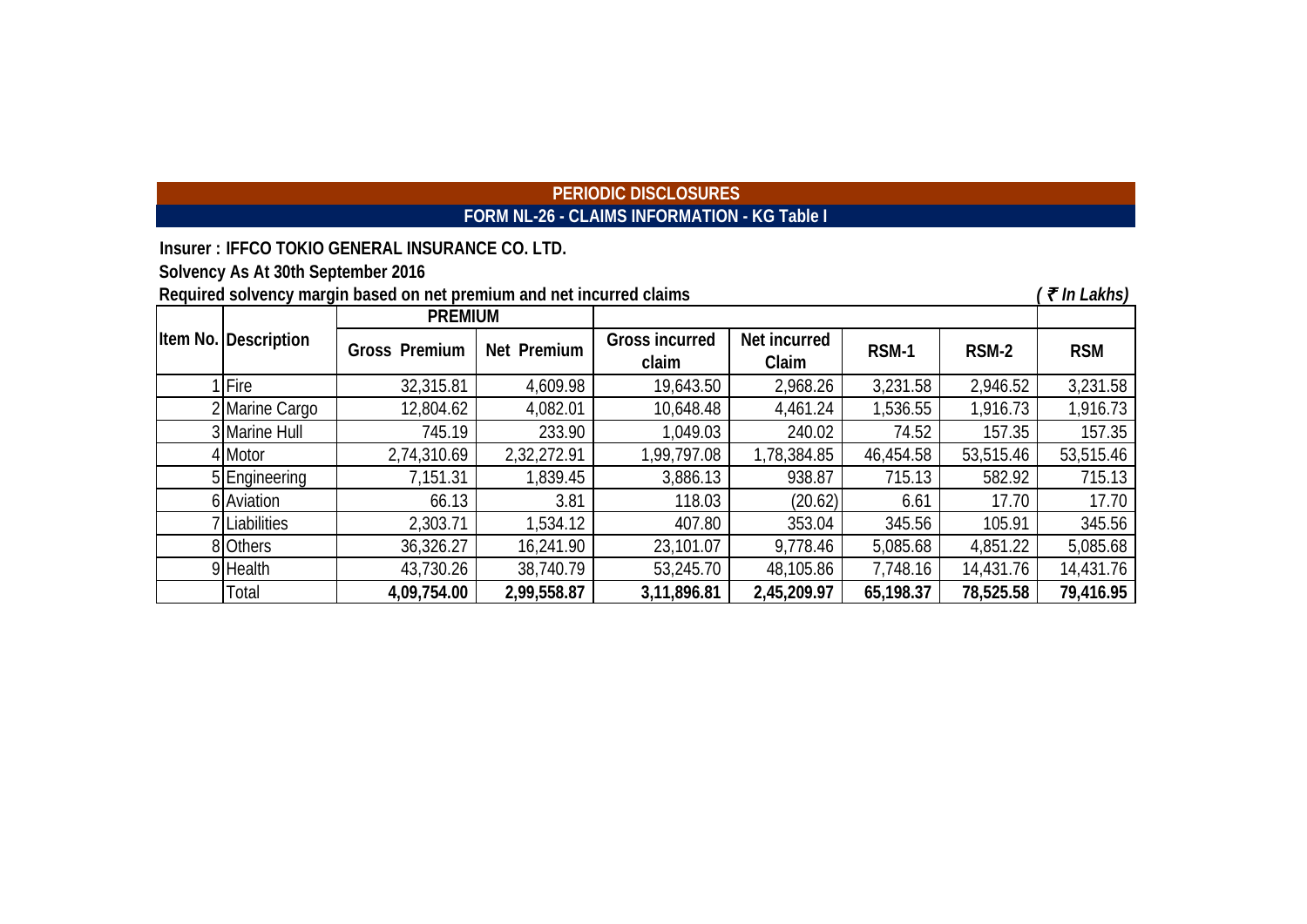# **PERIODIC DISCLOSURES FORM NL-27: Offices information for Non-Life**

# Insurer: IFFCO TOKIO General Insurance Co. Ltd. **Date: 1st July, 2016 - 30th September, 2016**

| SI. No. |                                                | <b>Office Information</b>             | <b>Number</b>  |
|---------|------------------------------------------------|---------------------------------------|----------------|
|         | No. of offices at the beginning of the Quarter |                                       | 83             |
|         | No. of branches approved during the Quarter    |                                       |                |
| 3       | No. of branches opened                         | Out of approvals of previous quarters |                |
| 4       | during the Quarter                             | Out of approvals of this quarter      | $\theta$       |
| 5       | No. of branches closed during the Quarter      |                                       | $\overline{0}$ |
| 6       | No of branches at the end of the Quarter       |                                       | 85             |
|         | No. of branches approved but not opend         |                                       | $\overline{0}$ |
| 8       | No. of rural branches                          |                                       | $\overline{0}$ |
| 9       | No. of urban branches                          |                                       | 85             |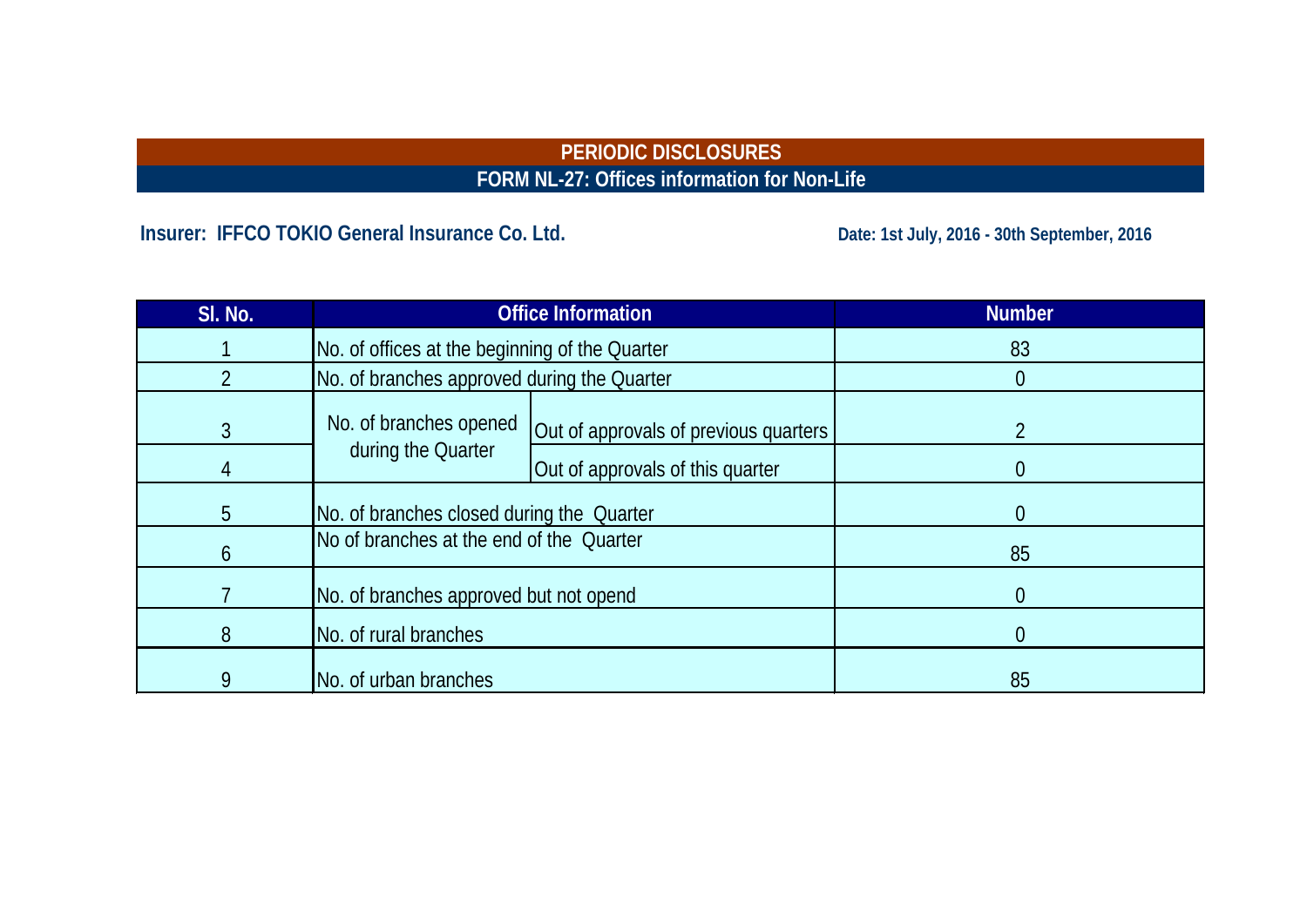# **FORM - 3B**

**FORM - NL 28 STATEMENT OF ASSETS COMPANY NAME & CODE: IFFCO-TOKIO GENEAL INSURANCE CO LTD & 106 STATEMENT AS ON : 30th Sep 2016 STATEMENT OF INVESTMENT ASSETS (General Insurer, Re-Insurer) ( Business within India) PERIODICITY OF SUBMISSION: QUARTERLY**

|       |                                           |            | <b>RS. III LAGS</b> |
|-------|-------------------------------------------|------------|---------------------|
| S NO. | <b>PARTICULARS</b>                        | <b>SCH</b> | <b>AMOUNT</b>       |
|       | 1 Investments                             | 8          | 5,74,304.86         |
|       | 2 Loans                                   | 9          |                     |
|       | 3 Fixed Assets                            | 10         | 2,667.07            |
|       | 4 Current Assets                          |            |                     |
|       | a. Cash & Bank Balance                    | 11         | 23,551.51           |
|       | b. Advances & Other Assets                | 12         | 54,182.74           |
|       | <b>5</b> Current Liablities               |            |                     |
|       | a. Current Liabilities                    | 13         | 3,70,449.96         |
|       | b. Provisions                             | 14         | 1,42,102.50         |
|       | c. Misc. Exp not written off              | 15         |                     |
|       | d. Debit Balance of P&L A/c               |            |                     |
|       | Application of Funds as per balance Sheet |            |                     |
|       | (A)                                       |            | 11,67,258.64        |
|       | Less: Other Assets                        | <b>SCH</b> |                     |
|       | 1 Loans (if any)                          | 9          |                     |
|       | 2 Fixed Assets (if any)                   | 10         | 2,667.07            |
|       | 3 Cash & Bank Balance (if any)            | 11         | 9,551.51            |
|       | 4 Advances & Other Assets (if any)        | 12         | 54,182.74           |
|       | <b>5</b> Current Liablities               | 13         | 3,70,449.96         |
|       | 6 Provisions                              | 14         | 1,42,102.50         |
|       | 7 Misc. Exp not written off               | 15         |                     |
|       | 8 Debit Balance of P&L A/c                |            |                     |
|       |                                           | Total (B)  | 5,78,953.78         |
|       | Investment Assets' as per FORM 3B         | (A-B)      | 5,88,304.86         |

|  | (Rs. in Lacs) |
|--|---------------|
|  |               |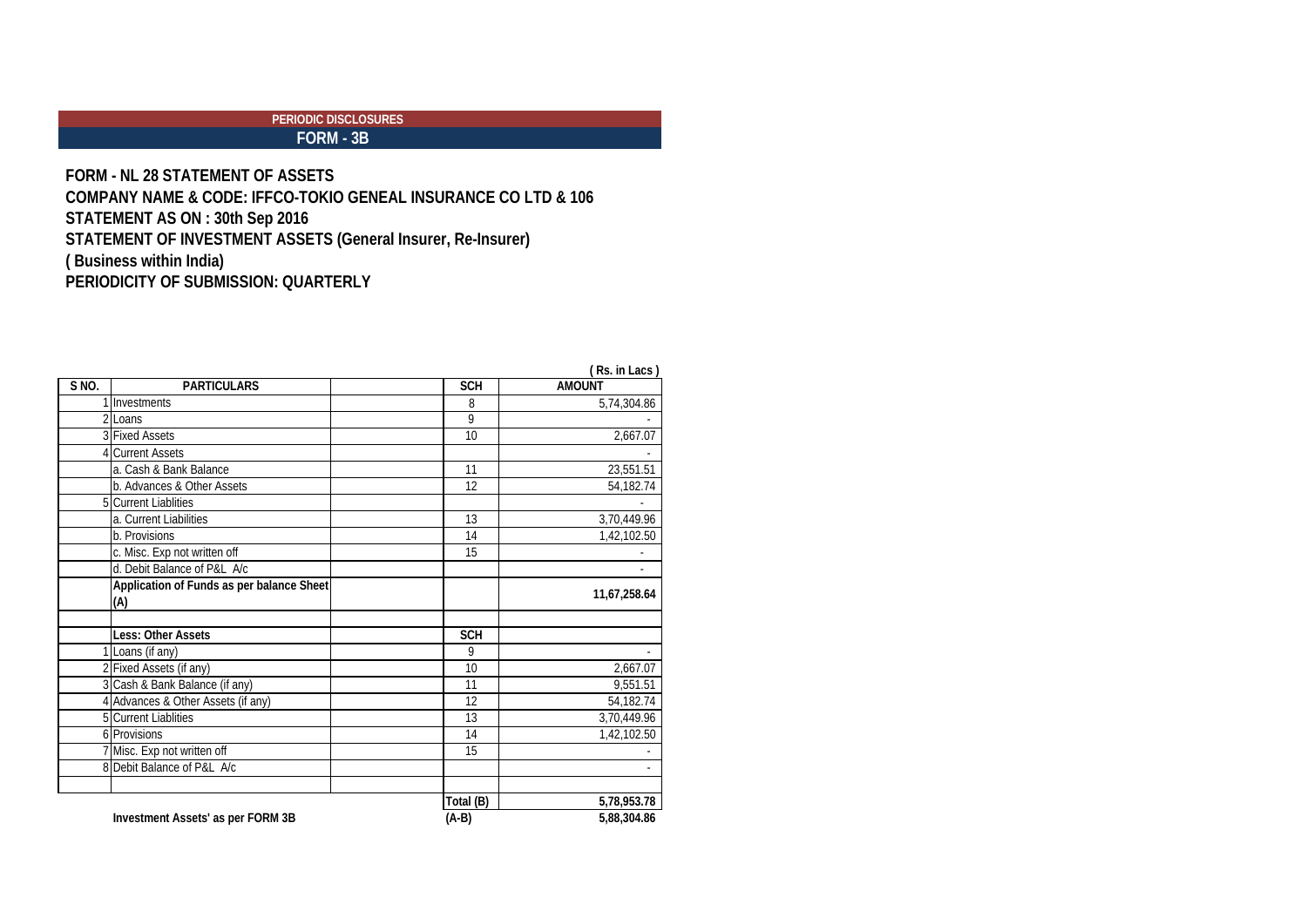**Cont to next page…**

|   |                                                                              |                   |         |                  |           |                   |          |                   | (Rs in Lakhs) |               |
|---|------------------------------------------------------------------------------|-------------------|---------|------------------|-----------|-------------------|----------|-------------------|---------------|---------------|
|   | S.No. Cont from prev page                                                    |                   |         |                  | PH        | Book Value(SH+PH) |          | <b>FVC Amount</b> | Total         | <b>MARKET</b> |
|   |                                                                              |                   |         | <b>SH</b><br>as. | (C)       | $d=(b+c)$         | % ACTUAL | (e)               | $(d+e)$       | <b>VALUE</b>  |
|   | 'Investment' represented as                                                  | Reg %             | Balance | FRSM*            | 100944.96 | 1,29,426.41       | 22.00%   | 0.00              | 129426.41     | 1,30,934.00   |
|   |                                                                              |                   | (a)     | (b)              | 139218.84 | 1,78,500.45       | 30.34%   | 0.00              | 178500.45     | 1,83,416.83   |
|   | 3 Government Securities                                                      | Not less than 20% |         | 28481.45         |           |                   |          |                   |               |               |
|   | Government Securities or other approved securities<br>(including (I) above ) | Not less than 30% |         | 39281.61         | 268242.76 | 3,43,936.53       | 58.46%   | 0.00              | 343936.53     | 3,51,492.55   |
|   | Investment subject to Exposure Norms                                         |                   |         |                  | 51199.21  | 65,646.66         | 11.16%   | 0.00              | 65646.66      | 66,335.91     |
|   | . Housing and Loans to SG for Housing and Fire                               | Not less than 15% |         | 75693.77         | 170.76    | 218.95            | 0.04%    | 0.00              | 218.95        | 218.95        |
|   | 2. Approved Investments                                                      |                   |         | 14447.45         | 458831.57 | 5,88,302.59       | 100.00%  | 0.00              | 588302.59     | 601464.24     |
|   | 3. Other Investments(not exceeding 25%)                                      | Not exceeding 55% |         | 48.19            |           |                   |          |                   |               |               |
| ≈ | <b>TOTAL INVESTMENT ASSETS</b>                                               | 100%              |         | 129471.02        |           |                   |          |                   |               |               |

Company is not splitting shareholders funds on the basis of solvency margin into FRSM & Balance, therefore, all shareholders funds are showh in FRSM column i.e., (b)

DATE:

### **Note:**

**(\*)** FRSM refers 'Funds representing solvency margin'

**(\*)** Pattern of investment will apply only to SH funds representing FRMS

**(\*)** Book Value shall not include funds beyond solvency margin

Other Investments are as permitted under Sec27A(2) and 27B(3)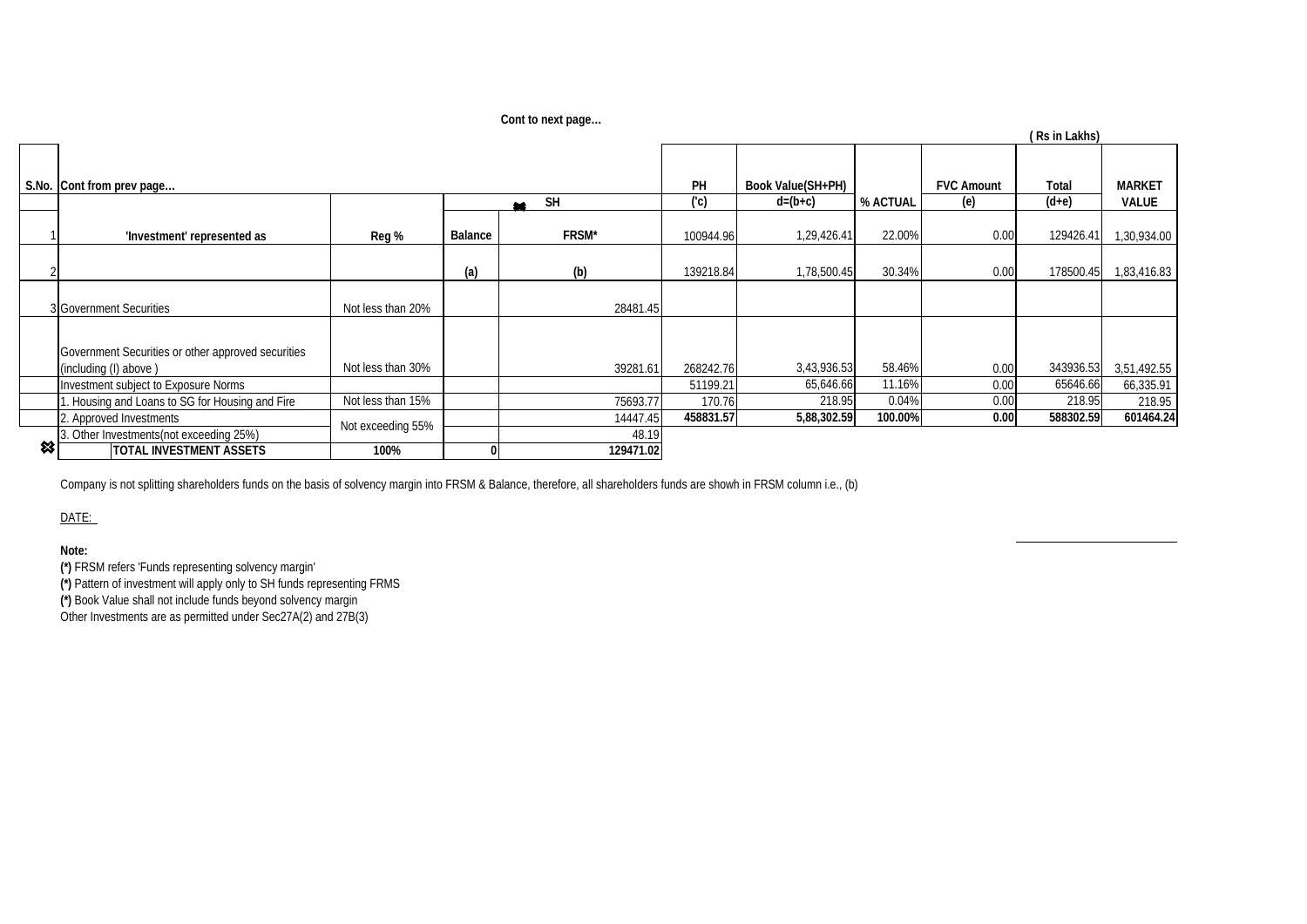|                   |                                               | <b>PERIODIC DISCLOSURES</b> |             |  |  |
|-------------------|-----------------------------------------------|-----------------------------|-------------|--|--|
| <b>FORM NL-29</b> | Detail regarding debt securities              |                             |             |  |  |
| Insurer:          | <b>Iffco Tokio General Insurance Co. Ltd.</b> | Date:                       | 30-Sep-2016 |  |  |

*(Rs in Lakhs)*

| <b>Detail Regarding debt securities</b>         |                          |                                        |                |                                 |                  |                                 |                |                                 |  |  |  |  |
|-------------------------------------------------|--------------------------|----------------------------------------|----------------|---------------------------------|------------------|---------------------------------|----------------|---------------------------------|--|--|--|--|
|                                                 |                          | <b>MARKET VALUE</b>                    |                |                                 |                  | <b>Book Value</b>               |                |                                 |  |  |  |  |
|                                                 | As at 30.09.2016         | as % of total for this<br><b>class</b> | As at 30,09.15 | as % of total for<br>this class | As at 30.09.2016 | as % of total for<br>this class | As at 30,09.15 | as % of total for<br>this class |  |  |  |  |
| <b>Break down by credit rating</b>              |                          |                                        |                |                                 |                  |                                 |                |                                 |  |  |  |  |
| <b>AAA</b> rated                                | 3,90,391.17              | 98.92%                                 | 3,40,637.14    | 99.40%                          | 3,83,547.11      | 98.93%                          | 3,26,044.88    | 99.39%                          |  |  |  |  |
| AA or better                                    | 4,263.76                 | 1.08%                                  | 2,044.84       | 0.60%                           | 4,165.52         | 1.07%                           | 2,000.00       | 0.61%                           |  |  |  |  |
| Rated below AA but above A                      | $\overline{\phantom{a}}$ |                                        |                |                                 |                  |                                 |                | 0.00%                           |  |  |  |  |
| Rated below A but above B                       | $\overline{\phantom{a}}$ |                                        |                | ٠                               |                  |                                 | $\blacksquare$ | 0.00%                           |  |  |  |  |
| Any other                                       | ٠                        | ٠                                      |                | ٠                               | ٠                |                                 | $\blacksquare$ | 0.00%                           |  |  |  |  |
| <b>BREAKDOWN BY</b><br><b>IRESIDUALMATURITY</b> |                          |                                        |                |                                 |                  |                                 |                |                                 |  |  |  |  |
| Up to 1 year                                    | 79,959.87                | 13.86%                                 | 1,35,368.28    | 28.30%                          | 79,537.77        | 14.06%                          | 1,35,281.31    | 29.17%                          |  |  |  |  |
| more than 1 year and upto<br>3years             | 47,790.68                | 8.28%                                  | 77,860.40      | 16.28%                          | 46,997.26        | 8.30%                           | 77,238.16      | 16.66%                          |  |  |  |  |
| More than 3years and up to<br><b>7years</b>     | 1,37,006.59              | 23.75%                                 | 1,27,098.54    | 26.57%                          | 1,33,106.00      | 23.52%                          | 1,23,518.46    | 26.64%                          |  |  |  |  |
| More than 7 years and up to<br>10 years         | 1,71,228.23              | 29.68%                                 | 69,368.99      | 14.50%                          | 1,67,763.94      | 29.65%                          | 65,370.18      | 14.10%                          |  |  |  |  |
| above 10 years                                  | 1,40,933.96              | 24.43%                                 | 68,684.87      | 14.36%                          | 1,38,486.82      | 24.47%                          | 62,324.94      | 13.44%                          |  |  |  |  |
| Breakdown by type of the<br>lissurer            |                          |                                        |                |                                 |                  |                                 |                |                                 |  |  |  |  |
| <b>Central Government</b><br>la.                | 1,24,455.87              | 23.07%                                 | 99,525.85      | 29.04%                          | 1,23,781.37      | 23.39%                          | 97,051.07      | 29.58%                          |  |  |  |  |
| b. State Government                             | 57,808.53                | 10.71%                                 | 50,296.78      | 14.68%                          | 54,397.79        | 10.28%                          | 48,408.03      | 14.76%                          |  |  |  |  |
| c.Corporate Securities                          | 3,57,298.29              | 66.22%                                 | 1,92,859.34    | 56.28%                          | 3,51,031.83      | 66.33%                          | 1,82,585.77    | 55.66%                          |  |  |  |  |
|                                                 |                          |                                        |                |                                 |                  |                                 |                |                                 |  |  |  |  |

### **Note**

1. In case of a debt instrument is rated by more than one agency, then the lowest rating will be taken for the purpose of classification.

2. Market value of the securities will be in accordnace with the valuation method specified by the Authority under Accounting/ Investment regulations.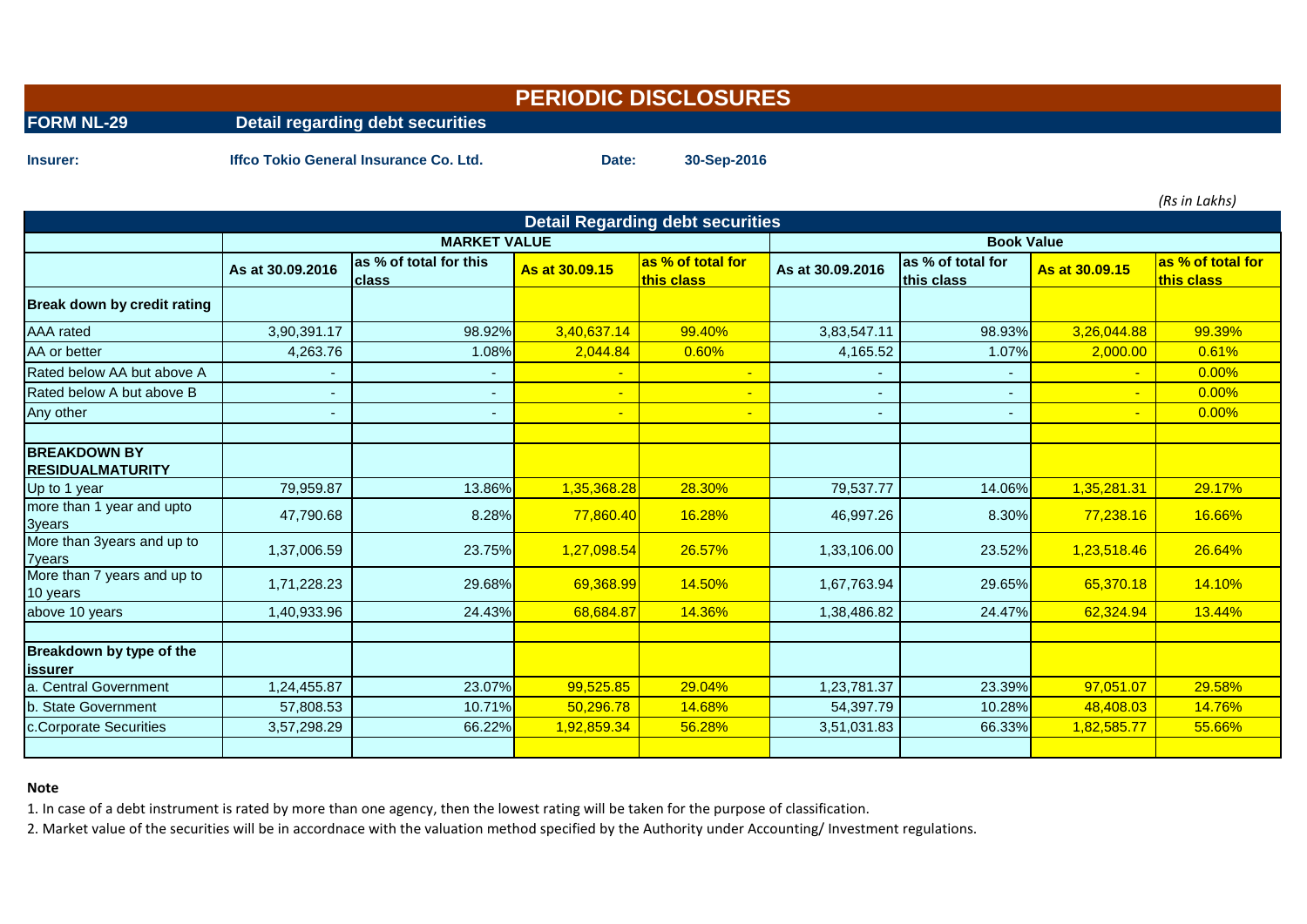**FORM NL-30 Analytical Ratios**

### **Insurer: IFFCO TOKIO GENERAL INSURANCE CO. LTD.**

| Analytical Ratios for Non-Life companies |                                                                      |                                                |                                        |                                                |                                        |  |  |  |  |  |
|------------------------------------------|----------------------------------------------------------------------|------------------------------------------------|----------------------------------------|------------------------------------------------|----------------------------------------|--|--|--|--|--|
| S.No.                                    | <b>Particular</b>                                                    | <b>Quarter Ended on 30th</b><br>September 2016 | Period Ended on 30th<br>September 2016 | <b>Quarter Ended on 30th</b><br>September 2015 | Period Ended on 30th<br>September 2015 |  |  |  |  |  |
|                                          | <b>Gross Direct Premium Growth Rate</b>                              | 15.21%                                         | 19.01%                                 | 9.29%                                          | 10.76%                                 |  |  |  |  |  |
|                                          | <b>FIRE</b><br><b>MARINE</b>                                         | 46.40%<br>46.29%                               | 11.03%<br>24.39%                       | 11.43%<br>2.87%                                | 4.50%<br>$-3.58%$                      |  |  |  |  |  |
|                                          | <b>MISCELLANEOUS</b><br>2 Gross Direct Premium to Net Worth Ratio    | 13.06%<br><b>NA</b>                            | 19.53%<br>1.48                         | 9.48%<br><b>NA</b>                             | 12.05%<br>1.49                         |  |  |  |  |  |
|                                          | 3 Growth rate of Net Worth<br>4 Net Retention Ratio                  | <b>NA</b><br>69.82%                            | 19.99%<br>67.02%                       | <b>NA</b><br>80.89%                            | 24.22%<br>77.32%                       |  |  |  |  |  |
|                                          | <b>FIRE</b><br><b>MARINE</b>                                         | 29.67%<br>34.84%                               | 14.12%<br>40.59%                       | 36.20%<br>20.84%                               | 15.53%<br>39.64%                       |  |  |  |  |  |
|                                          | <b>MISCELLANEOUS</b><br><b>5 Net Commission Ratio</b>                | 73.86%<br>$-1.09%$                             | 73.42%<br>$-1.81%$                     | 85.27%<br>1.84%                                | 85.73%<br>1.87%                        |  |  |  |  |  |
|                                          | <b>FIRE</b><br><b>MARINE</b>                                         | $-7.79%$<br>$-15.10%$                          | $-46.53%$<br>$-8.86%$                  | $-14.01%$<br>$-40.83%$                         | $-39.15%$<br>$-10.85%$                 |  |  |  |  |  |
|                                          | <b>MISCELLANEOUS</b>                                                 | $-0.61%$                                       | $-0.79%$                               | 2.55%                                          | 2.94%                                  |  |  |  |  |  |
|                                          | <b>Expense of Management to Gross Direct</b><br><b>Premium Ratio</b> | 24.71%                                         | 23.21%                                 | 22.74%                                         | 22.88%                                 |  |  |  |  |  |
|                                          | <b>Expense of Management to Net Written</b><br><b>Premium Ratio</b>  | 34.76%                                         | 34.00%                                 | 27.43%                                         | 28.89%                                 |  |  |  |  |  |
| 8                                        | <b>Net Incurred Claims to Net Earned</b><br>Premium                  | 83.76%                                         | 82.65%                                 | 75.55%                                         | 76.62%                                 |  |  |  |  |  |
|                                          | 9 Combined Ratio                                                     | 112.11%                                        | 109.38%                                | 100.18%                                        | 102.49%                                |  |  |  |  |  |
|                                          | 10 Technical Reserves to Net Premium ratio                           | <b>NA</b>                                      | 2.98                                   | <b>NA</b>                                      | 2.73                                   |  |  |  |  |  |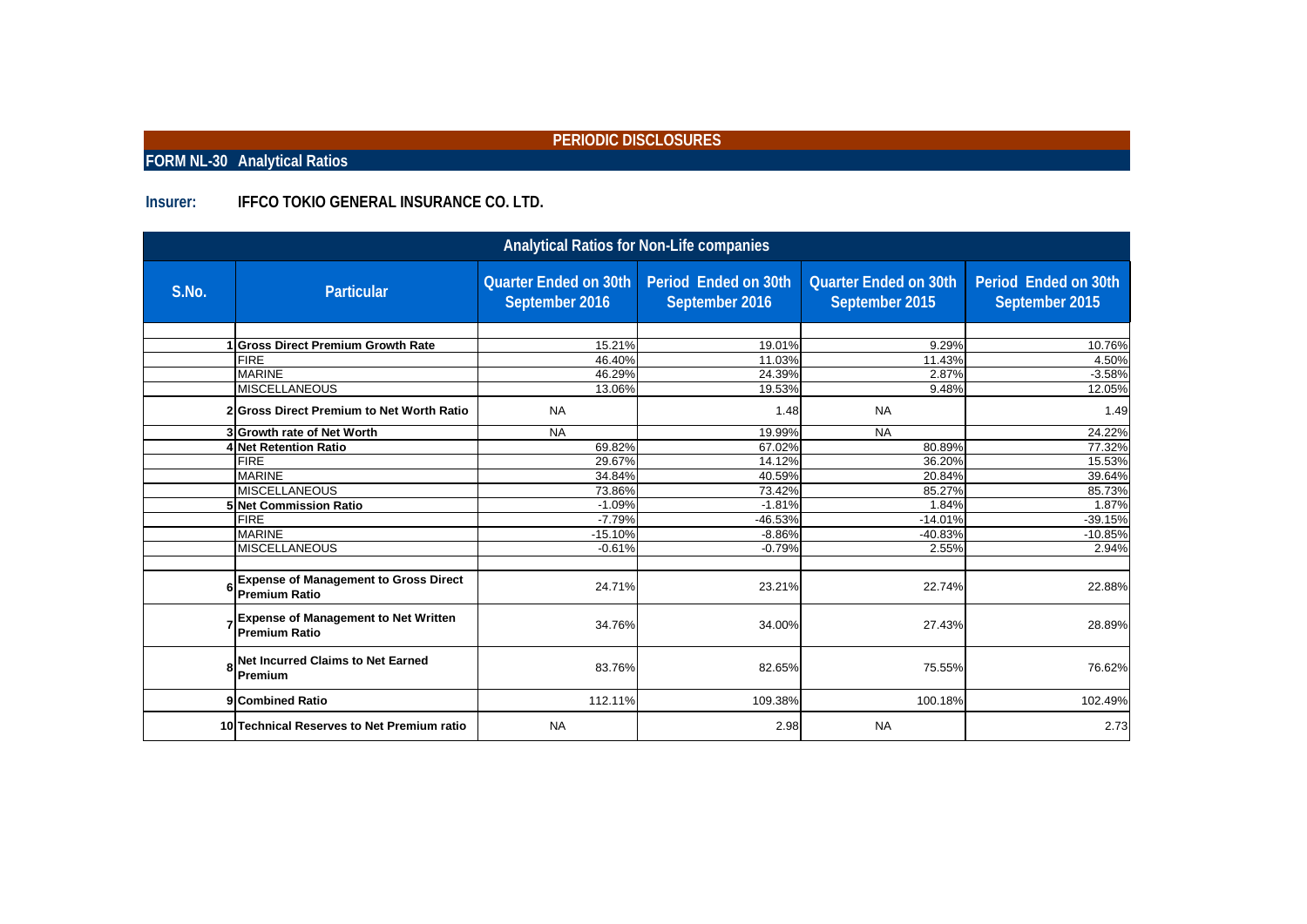|                | 11 Underwriting balance ratio                                                                                         | $-9.50%$                 | $-7.86%$     | $-0.42%$   | $-3.49%$     |
|----------------|-----------------------------------------------------------------------------------------------------------------------|--------------------------|--------------|------------|--------------|
|                | <b>FIRE</b>                                                                                                           | $-1.35%$                 | 45.06%       | 29.01%     | 69.04%       |
|                | <b>MARINE</b>                                                                                                         | 22.86%                   | $-13.97%$    | 30.44%     | $-36.92%$    |
|                | <b>MISCELLANEOUS</b>                                                                                                  | $-10.15%$                | $-8.46%$     | $-1.43%$   | $-4.32%$     |
|                | 12 Operating Profit Ratio                                                                                             | 15.58%                   | 10.95%       | 11.35%     | 8.88%        |
|                | 13 Liquid Assets to liabilities ratio                                                                                 | <b>NA</b>                | 0.23         | <b>NA</b>  | 0.40         |
|                | 14 Net earning ratio                                                                                                  | 18.68%                   | 12.36%       | 9.44%      | 7.54%        |
|                | 15 Return on Net worth ratio                                                                                          | <b>NA</b>                | 12.46%       | <b>NA</b>  | 8.89%        |
|                | Available Solvency Margin (ASM) to<br>Required Solvency Margin (RSM) Ratio                                            | <b>NA</b>                | 1.64         | <b>NA</b>  | 1.65         |
|                | 17 NPA Ratio                                                                                                          |                          |              |            |              |
|                | Gross NPA Ratio                                                                                                       | $\blacksquare$           |              |            |              |
|                | Net NPA Ratio                                                                                                         | $\overline{\phantom{a}}$ |              |            |              |
|                | <b>Equity Holding Pattern for Non-Life Insurers</b>                                                                   |                          |              |            |              |
|                | (a) No. of shares                                                                                                     | <b>NA</b>                | 26,93,21,500 | <b>NA</b>  | 26,93,21,500 |
| $\overline{2}$ | (b) Percentage of shareholding (Indian /<br>Foreign)                                                                  | <b>NA</b>                | 74/26        | <b>NA</b>  | 74/26        |
| 3              | (c) % of Government holding (in case of<br>public sector insurance companies)                                         | <b>NIL</b>               | <b>NIL</b>   | <b>NIL</b> | <b>NIL</b>   |
| 4              | (a) Basic and diluted EPS before<br>extraordinary items (net of tax expense) for<br>the period (not to be annualized) | <b>NA</b>                | 6.65         | <b>NA</b>  | 3.95         |
| 5              | (b) Basic and diluted EPS after extraordinary<br>items (net of tax expense) for the period (not<br>to be annualized)  | <b>NA</b>                | 6.65         | <b>NA</b>  | 3.95         |
| 6              | (iv) Book value per share (Rs)                                                                                        | <b>NA</b>                | 53.39        | <b>NA</b>  | 44.49        |

**Note**

**The Analytical Ratios has been calculated in accordance with the directions contained in IRDA's circular dated 5th October 2012.**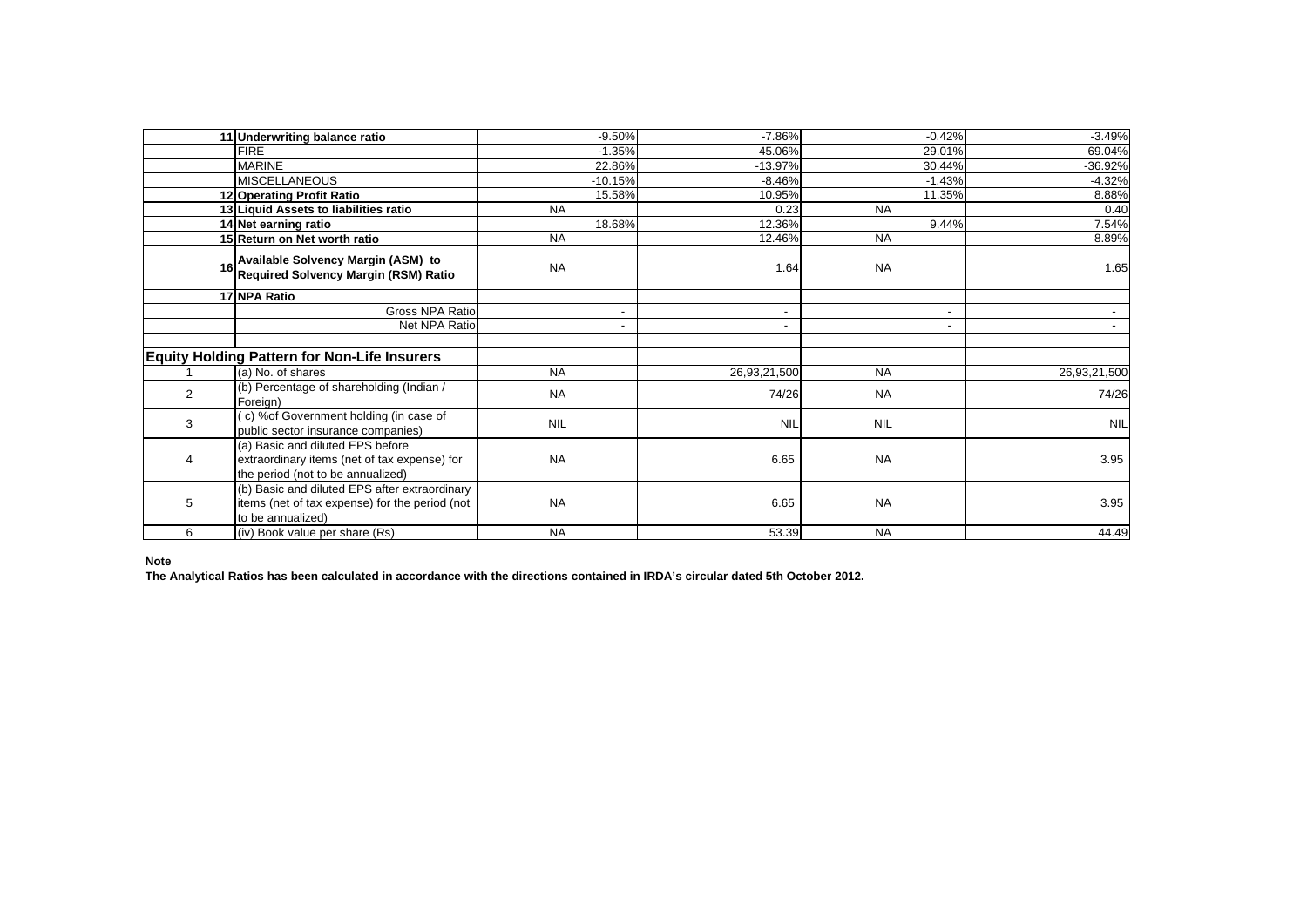#### **FORM NL-31: Related Party Transactions PERIODIC DISCLOSURES**

#### **Insurer: IFFCO TOKIO General Insurance Co.Ltd. Date: 30TH SEPTEMBER, 2016**

*(* ` *In Lakhs)*

| SI.No.         | Name of the Related Party                               | Nature of Relationship with the<br>Company                 | Description of Transactions / Categories           | <b>QUARTER ENDED 30TH</b><br>SEPTEMBER 2016 | PERIOD ENDED 30TH<br>SEPTEMBER 2016 | <b>QUARTER ENDED 30TH</b><br>SEPTEMBER 2015 | PERIOD ENDED 30TH<br>SEPTEMBER 2015 |
|----------------|---------------------------------------------------------|------------------------------------------------------------|----------------------------------------------------|---------------------------------------------|-------------------------------------|---------------------------------------------|-------------------------------------|
|                | INDIAN FARMERS FERTILISER COOP LTD                      | Promoters with more then 20%                               | Premium collected from direct business             | 1,350.73                                    | 6,008.43                            | 1,107.21                                    | 6,073.73                            |
|                |                                                         | voting rights                                              | Claims paid on direct basis                        | 218.21                                      | 617.52                              | 1,034.58                                    | 10,869.31                           |
|                |                                                         |                                                            | Payment of Rent and other expenses                 | 512.96                                      | 993.90                              | 495.43                                      | 982.90                              |
|                |                                                         |                                                            | Deposit of Insurance Premium                       |                                             | 25.00                               |                                             | 25.00                               |
| $\overline{c}$ | Indian Potash Limited                                   | Associate of Promoters with more                           | Premium collected from direct business             | 187.90                                      | 510.22                              | 323.07                                      | 683.56                              |
|                |                                                         | than 20% Voting rights                                     | Deposit of Insurance Premium                       |                                             | 1.00                                |                                             | 1.00                                |
|                |                                                         |                                                            | Claims paid on direct basis                        | 266.58                                      | 444.23                              | 357.83                                      | 763.48                              |
| 3              | Tokio Marine Asia Pte Ltd(formerly Millea Asia Pte Ltd) | Promoters with more than 20%                               | Payment of Professional Fee                        |                                             |                                     |                                             |                                     |
|                |                                                         | Voting rights                                              | Payment of Fee                                     | 0.35                                        | 14.05                               | $\sim$                                      | 14.67                               |
|                |                                                         |                                                            | Claim/Reimbursement of Expenses                    | $\sim$                                      | $\sim$                              | $\sim$                                      | 0.61                                |
|                | Tokio Marine & Nichido Fire Insurance Co Ltd            | Associate of Promoters with more                           | Premium on Cession of Re-insurance Premium         | 916.63                                      | 2.031.51                            | 870.91                                      | 2,034.04                            |
|                |                                                         | than 20% Voting rights                                     | Commission Earned on Premium Ceded                 | 231.48                                      | 458.12                              | 201.22                                      | 453.51                              |
|                |                                                         |                                                            | Losses Recovered from Re-insurer                   | 1.880.03                                    | 2,664.76                            | 278.96                                      | 558.85                              |
|                |                                                         |                                                            | Claim/Reimbursement of Expenses                    |                                             |                                     |                                             |                                     |
|                |                                                         |                                                            | Amount Payable/ (Receivable) at Balance sheet date | N.A                                         | 656.44                              | N.A                                         | 1,493.80                            |
| 5              | Tokio Marine Claim Service Asia Pte Ltd                 | Associate of Promoters with more<br>than 20% Voting rights | Payment of Professional fee                        | $\overline{\phantom{a}}$                    |                                     | $\sim$                                      | 10.10                               |
|                |                                                         |                                                            | Claim/Reimbursement of Expenses                    | $\sim$                                      | $\sim$                              | $\sim$                                      | $\sim$                              |
|                |                                                         |                                                            | Payment of Fee                                     | $\sim$                                      |                                     | $\sim$                                      |                                     |
| $\mathbf{6}$   | Tokio Marine Insurance Sinagapore Ltd.                  | Associate of Promoters with more<br>than 20% Voting rights | Premium on Cession of Re-insurance Premium         | 263.49                                      | 803.84                              | 162.49                                      | 588.30                              |
|                |                                                         |                                                            | Commission Earned on Premium Ceded                 | 37.03                                       | 116.53                              | 25.24                                       | 90.23                               |
|                |                                                         |                                                            | Losses Recovered from Re-insurer                   | 71.89                                       | 167.54                              | 48.07                                       | 337.91                              |
|                |                                                         |                                                            | Claim/Reimbursement of Expenses                    | 4.43                                        | 4.43                                | $\sim$                                      | 0.36                                |
|                |                                                         |                                                            | Payment of Fee                                     |                                             |                                     | $\sim$                                      |                                     |
|                |                                                         |                                                            | Amount Payable/ (Receivable) at Balance sheet date | N.A                                         | 176.36 N.A                          |                                             | 457.28                              |
|                | Tokio Marine Europe Insurance Ltd.                      | Associate of Promoters with more<br>than 20% Voting rights | Premium on Cession of Re-insurance Premium         |                                             |                                     |                                             |                                     |
|                |                                                         |                                                            | Commission Earned on Premium Ceded                 |                                             |                                     |                                             | $\sim$                              |
|                |                                                         |                                                            | Amount Payable/ (Receivable) at Balance sheet date | N.A                                         | 1.16                                | N.A                                         | 1.16                                |
| $\overline{8}$ | Tokio Marine Kiln Regional Underwriting Ltd.            | Associate of Promoters with more<br>than 20% Voting rights | Premium on Cession of Re-insurance Premium         | 14.59                                       | 24.11                               | 1.56                                        | 1.58                                |
|                |                                                         |                                                            | Commission Earned on Premium Ceded                 | 3.70                                        | 6.01                                | 0.02                                        | 0.02                                |
|                |                                                         |                                                            | osses Recovered from Re-insurer                    | 0.84                                        | 1.56                                | $\sim$                                      | $\sim$                              |
|                |                                                         |                                                            | Amount Payable/ (Receivable) at Balance sheet date | N.A                                         | 14.72                               | N.A                                         | $\sim$                              |
| 9              | Tokio Marine HCC                                        | Associate of Promoters with more<br>than 20% Voting rights | Premium on Cession of Re-insurance Premium         | 30.37                                       | 34.72                               | $\sim$                                      | $\sim$                              |
|                |                                                         |                                                            | Commission Earned on Premium Ceded                 | 3.68                                        | 4.67                                | ×,                                          | $\sim$                              |
|                |                                                         |                                                            | Losses Recovered from Re-insurer                   | $\sim$                                      | ÷                                   | $\sim$                                      | $\sim$                              |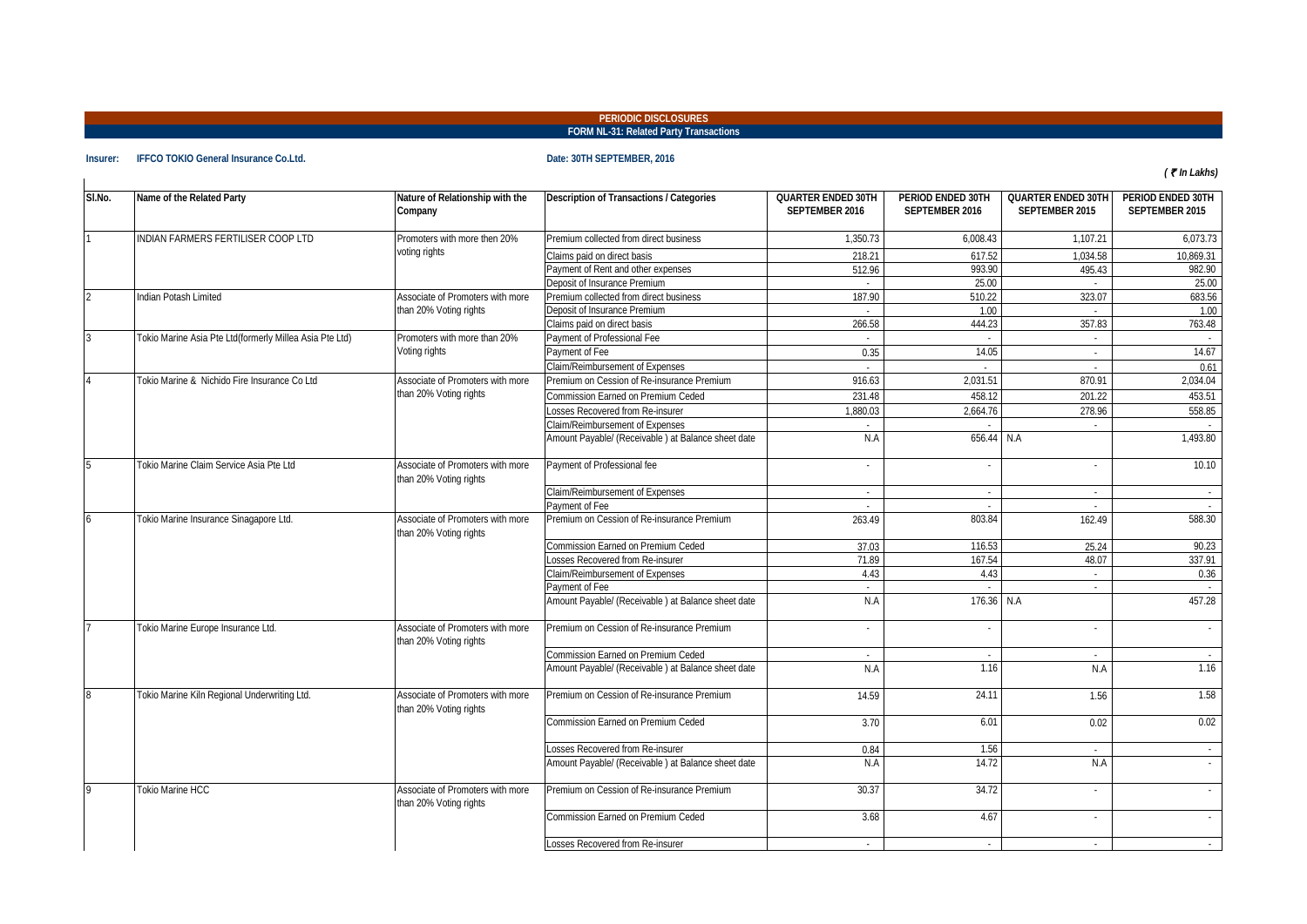|                 |                                                 |                                                            | PERIODIC DISCLOSURES                                               |                          |               |                  |                             |
|-----------------|-------------------------------------------------|------------------------------------------------------------|--------------------------------------------------------------------|--------------------------|---------------|------------------|-----------------------------|
|                 |                                                 |                                                            | FORM NL-31: Related Party Transactions                             |                          |               |                  |                             |
|                 |                                                 |                                                            | Amount Payable/ (Receivable) at Balance sheet date                 | N.A                      | 30.06         |                  |                             |
| 10              | Tokio Marine & Nichido Risk Consulting Co. Ltd. | Associate of Promoters with more<br>than 20% Voting rights | Payment of Fee                                                     | $\overline{\phantom{a}}$ | 4.92          | ÷                |                             |
| 11              | Tokio Marine Insurans (Malaysia) Berhad         | Associate of Promoters with more<br>than 20% Voting rights | Payment of Fees                                                    | $\sim$                   | 2.64          | ÷                | 4.16                        |
| 12              | Tokio Marine Indonesia                          | Associate of Promoters with more<br>than 20% Voting rights | Claim/Reimbursement of Expenses<br>Claim/Reimbursement of Expenses | $\sim$<br>2.87           | 0.07<br>3.33  | $\sim$<br>$\sim$ |                             |
| 13              | Tokio Marine Services Europe Ltd.               | Associate of Promoters with more<br>than 20% Voting rights | Payment of Fees                                                    | 20.75                    | 22.13         | 2.81             | 4.36                        |
|                 |                                                 |                                                            | Claim/Reimbursement of Expenses                                    | 9.17                     | 12.99         | 5.51             | 7.43                        |
| 14              | TM Claims Services Inc                          | Associate of Promoters with more                           | Claim/Reimbursement of Expenses                                    | 9.72                     | 55.36         | 14.15            | 17.10                       |
|                 |                                                 | than 20% Voting rights                                     | Payment of Fees                                                    | 5.46                     | 19.23         | 9.10             | 10.96                       |
| 15              | Tokio Marine Management Austalasia Pty. Ltd.    | Associate of Promoters with more                           | Payment of Fees                                                    | 2.82                     | 4.18          | $\sim$           | 1.73                        |
|                 |                                                 | than 20% Voting rights                                     | Claim/Reimbursement of Expenses                                    | 5.35                     | 7.10          | $\sim$           | 3.83                        |
| 16              | The Tokio Marine Claim Services Co Ltd          | Associate of Promoters with more                           | Claim/Reimbursement of Expenses                                    | $\sim$                   | 0.46          | $\sim$           | $\sim$                      |
|                 |                                                 | than 20% Voting rights                                     | Payment of Fees                                                    | $\sim$                   | 0.27          | $\sim$           | $\sim$                      |
| 17              | <b>IFFCO Kisan Sanchar Ltd.</b>                 | Associate of Promoters with more                           | Premium accounted from direct business                             | 0.19                     | 6.39          | 0.98             | 10.20                       |
|                 |                                                 | than 20% Voting rights                                     | Claims paid on direct basis                                        | 8.04                     | 17.29         | 10.13            | 12.38                       |
| 18              | C. Sriniwasa Gowda                              | Chairman                                                   | Payment of Rent on ofiice Building                                 | 12.00                    | 24.00         | 12.00            | 24.00                       |
| 19              | <b>IFFCO TOKIO INSURANCE SERVICES LTD</b>       | Subsidiary of the company with                             | Premium collected from direct business                             | 1.50                     | 53.50         | $\mathcal{L}$    | 42.00                       |
|                 |                                                 | 100% voting rights                                         | Claims paid on direct basis                                        | 3.27                     | 11.10         | 10.04            | 12.55                       |
|                 |                                                 |                                                            | Recovery of Expenses                                               | 31.31                    | 49.84         | 29.68            | 29.68                       |
|                 |                                                 |                                                            | Payment of -Commission                                             | 138.68                   | 278.32        | 147.21           | 310.58                      |
|                 |                                                 |                                                            | -Service Charges                                                   | 1,803.54                 | 3,593.29      | 1,580.46         | 2,598.36                    |
|                 |                                                 |                                                            | Amount Payable/ (Receivable) at Balance sheet date                 | N.A                      | (795.71)      | N.A              | (1,221.52)                  |
| 20              | <b>IFFCO KISAN BAZAR &amp; LOGISTICS LTD</b>    | Associate of Promoters with more<br>than 20% Voting rights | Premium accounted from direct business                             |                          | 0.75          |                  | ÷                           |
| 21              | IFFCO MC CROP SCIENCE LTD.                      | Associate of Promoters with more<br>than 20% Voting rights | Premium accounted from direct business                             | 1.51                     | 1.53          |                  | $\mathcal{L}_{\mathcal{A}}$ |
| $\overline{22}$ | <b>IFFCO KISAN SEZ LTD</b>                      | Associate of Promoters with more                           | Premium accounted from direct business                             | 4.36                     | 4.39          | $\sim$           | $\sim$                      |
|                 |                                                 | than 20% Voting rights                                     | Claims paid on direct basis                                        |                          | $\sim$        | $\sim$           | $\sim$                      |
| 23              | INDIAN FARM FORESTRY DEVELOPMENT COOPERATIVE    | Associate of Promoters with more                           | Premium accounted from direct business                             | 1.51                     | 10.61         | $\sim$           | $\sim$                      |
|                 | TD.                                             | than 20% Voting rights                                     | Claims paid on direct basis                                        | 0.64                     | $1.7^{\circ}$ | $\sim$           | $\sim$                      |
|                 |                                                 |                                                            | Payment for CSR activity-IFFDC being implementation<br>idency      | 92.37                    | 92.37         | ÷                | $\mathcal{L}$               |
| 24              | IFFCO CHHATTISGARH POWER LIMITED                | Associate of Promoters with more                           | Premium accounted from direct business                             | 0.37                     | 4.56          | $\sim$           | $\sim$                      |
|                 |                                                 | than 20% Voting rights                                     | Claims paid on direct basis                                        | 0.33                     | 0.68          | $\sim$           | $\sim$                      |
| 25              | YOGESH LOHIYA                                   | Managing Direcftor & Chief<br>Executive Officer            |                                                                    | 36.21                    | 73.82         | 35.34            | 60.33                       |
|                 | H.O. Suri                                       | Director-Marketing                                         |                                                                    | 15.72                    | 25.63         | 14.49            | 23.59                       |
|                 | CHIRO MAEDA                                     | Director-Operations                                        | Remuneration-Key Management Personnel                              | $\sim$                   | $\sim$        | 13.16            | 26.32                       |
|                 | liroshi Yasui                                   | Director-Operations                                        |                                                                    | 12.79                    | 25.57         | 12.42            | 16.55                       |
|                 | Sanjeev Chopra                                  | <b>Chief Financial Officer</b>                             |                                                                    | 14.37                    | 21.61         | 14.06            | 23.49                       |
|                 | Amit Jain                                       | Company Secretary                                          |                                                                    | 8.85                     | 13.65         | 8.63             | 13.33                       |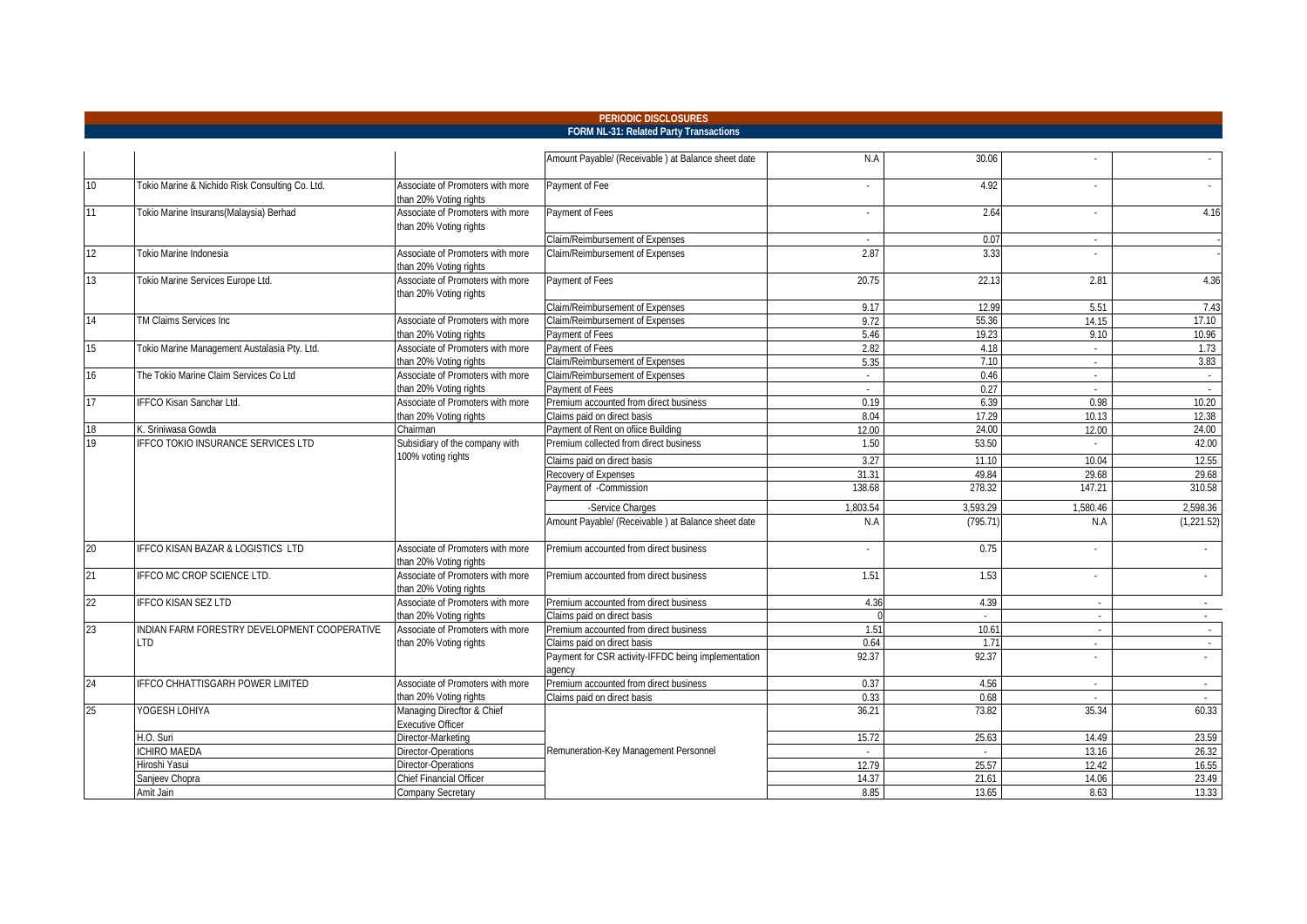| <b>PERIODIC DISCLOSURES</b> |                                                        |       |                             |  |  |  |  |
|-----------------------------|--------------------------------------------------------|-------|-----------------------------|--|--|--|--|
| <b>FORM NL-32</b>           |                                                        |       | <b>Products Information</b> |  |  |  |  |
| Insurer:                    | <b>IFFCO TOKIO GENERAL</b><br><b>INSURANCE CO.LTD.</b> | Date: | 30.09.2016                  |  |  |  |  |

| <b>Products Information</b>                                                                                                                                                                                                                                                                                                   |                                                             |                             |                         |                       |                        |                              |                                                      |                                    |  |  |
|-------------------------------------------------------------------------------------------------------------------------------------------------------------------------------------------------------------------------------------------------------------------------------------------------------------------------------|-------------------------------------------------------------|-----------------------------|-------------------------|-----------------------|------------------------|------------------------------|------------------------------------------------------|------------------------------------|--|--|
| List below the products and/or add-ons introduced during the period                                                                                                                                                                                                                                                           |                                                             |                             |                         |                       |                        |                              |                                                      |                                    |  |  |
| S. No.                                                                                                                                                                                                                                                                                                                        | Name of Product                                             | Co. Ref. No.                | <b>IRDA Ref.no.</b>     | Class of<br>Business* | Category of<br>product | Date of filing<br>of Product | Date <b>IRDA</b><br>confirmed<br>filing/<br>approval | <b>Applicability</b><br>of Para 19 |  |  |
| 1st July 2016 to 30th September 2016                                                                                                                                                                                                                                                                                          |                                                             |                             |                         |                       |                        |                              |                                                      |                                    |  |  |
|                                                                                                                                                                                                                                                                                                                               | Jan Sewa Bima Yojna(Micro Insurance)                        | Letter dated 16th Feb, 2016 | ITG-OM-P17-10-V01-16-17 | <b>Miscellaneous</b>  | New Products           | 16-02-2016                   | 30-05-2016                                           | Yes (F&U)                          |  |  |
| $\overline{2}$                                                                                                                                                                                                                                                                                                                | Janata Suraksha Bima Yojna(Micro Insurance)                 | Letter dated 16th Feb, 2016 | ITG-OM-P17-11-V01-16-17 | <b>Miscellaneous</b>  | New Products           | 16-02-2016                   | 30-05-2016                                           | Yes (F&U)                          |  |  |
| 3                                                                                                                                                                                                                                                                                                                             | Long Term Standard Motor Package Policy for<br>Two wheelers | Letter dated 7th Oct, 2015  | ITG-MO-P16-39-V01-16-17 | Motor Insurance       | New Products           | 07-10-2015                   | 07-07-2016                                           | Yes (F&U)                          |  |  |
| Pradhan Mantri Fasal Bima Yojna (PMFBY)<br>Miscellaneous<br>4<br>New Products<br>ITGI/PMFBY/02/2016<br>IRDAN106P0001V01201617<br>09-08-2016<br>29-09-016*                                                                                                                                                                     |                                                             |                             |                         |                       |                        |                              |                                                      |                                    |  |  |
| 5<br>Directors & Officers Liability Insurance<br>19-07-2016<br>Letter dated 13th May, 2016<br>IRDAN106P0003V02200203<br>Liability<br>Revision<br>13-05-2016                                                                                                                                                                   |                                                             |                             |                         |                       |                        |                              |                                                      |                                    |  |  |
| Note(*): Pradhan Mantri Fasal bima Yojna (PMFBY), being a Govt. Insurance Scheme, was launched effective from 1st April, 2016<br>During Q2, 2016-17, Company has filed Unified Package Insurance Scheme (UPIS) Product under Use & File procedure, which was confirmed by IRDAI on 24.10.2016 vide UIN IRDAN106P0002V01201617 |                                                             |                             |                         |                       |                        |                              |                                                      |                                    |  |  |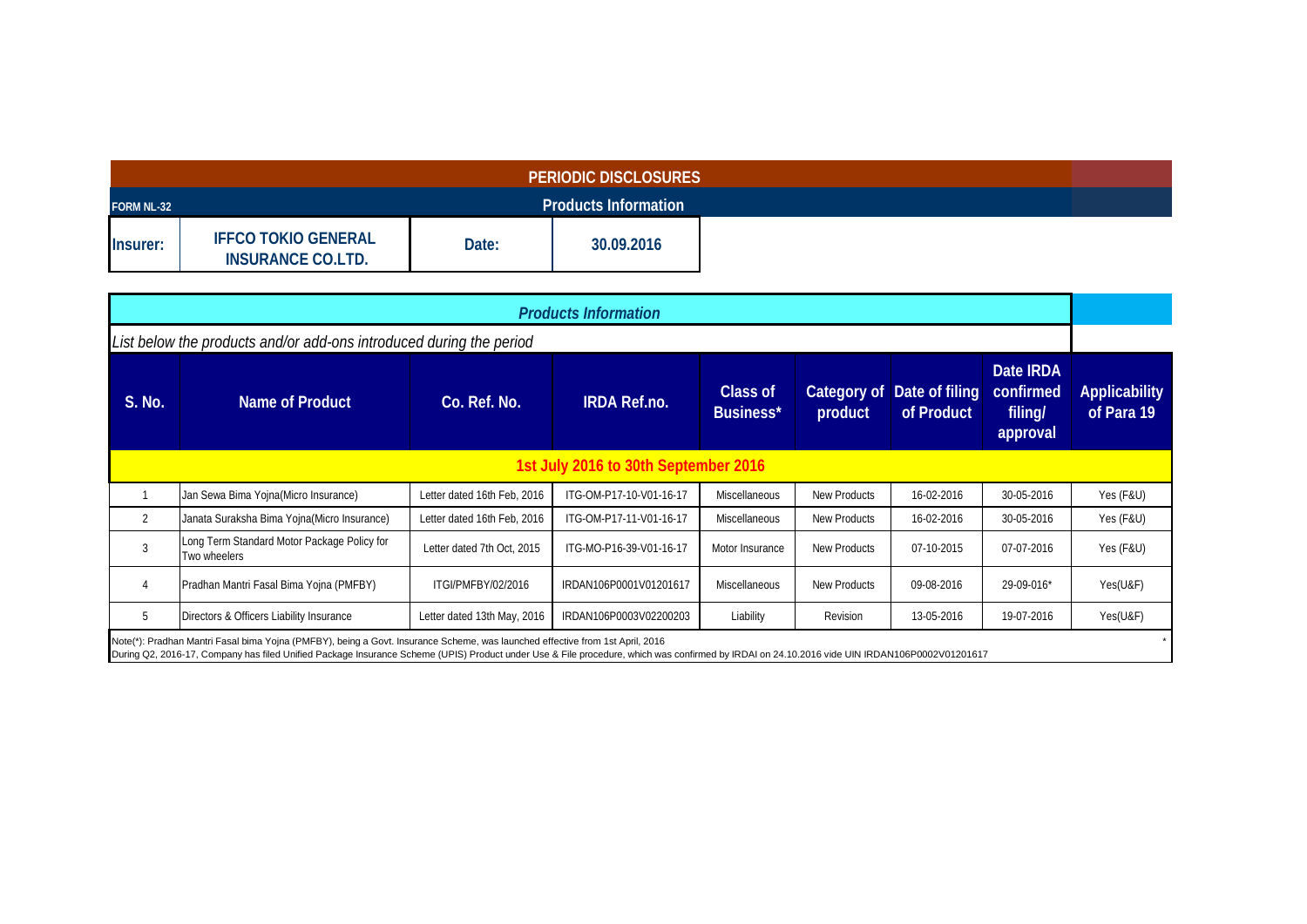# **PERIODIC DISCLOSURES FORM NL-33 - SOLVENCY MARGIN - KGII**

**FORM NL-33 - SOLVENCY MARGIN - KGII Solvency As At 30TH SEPTEMBER 2016 Available Solvency Margin and Solvency Ratio Name of the Insurer: IFFCO TOKIO GENERAL INSURANCE CO. LTD.**

|      |                                             |           | $($ ₹ In Lakhs) |
|------|---------------------------------------------|-----------|-----------------|
| Item | <b>Description</b>                          | Notes No. | Amount          |
| (1)  | 2)                                          | (3)       | (4)             |
|      | Available Assets in Policyholders' Funds    |           | 4,58,831.57     |
|      | Deduct:                                     |           |                 |
| 2    | Liabilities                                 |           | 4,31,218.63     |
| 3    | <b>Other Liabilities</b>                    |           | 27,612.94       |
| 4    | Excess in Policyholders' Funds (1-2-3)      |           |                 |
| 5    | Available Assets in Shareholders' Funds     |           | 1,84,123.26     |
|      | Deduct:                                     |           |                 |
| 6    | <b>Other Liabilities</b>                    |           | 53,720.89       |
| 7    | Excess in Shareholders' Funds (5-6)         |           | 1,30,402.37     |
| 8    | Total Available Solvency Margin [ASM] (4+7) |           | 1,30,402.37     |
| 9    | <b>Total Required Solvency Margin [RSM]</b> |           | 79,416.95       |
| 10   | Solvency Ratio (Total ASM/Total RSM)        |           | 1.64            |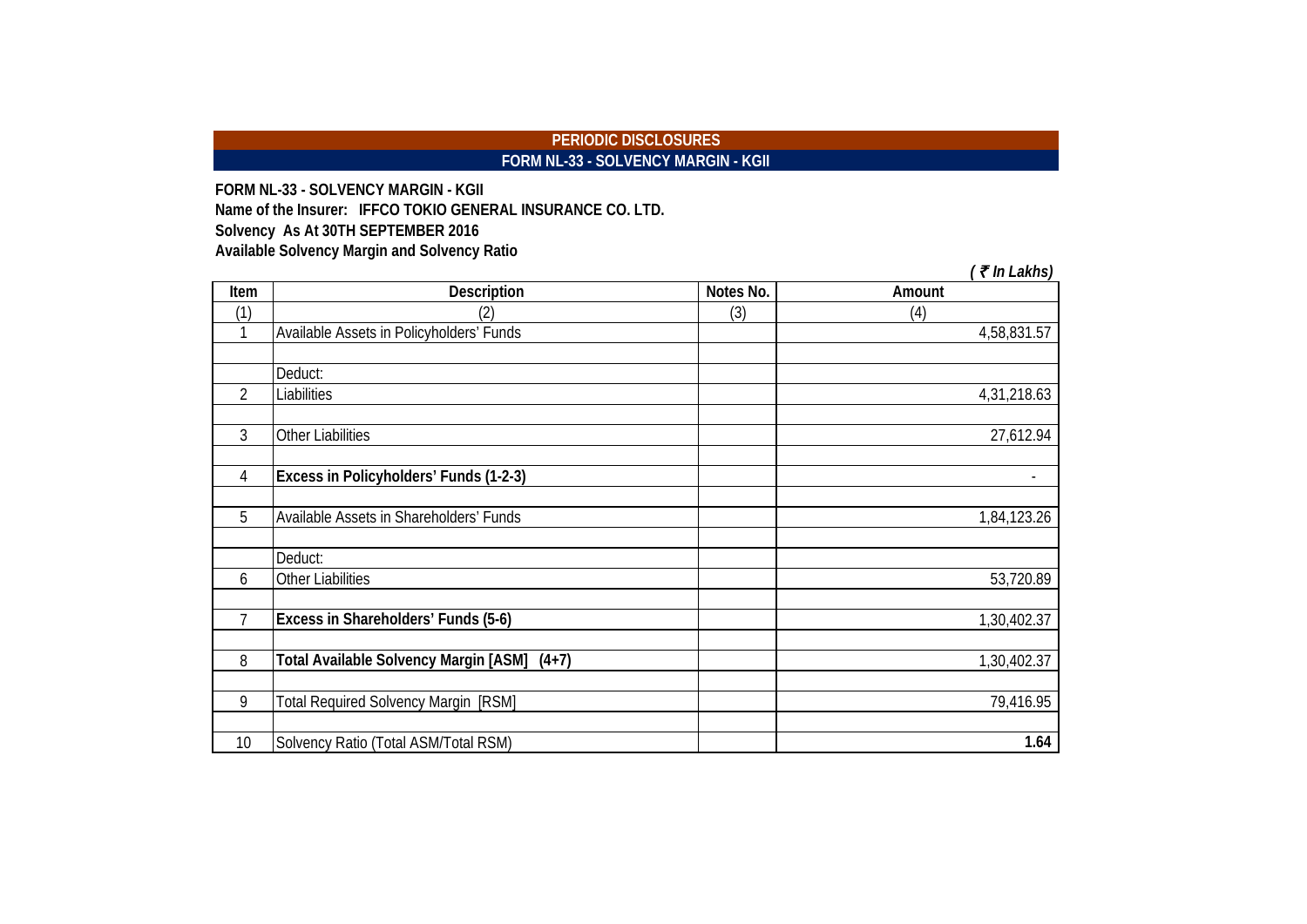# **PERIODIC DISCLOSURES FORM NL-34: Board of Directors & Key Persons**

# Insurer: IFFCO TOKIO General Insurance Co. Ltd. **Date: 1st July, 2016 to 30th September, 2016**

| <b>BOD and Key Person information</b> |                           |                              |                                 |  |  |  |  |  |
|---------------------------------------|---------------------------|------------------------------|---------------------------------|--|--|--|--|--|
| SI. No.                               | Name of person            | Role/designation             | Details of change in the period |  |  |  |  |  |
|                                       | Mr. K. Srinivasa Gowda    | Chairman                     | No change                       |  |  |  |  |  |
|                                       | Mr. Lee King Chi Arthur   | Vice Chairman                | No change                       |  |  |  |  |  |
| 3                                     | Mr. Balvinder Singh Nakai | <b>Director</b>              | No change                       |  |  |  |  |  |
|                                       | Dr. U.S. Awasthi          | <b>Director</b>              | No change                       |  |  |  |  |  |
| 5                                     | Mr. Rakesh Kapur          | <b>Director</b>              | No change                       |  |  |  |  |  |
| 6                                     | Dr. P.S. Gahlaut          | <b>Director</b>              | No change                       |  |  |  |  |  |
|                                       | Mr. Yogesh Lohiya         | Managing Director & CEO      | No change                       |  |  |  |  |  |
| 8                                     | Mr. H.O. Suri             | Director (Marketing)         | No change                       |  |  |  |  |  |
| 9                                     | Mr.Hiroshi Yasui          | Director (Operations)        | No change                       |  |  |  |  |  |
| 10                                    | Mrs. Mira Mehrishi        | Independent Director         | No change                       |  |  |  |  |  |
| 11                                    | Mr. Ashwani Kumar         | Independent Director         | No change                       |  |  |  |  |  |
| 12                                    | Mr. Sudhakar Rao          | Independent Director         | No change                       |  |  |  |  |  |
| 13                                    | Mr. Khushwant Pahwa       | <b>Appointed Actuary</b>     | No change                       |  |  |  |  |  |
| 14                                    | Mr. Harbhajan Singh       | Chief of Internal Audit      | No change                       |  |  |  |  |  |
| 15                                    | Mr. Sanjeev Chopra        | <b>Chief Finance Officer</b> | No change                       |  |  |  |  |  |

1 Key Persons as defined in IRDA Registration of Companies Regulations, 2000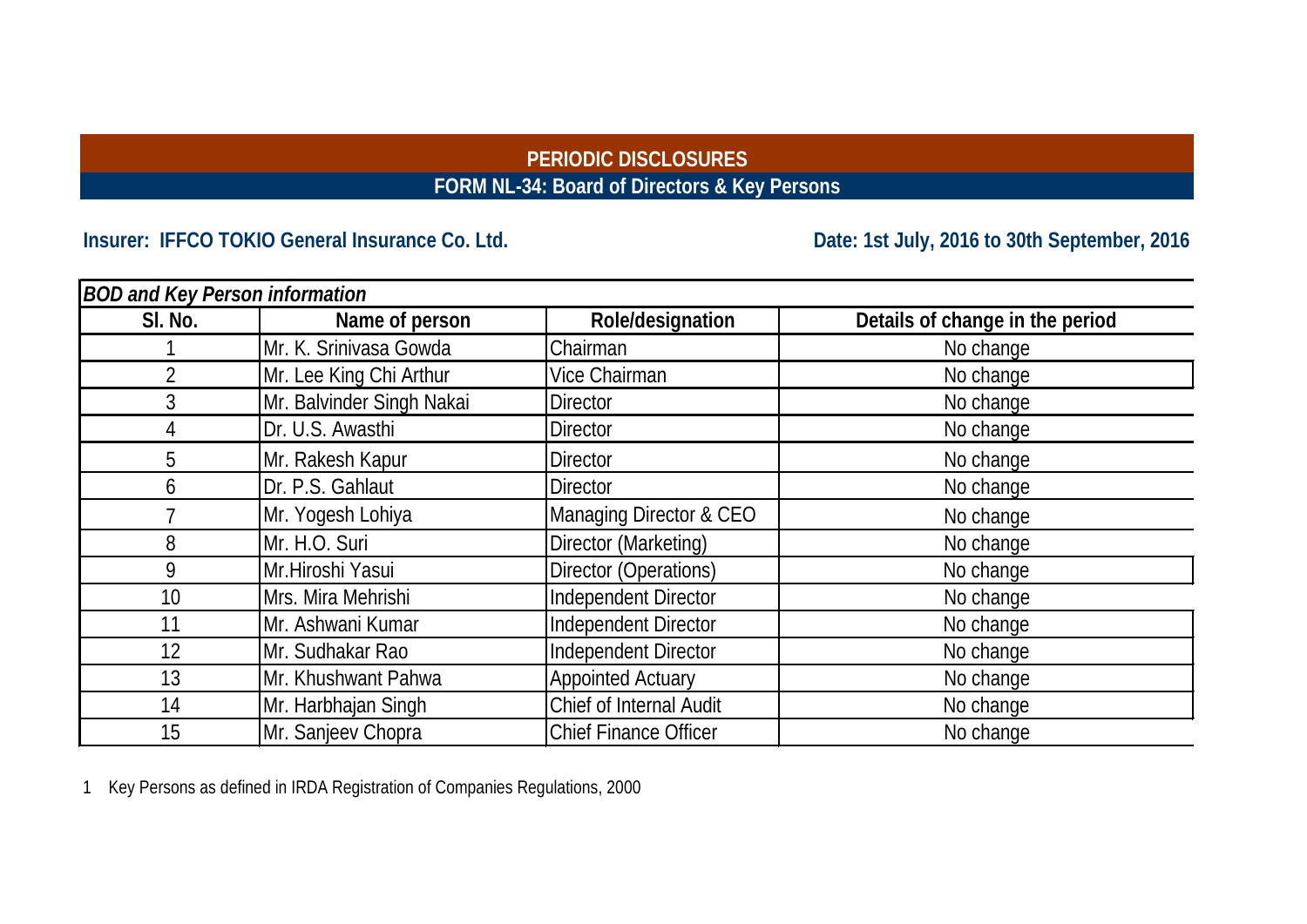**FORM NL-35-NON PERFORMING ASSETS-7A** 

**FORM NL-35-NON PERFORMING ASSETS-7A**

**Company Name & Code:** Iffco Tokio General Insurance Company Ltd (106)

**Statement as on: 30th Sep 2016 Name of the Fund**

**Details of Investment Portfolio**

**Periodicity of Submission : Quarterly**

|     |              | Instrument | <b>Interest Rate</b>           | Total O/s    | Default                   | Default                  | Principal | <b>Interest Due</b>      | Deferred  |          | Deferred | Rolled |                       |                                             | Has there been any Principal<br>Waiver? |  |  |
|-----|--------------|------------|--------------------------------|--------------|---------------------------|--------------------------|-----------|--------------------------|-----------|----------|----------|--------|-----------------------|---------------------------------------------|-----------------------------------------|--|--|
| COI | Company Name | Type       | Has there<br>been<br>revision? | (Book Value) | Principal<br>(Book Value) | Interest (Book<br>Value) | Due from  | from                     | Principal | Interest | Over?    | Amount | Board<br>Approval Ref | Classification Provision (%) Provision (Rs) |                                         |  |  |
|     |              |            |                                |              |                           |                          |           |                          |           |          |          |        |                       |                                             |                                         |  |  |
|     |              |            |                                |              |                           |                          |           |                          |           |          |          |        |                       |                                             |                                         |  |  |
|     |              |            |                                |              |                           |                          |           |                          |           |          |          |        |                       |                                             |                                         |  |  |
|     |              |            |                                |              |                           |                          |           | $\overline{\phantom{a}}$ |           |          |          |        |                       |                                             |                                         |  |  |
|     |              |            |                                |              |                           |                          |           | $\sim$                   |           |          |          |        |                       |                                             |                                         |  |  |
|     |              |            |                                |              |                           |                          |           |                          |           |          |          |        |                       |                                             |                                         |  |  |

*Note:*

*A. Category of Investmet (COI) shall be as per INV/GLN/001/2003-04*

*B. FORM 7A shall be submitted in respect of each 'fund'.*

*C. Classification shall be as per F&A-Circulars-169-Jan-07 Dt.24-01-07.*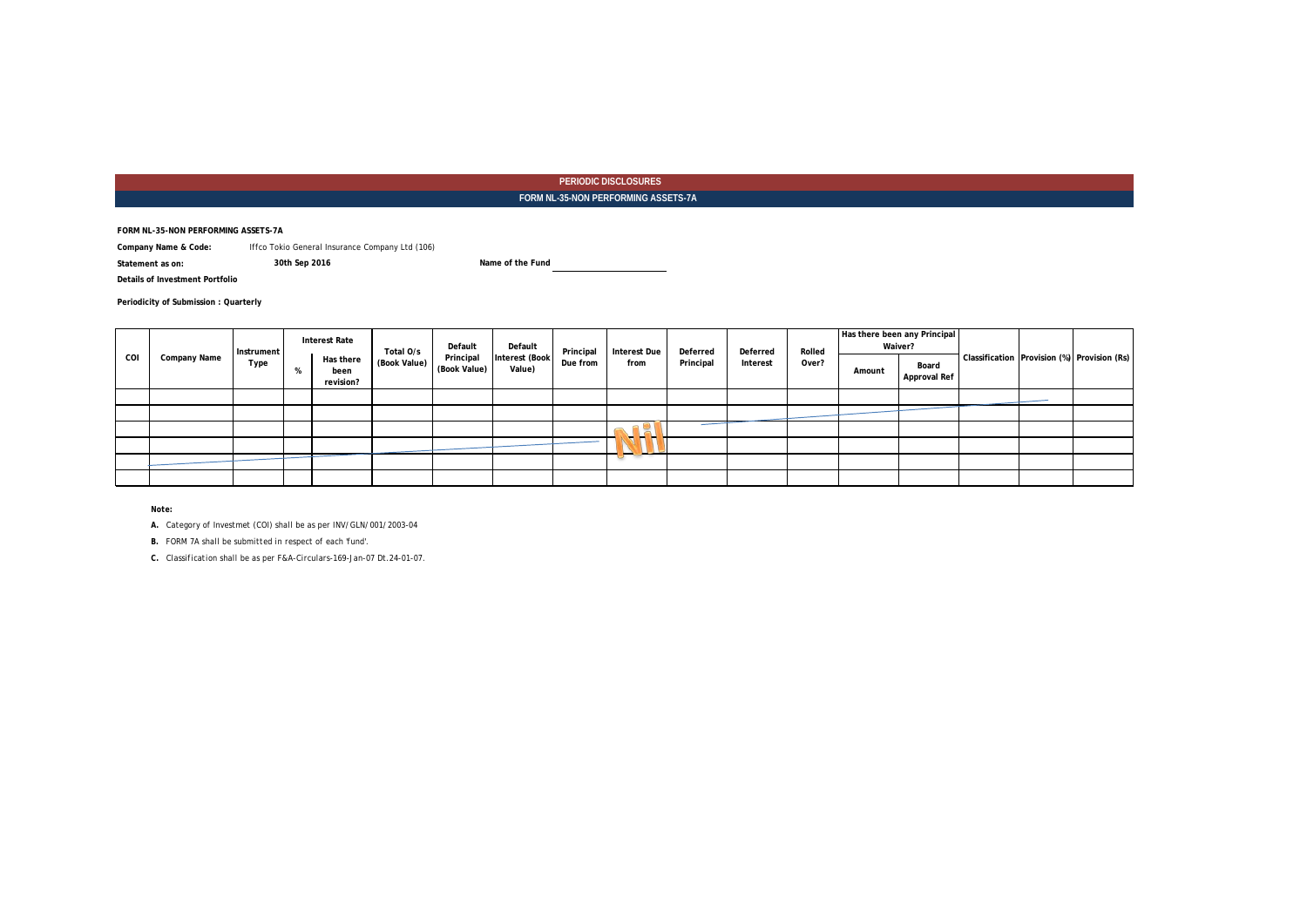**PERIODIC DISCLOSURES FORM NL-36-YIELD ON INVESTMENTS 1**

#### Name of the Insurer : IFFCO-TOKIO GENERAL INSURANCE CO. LTD. Name of the Insurer : IFFCO-TOKIO GENERAL INSURANCE CO. LTD. FORM NL-36-YIELD ON INVESTMENTS 1

Registration Number : 106

#### Statement as on : 30-09-2016

(TAX FREE)

#### Statement of Investment and Income on Investment

Periodicity of Submission : Quarterly Rs. Lakhs

|                |                                    |               |                    |                     | <b>Current Quarter</b> |              |           | Year to Date (current year) |                     |                         |              | Year to Date (previous year) |                         |                     |                  |              |                  |
|----------------|------------------------------------|---------------|--------------------|---------------------|------------------------|--------------|-----------|-----------------------------|---------------------|-------------------------|--------------|------------------------------|-------------------------|---------------------|------------------|--------------|------------------|
| No             | <b>Category of Investment</b>      | Category Code | Investment (Rs.)   |                     | Income On              | <b>Gross</b> | Net Yield | Investment (Rs.)            |                     | Income On               | <b>Gross</b> | <b>Net Yield</b>             | <b>Investment (Rs.)</b> |                     | Income On        | <b>Gross</b> | <b>Net Yield</b> |
|                |                                    |               | <b>Book Value*</b> | <b>Market Value</b> | Investment (Rs.)       | Yield (%)    | (%)       | <b>Book Value*</b>          | <b>Market Value</b> | <b>Investment (Rs.)</b> | Yield (%)    | (%)                          | Book Value*             | <b>Market Value</b> | Investment (Rs.) | Yield (%)    | (%)              |
| $\overline{1}$ | CENTRAL GOVERNMENT BONDS           | CGSB          | 1.16.572.57        | 1,17,782.54         | 7,495.37               | 6.43         | 4.20      | 1,11,811.63                 | 1,13,316.95         | 9,793.05                | 8.76         | 5.73                         | 94,729.20               | 96,145.01           | 3,854.40         | 4.07         | 2.69             |
| 2              | <b>SPECIAL DEPOSITS</b>            | <b>CSPD</b>   | 0.00               | 0.00                | 0.00                   | 0.00         | 0.00      | 0.00                        | 0.00                | 0.00                    | 0.00         | 0.00                         | 0.00                    | 0.00                | 0.00             | 0.00         | 0.00             |
| $\mathbf{3}$   | DEPOSIT UNDER SECTION 7 OF         | CDSS          | 847.79             | 874.69              | 17.52                  | 2.07         | 1.35      | 848.01                      | 868.49              | 35.04                   | 4.13         | 2.70                         | 1,150.75                | 1,157.40            | 48.23            | 4.19         | 2.77             |
| $\overline{4}$ | <b>TREASURY BILLS</b>              | <b>CTRB</b>   | 4.498.6            | 4,497.80            | 3.92                   | 0.09         | 0.06      | 4,498.61                    | 4,497.80            | 3.92                    | 0.09         | 0.06                         | 1,304.69                | 1,268.0             | 7.53             | 0.58         | 0.38             |
| 5              | STATE GOVERNMENT BONDS             | <b>SGGB</b>   | 49,149.35          | 51,493.44           | 1,556.90               | 3.17         | 2.07      | 47,791.53                   | 49,975.83           | 2,566.46                | 5.37         | 3.51                         | 44,848.16               | 46,193.1            | 1,959.30         | 4.37         | 2.88             |
| 6              | STATE GOVERNMENT                   | SGGL          | 0.00               | 0.00                | 0.00                   | 0.00         | 0.00      | 0.00                        | 0.00                | 0.00                    | 0.00         | 0.00                         | 0.00                    | 0.00                | 0.00             | 0.00         | 0.00             |
| $\overline{7}$ | OTHER APPROVED SECURITIES          | <b>SGOA</b>   | 3,189.79           | 3,256.28            | 66.48                  | 2.08         | 1.36      | 3,185.39                    | 3,238.26            | 132.96                  | 4.17         | 2.73                         | 3,149.97                | 3,126.7             | 132.96           | 4.22         | 2.79             |
| 8              | <b>GUARANTEED EQUITY</b>           | SGGE          | 0.00               | 0.00                | 0.00                   | 0.00         | 0.00      | 0.00                        | 0.00                | 0.00                    | 0.00         | 0.00                         | 0.00                    | 0.00                | 0.00             | 0.00         | 0.00             |
| 9              | CENTRAL GOVERNMENT                 | CGSL          | 0.00               | 0.00                | 0.00                   | 0.00         | 0.00      | 0.00                        | 0.00                | 0.00                    | 0.00         | 0.00                         | 0.00                    | 0.00                | 0.00             | 0.00         | 0.00             |
| 10             | LOANS TO STATE GOVERNMENT          | <b>HLSH</b>   | 0.00               | 0.00                | 0.00                   | 0.00         | 0.00      | 0.00                        | 0.00                | 0.00                    | 0.00         | 0.00                         | 0.00                    | 0.00                | 0.00             | 0.00         | 0.00             |
| 11             | LOANS TO STATE GOVERNMENT          | <b>HLSF</b>   | 0.00               | 0.00                | 0.00                   | 0.00         | 0.00      | 0.00                        | 0.00                | 0.00                    | 0.00         | 0.00                         | 0.00                    | 0.00                | 0.00             | 0.00         | 0.00             |
| 12             | <b>FERM LOAN - HUDCO / NHB,</b>    | <b>HTLH</b>   | 0.00               | 0.00                | 0.00                   | 0.00         | 0.00      | 0.00                        | 0.00                | 0.00                    | 0.00         | 0.00                         | 0.00                    | 0.00                | 0.00             | 0.00         | 0.00             |
| 13             | COMMERCIAL PAPERS - NHB            | <b>HTLN</b>   | 0.00               | 0.00                | 0.00                   | 0.00         | 0.00      | 0.00                        | 0.00                | 0.00                    | 0.00         | 0.00                         | 0.00                    | 0.00                | 0.00             | 0.00         | 0.00             |
| 14             | BONDS / DEBENTURES ISSUED BY       | <b>HTHD</b>   | 0.00               | 0.00                | 0.00                   | 0.00         | 0.00      | 0.00                        | 0.00                | 0.00                    | 0.00         | 0.00                         | 0.00                    | 0.00                | 0.00             | 0.00         | 0.00             |
| 15             | BONDS / DEBENTURES ISSUED BY       | <b>HTDN</b>   | 0.00               | 0.00                | 0.00                   | 0.00         | 0.00      | 0.00                        | 0.00                | 0.00                    | 0.00         | 0.00                         | 0.00                    | 0.00                | 0.00             | 0.00         | 0.00             |
| 16             | BONDS / DEBENTURES ISSUED BY       | <b>HTDA</b>   | 70,338.82          | 70,875.19           | 2,163.89               | 3.08         | 2.01      | 67,762.46                   | 68,212.4            | 3,611.92                | 5.33         | 3.49                         | 50,621.51               | 51,339.2            | 2,308.5          | 4.56         | 3.01             |
| 17             | BONDS / DEBENTURES ISSUED BY       | <b>HFHD</b>   | 7,983.91           | 9,555.53            | 772.79                 | 9.68         | 9.68      | 7,992.05                    | 9,675.9             | 928.59                  | 11.62        | 11.62                        | 6,016.49                | 6,838.1             | 242.3            | 4.03         | 4.03             |
| 18             | BONDS / DEBENTURES ISSUED BY       | <b>HFDN</b>   | 1,006.04           | 1,398.42            | 217.88                 | 21.66        | 21.66     | 1,015.79                    | 1,408.2             | 240.08                  | 23.63        | 23.63                        | 1,025.6                 | 1,407.5             | 44.5             | 4.34         | 4.34             |
| 19             | BONDS / DEBENTURES ISSUED BY       | <b>HFDA</b>   | 0.00               | 0.00                | 0.00                   | 0.00         | 0.00      | 0.00                        | 0.00                | 0.00                    | 0.00         | 0.00                         | 0.00                    | 0.00                | 0.00             | 0.00         | 0.00             |
| 20             | HOUSING - SECURITISED ASSETS       | <b>HMBS</b>   | 0.00               | 0.00                | 0.00                   | 0.00         | 0.00      | 0.00                        | 0.00                | 0.00                    | 0.00         | 0.00                         | 0.00                    | 0.00                | 0.00             | 0.00         | 0.00             |
| 21             | DEBENTURES / BONDS / CPS /         | <b>HDPG</b>   | 0.00               | 0.00                | 0.00                   | 0.00         | 0.00      | 0.00                        | 0.00                | 0.00                    | 0.00         | 0.00                         | 0.00                    | 0.00                | 0.00             | 0.00         | 0.00             |
| 22             | DEBENTURES / BONDS / CPS /         | <b>HODS</b>   | 0.00               | 0.00                | 0.00                   | 0.00         | 0.00      | 0.00                        | 0.00                | 0.00                    | 0.00         | 0.00                         | 0.00                    | 0.00                | 0.00             | 0.00         | 0.00             |
| 23             | HOUSING - SECURITISED ASSETS       | <b>HOMB</b>   | 0.00               | 0.00                | 0.00                   | 0.00         | 0.00      | 0.00                        | 0.00                | 0.00                    | 0.00         | 0.00                         | 0.00                    | 0.00                | 0.00             | 0.00         | 0.00             |
| 24             | DEBENTURES / BONDS / CPS /         | <b>HOPG</b>   | 0.00               | 0.00                | 0.00                   | 0.00         | 0.00      | 0.00                        | 0.00                | 0.00                    | 0.00         | 0.00                         | 0.00                    | 0.00                | 0.00             | 0.00         | 0.00             |
| 25             | NFRASTRUCTURE - OTHER              | <b>ISAS</b>   | 0.00               | 0.00                | 0.00                   | 0.00         | 0.00      | 0.00                        | 0.00                | 0.00                    | 0.00         | 0.00                         | 0.00                    | 0.00                | 0.00             | 0.00         | 0.00             |
| 26             | <b>NFRASTRUCTURE</b>               | <b>IDDF</b>   | 5,986.80           | 6,039.82            | 130.97                 | 2.19         | 2.19      | 5,753.98                    | 5,788.9             | 250.39                  | 4.35         | 4.35                         | 980.7                   | 992.4               | 34.77            | 3.54         | 3.54             |
| 27             | NFRASTRUCTURE - PSU - EQUITY       | <b>ITPE</b>   | 0.00               | 0.00                | 0.00                   | 0.00         | 0.00      | 0.00                        | 0.00                | 0.00                    | 0.00         | 0.00                         | 0.0(                    | 0.0(                | 0.00             | 0.00         | 0.00             |
| 28             | NFRASTRUCTURE - PSU                | <b>IPTD</b>   | 1,21,956.72        | 1,23,711.00         | 5,275.78               | 4.33         | 2.83      | 1,12,603.22                 | 1,14,200.10         | 7,603.59                | 6.75         | 4.42                         | 59,294.9                | 60,768.7            | 2,692.2          | 4.54         | 3.00             |
| 29             | INFRASTRUCTURE - CORPORATE         | <b>ITCE</b>   | 0.00               | 0.00                | 0.00                   | 0.00         | 0.00      | 0.00                        | 0.00                | 0.00                    | 0.00         | 0.00                         | 0.00                    | 0.00                | 0.00             | 0.00         | 0.00             |
| 30             | NFRASTRUCTURE - PSU - CPS          | <b>IPCP</b>   | 0.00               | 0.00                | 0.00                   | 0.00         | 0.00      | 0.00                        | 0.00                | 0.00                    | 0.00         | 0.00                         | 0.00                    | 0.00                | 0.00             | 0.00         | 0.00             |
| 31             | INFRASTRUCTURE - EQUITY AND        | <b>IEPG</b>   | 0.00               | 0.00                | 0.00                   | 0.00         | 0.00      | 0.00                        | 0.00                | 0.00                    | 0.00         | 0.00                         | 0.00                    | 0.00                | 0.00             | 0.00         | 0.00             |
| 32             | <b>INFRASTRUCTURE - OTHER</b>      | <b>ICTD</b>   | 0.00               | 0.00                | 0.00                   | 0.00         | 0.00      | 0.00                        | 0.00                | 0.00                    | 0.00         | 0.00                         | 0.00                    | 0.00                | 0.00             | 0.00         | 0.00             |
| 33             | NFRASTRUCTURE - SECURITISED        | <b>IESA</b>   | 0.00               | 0.00                | 0.00                   | 0.00         | 0.00      | 0.00                        | 0.00                | 0.00                    | 0.00         | 0.00                         | 0.00                    | 0.00                | 0.00             | 0.00         | 0.00             |
| 34             | NFRASTRUCTURE - DEBENTURES         | <b>IDPG</b>   | 0.00               | 0.00                | 0.00                   | 0.00         | 0.00      | 0.00                        | 0.00                | 0.00                    | 0.00         | 0.00                         | 0.00                    | 0.00                | 0.00             | 0.00         | 0.00             |
| 35             | <b>INFRASTRUCTURE - OTHER</b>      | <b>ICCP</b>   | 0.00               | 0.00                | 0.00                   | 0.00         | 0.00      | 0.00                        | 0.00                | 0.00                    | 0.00         | 0.00                         | 0.00                    | 0.00                | 0.00             | 0.00         | 0.00             |
| 36             | <b>INFRASTRUCTURE - TERM LOANS</b> | <b>ILWC</b>   | 0.00               | 0.00                | 0.00                   | 0.00         | 0.00      | 0.00                        | 0.00                | 0.00                    | 0.00         | 0.00                         | 0.00                    | 0.0(                | 0.00             | 0.00         | 0.00             |
| 37             | NFRASTRUCTURE - PSU                | <b>IPFD</b>   | 1,00,867.16        | 1,07,685.93         | 5,958.99               | 5.91         | 5.91      | 86,996.54                   | 93,921.9            | 7,150.91                | 8.62         | 8.62                         | 24,257.77               | 29,647.7            | 1,070.18         | 4.41         | 4.41             |
| 38             | <b>INFRASTRUCTURE - OTHER</b>      | <b>ICFD</b>   | 0.00               | 0.00                | 0.00                   | 0.00         | 0.00      | 0.00                        | 0.00                | 0.00                    | 0.00         | 0.00                         | 0.00                    | 0.00                | 0.00             | 0.00         | 0.00             |
| 39             | <b>INFRASTRUCTURE - EQUITY</b>     | <b>IOEQ</b>   | 0.00               | 0.00                | 0.00                   | 0.00         | 0.00      | 0.00                        | 0.00                | 0.00                    | 0.00         | 0.00                         | 0.00                    | 0.00                | 0.00             | 0.00         | 0.00             |
| 40             | <b>INFRASTRUCTURE - DEBENTURES</b> | <b>IODS</b>   | 0.00               | 0.00                | 0.00                   | 0.00         | 0.00      | 0.00                        | 0.00                | 0.00                    | 0.00         | 0.00                         | 0.00                    | 0.00                | 0.00             | 0.00         | 0.00             |
| 41             | NFRASTRUCTURE - SECURITISED        | <b>IOSA</b>   | 0.00               | 0.00                | 0.00                   | 0.00         | 0.00      | 0.00                        | 0.00                | 0.00                    | 0.00         | 0.00                         | 0.00                    | 0.00                | 0.00             | 0.00         | 0.00             |
| 42             | NFRASTRUCTURE - EQUITY             | <b>IOPE</b>   | 0.00               | 0.00                | 0.00                   | 0.00         | 0.00      | 0.00                        | 0.00                | 0.00                    | 0.00         | 0.00                         | 0.00                    | 0.00                | 0.00             | 0.00         | 0.00             |
| 43             | NFRASTRUCTURE - DEBENTURES         | <b>IOPD</b>   | 0.00               | 0.00                | 0.00                   | 0.00         | 0.00      | 0.00                        | 0.00                | 0.00                    | 0.00         | 0.00                         | 0.00                    | 0.0(                | 0.00             | 0.00         | 0.00             |
| 44             | PSU - EQUITY SHARES - QUOTED       | EAEQ          | 304.99             | 304.99              | 0.00                   | 0.00         | 0.00      | 299.87                      | 299.8               | 0.00                    | 0.00         | 0.00                         | 186.8                   | 186.8               | 0.00             | 0.00         | 0.00             |
| 45             | CORPORATE SECURITIES               | EACE          | 428.25             | 428.25              | 0.00                   | 0.00         | 0.00      | 451.44                      | 451.4               | 0.00                    | 0.00         | 0.00                         | 0.0(                    | 0.0(                | 0.00             | 0.00         | 0.00             |
| 46             | CORPORATE SECURITIES - BONDS       | EPBT          | 37,571.63          | 37,893.48           | 864.20                 | 2.30         | 1.50      | 36,752.53                   | 37,044.5            | 1,686.40                | 4.59         | 3.00                         | 13,350.1                | 13,772.9            | 646.2            | 4.84         | 3.20             |
| 47             | CORPORATE SECURITIES - BONDS       | EPBF          | 0.00               | 0.00                | 0.00                   | 0.00         | 0.00      | 0.00                        | 0.00                | 0.00                    | 0.00         | 0.00                         | 0.00                    | 0.00                | 0.00             | 0.00         | 0.00             |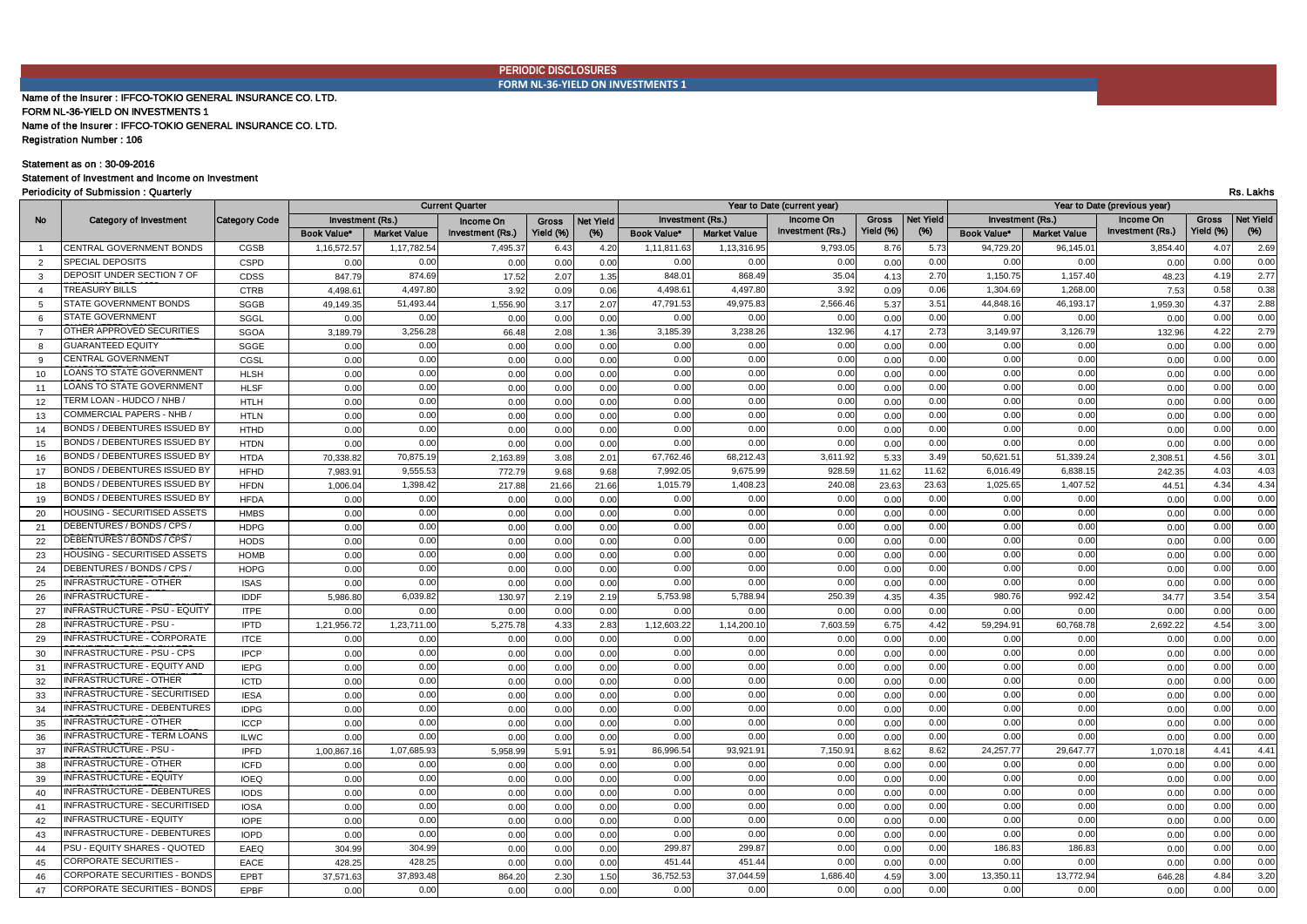| 48       | CORPORATE SECURITIES                              | <b>EPNQ</b>  | 0.00         | 0.00        | 0.00      | 0.00 | 0.00         | 0.00         | 0.00         | 0.00         | 0.00         | 0.00         | 0.00         | 0.00         | 0.00         | 0.00 | 0.00         |
|----------|---------------------------------------------------|--------------|--------------|-------------|-----------|------|--------------|--------------|--------------|--------------|--------------|--------------|--------------|--------------|--------------|------|--------------|
| 49       | <b>CORPORATE SECURITIES</b>                       | <b>ECIS</b>  | 50.00        | 50.00       | 0.00      | 0.00 | 0.00         | 50.00        | 50.00        | 0.00         | 0.00         | 0.00         | 50.00        | 50.00        | 0.00         | 0.00 | 0.00         |
| 50       | <b>CORPORATE SECURITIES</b>                       | ECOS         | 0.00         | 0.00        | 0.00      | 0.00 | 0.00         | 0.00         | 0.00         | 0.00         | 0.00         | 0.00         | 0.00         | 0.00         | 0.00         | 0.00 | 0.00         |
| 51       | CORPORATE SECURITIES                              | <b>ECDI</b>  | 0.00         | 0.00        | 0.00      | 0.00 | 0.00         | 0.00         | 0.00         | 0.00         | 0.00         | 0.00         | 0.00         | 0.00         | 0.00         | 0.00 | 0.00         |
| 52       | <b>MUNICIPAL BONDS</b>                            | <b>EMUN</b>  | 0.00         | 0.00        | 0.00      | 0.00 | 0.00         | 0.00         | 0.00         | 0.00         | 0.00         | 0.00         | 0.00         | 0.00         | 0.00         | 0.00 | 0.00         |
| 53       | <b>INVESTMENT PROPERTIES -</b>                    | EINP         | 0.00         | 0.00        | 0.00      | 0.00 | 0.00         | 0.00         | 0.00         | 0.00         | 0.00         | 0.00         | 0.00         | 0.00         | 0.00         | 0.00 | 0.00         |
| 54       | LOANS - POLICY LOANS                              | ELPL         | 0.00         | 0.00        | 0.00      | 0.00 | 0.00         | 0.00         | 0.00         | 0.00         | 0.00         | 0.00         | 0.00         | 0.00         | 0.00         | 0.00 | 0.00         |
| 55       | LOANS - SECURED LOANS                             | ELMI         | 0.00         | 0.00        | 0.00      | 0.00 | 0.00         | 0.00         | 0.00         | 0.00         | 0.00         | 0.00         | 0.00         | 0.00         | 0.00         | 0.00 | 0.00         |
| 56       | LOANS - SECURED LOANS -                           | <b>ELMO</b>  | 0.00         | 0.00        | 0.00      | 0.00 | 0.00         | 0.00         | 0.00         | 0.00         | 0.00         | 0.00         | 0.00         | 0.00         | 0.00         | 0.00 | 0.00         |
| 57       | DEPOSITS - DEPOSIT WITH                           | ECDB         | 22.053.81    | 22,053.81   | 528.27    | 2.40 | 1.57         | 37,744.47    | 37,744.47    | 1,780.66     | 4.72         | 3.08         | 1,47,880.2   | 1,47,880.2   | 6,775.46     | 4.58 | 3.02         |
| 58       | <b>DEPOSITS - CDS WITH</b>                        | <b>EDCD</b>  | 0.00         | 0.00        | 0.00      | 0.00 | 0.00         | 499.84       | 499.34       | 0.49         | 0.10         | 0.06         | 603.3        | 600.1        | 11.99        | 1.99 | 1.31         |
| 59       | <b>DEPOSITS - REPO / REVERSE</b>                  | <b>ECMR</b>  | 0.00         | 0.00        | 0.00      | 0.00 | 0.00         | 0.00         | 0.00         | 0.00         | 0.00         | 0.00         | 0.00         | 0.00         | 0.00         | 0.00 | 0.00         |
| 60       | DEPOSITS - REPO / REVERSE                         | <b>ECCR</b>  | 0.00         | 0.00        | 0.00      | 0.00 | 0.00         | 0.00         | 0.00         | 0.00         | 0.00         | 0.00         | 0.00         | 0.00         | 0.00         | 0.00 | 0.00         |
| 61       | DEPOSIT WITH PRIMARY DEALER:                      | <b>EDPD</b>  | 0.00         | 0.00        | 0.00      | 0.00 | 0.00         | 0.00         | 0.00         | 0.00         | 0.00         | 0.00         | 0.00         | 0.00         | 0.00         | 0.00 | 0.00         |
| 62       | <b>CCIL - CBLO</b>                                | <b>ECBO</b>  | 0.00         | 0.00        | 0.00      | 0.00 | 0.00         | 0.00         | 0.00         | 0.00         | 0.00         | 0.00         | 0.00         | 0.00         | 0.00         | 0.00 | 0.00         |
| 63       | <b>COMMERCIAL PAPERS</b>                          | <b>ECCP</b>  | 0.00         | 0.00        | 0.00      | 0.00 | 0.00         | 0.00         | 0.00         | 0.00         | 0.00         | 0.00         | 499.76       | 499.41       | 1.02         | 0.20 | 0.13         |
| 64       | <b>APPLICATION MONEY</b>                          | <b>ECAM</b>  | 0.00         | 0.00        | 0.00      | 0.00 | 0.00         | 0.00         | 0.00         | 0.00         | 0.00         | 0.00         | 0.00         | 0.00         | 0.00         | 0.00 | 0.00         |
| 65       | PERPETUAL DEBT INSTRUMENTS                        | <b>EUPD</b>  | 0.00         | 0.00        | 0.00      | 0.00 | 0.00         | 0.00         | 0.00         | 0.00         | 0.00         | 0.00         | 0.00         | 0.00         | 0.00         | 0.00 | 0.00         |
| 66       | EQUITY SHARES - COMPANIES                         | <b>EFES</b>  | 0.00         | 0.00        | 0.00      | 0.00 | 0.00         | 0.00         | 0.00         | 0.00         | 0.00         | 0.00         | 0.00         | 0.00         | 0.00         | 0.00 | 0.00         |
| 67       | PERPETUAL DEBT INSTRUMENTS                        | <b>EPPD</b>  | 0.00         | 0.00        | 0.00      | 0.00 | 0.00         | 0.00         | 0.00         | 0.00         | 0.00         | 0.00         | 0.00         | 0.00         | 0.00         | 0.00 | 0.00         |
| 68       | PERPETUAL NON-CUM. P.SHARES                       | <b>EUPS</b>  | 0.00         | 0.00        | 0.00      | 0.00 | 0.00         | 0.00         | 0.00         | 0.00         | 0.00         | 0.00         | 0.00         | 0.00         | 0.00         | 0.00 | 0.00         |
| 69       | EQUITY SHARES (INCL. EQUITY                       | <b>EEPG</b>  | 0.00         | 0.00        | 0.00      | 0.00 | 0.00         | 0.00         | 0.00         | 0.00         | 0.00         | 0.00         | 0.00         | 0.00         | 0.00         | 0.00 | 0.00         |
| 70       | <b>CORPORATE SECURITIES</b>                       | <b>EDPG</b>  | 0.00         | 0.00        | 0.00      | 0.00 | 0.00         | 0.00         | 0.00         | 0.00         | 0.00         | 0.00         | 0.00         | 0.00         | 0.00         | 0.00 | 0.00         |
| 71       | PERPETUAL NON-CUM. P.SHARES                       | <b>EPPS</b>  | 0.00         | 0.00        | 0.00      | 0.00 | 0.00         | 0.00         | 0.00         | 0.00         | 0.00         | 0.00         | 0.00         | 0.00         | 0.00         | 0.00 | 0.00         |
| 72       | FOREIGN DEBT SECURITIES                           | <b>EFDS</b>  | 0.00         | 0.00        | 0.00      | 0.00 | 0.00         | 0.00         | 0.00         | 0.00         | 0.00         | 0.00         | 0.0(         | 0.00         | 0.00         | 0.00 | 0.00         |
| 73       | MUTUAL FUNDS - GILT / G SEC /                     | <b>EGMF</b>  | 11,133.82    | 11,133.8    | 195.65    | 1.76 | 1.15         | 9,865.64     | 9,865.64     | 365.77       | 3.71         | 2.42         | 5,642.2      | 5,642.27     | 222.25       | 3.94 | 2.60         |
| 74       | MUTUAL FUNDS - (UNDER                             | <b>EMPG</b>  | 0.00         | 0.00        | 0.00      | 0.00 | 0.00         | 0.00         | 0.00         | 0.00         | 0.00         | 0.00         | 0.00         | 0.00         | 0.00         | 0.00 | 0.00         |
|          | NET CURRENT ASSETS (ONLY IN                       | <b>ENCA</b>  | 0.00         | 0.00        | 0.00      |      |              | 0.00         | 0.00         | 0.00         |              | 0.00         | 0.00         | 0.00         |              | 0.00 | 0.00         |
| 75       | PASSIVELY MANAGED EQUITY ETI                      |              |              | 0.00        |           | 0.00 | 0.00         |              |              |              | 0.00         |              |              |              | 0.00         | 0.00 | 0.00         |
| 76<br>77 | PASSIVELY MANAGED EQUITY ETF                      | EETF<br>EETP | 0.00<br>0.00 | 0.00        | 0.00      | 0.00 | 0.00<br>0.00 | 0.00<br>0.00 | 0.00<br>0.00 | 0.00<br>0.00 | 0.00<br>0.00 | 0.00<br>0.00 | 0.00<br>0.00 | 0.00<br>0.00 | 0.00<br>0.00 | 0.00 | 0.00         |
|          | <b>BONDS - PSU - TAXABLE</b>                      | <b>OBPT</b>  | 0.00         | 0.00        | 0.00      | 0.00 | 0.00         | 0.00         | 0.00         | 0.00         |              | 0.00         | 0.00         | 0.00         | 0.00         | 0.00 | 0.00         |
| 78       | BONDS - PSU - TAX FREE                            | OBPF         |              | 0.00        | 0.00      | 0.00 | 0.00         | 0.00         | 0.00         | 0.00         | 0.00         | 0.00         | 0.00         | 0.00         | 0.00         | 0.00 | 0.00         |
| 79<br>80 | EQUITY SHARES (INCL CO-OP                         |              | 0.00<br>0.00 | 0.00        | 0.00      | 0.00 | 0.00         | 0.00         | 0.00         | 0.00         | 0.00         | 0.00         | 0.00         | 0.00         | 0.00         | 0.00 |              |
|          | DEBENTURES                                        | OESH         |              | 0.00        | 0.00      | 0.00 |              | 0.00         | 0.00         |              | 0.00         | 0.00         | 0.00         | 0.00         |              | 0.00 | 0.00<br>0.00 |
| 81<br>82 | <b>MUNICIPAL BONDS</b>                            | OLDB         | 0.00         | 0.00        | 0.00      | 0.00 | 0.00         | 0.00         | 0.00         | 0.00<br>0.00 | 0.00         | 0.00         | 0.00         | 0.00         | 0.00         | 0.00 | 0.00         |
|          | COMMERCIAL PAPERS                                 | <b>OMUN</b>  | 0.00         |             | 0.00      | 0.00 | 0.00         |              |              |              | 0.00         |              |              |              | 0.00         |      | 0.00         |
| 83       |                                                   | OACP         | 0.00         | 0.00        | 0.00      | 0.00 | 0.00         | 0.00         | 0.00         | 0.00         | 0.00         | 0.00         | 0.00         | 0.00         | 0.00         | 0.00 |              |
| 84       | PREFERENCE SHARES<br>VENTURE FUND / SEBI APPROVED | OPSH         | 0.00         | 0.00        | 0.00      | 0.00 | 0.00         | 0.00         | 0.00         | 0.00         | 0.00         | 0.00         | 0.00         | 0.00         | 0.00         | 0.00 | 0.00         |
| 85       | <b>EQUITY SHARES (PSUS &amp;</b>                  | <b>OVNF</b>  | 0.00         | 0.00        | 0.00      | 0.00 | 0.00         | 0.00         | 0.00         | 0.00         | 0.00         | 0.00         | 0.00         | 0.00         | 0.00         | 0.00 | 0.00         |
| 86       | SHORT TERM LOANS                                  | <b>OEPU</b>  | 0.00         | 0.00        | 0.00      | 0.00 | 0.00         | 0.00         | 0.00         | 0.00         | 0.00         | 0.00         | 0.00         | 0.00         | 0.00         | 0.00 | 0.00         |
| 87       |                                                   | OSLU         | 0.00         | 0.00        | 0.00      | 0.00 | 0.00         | 0.00         | 0.00         | 0.00         | 0.00         | 0.00         | 0.00         | 0.00         | 0.00         | 0.00 | 0.00         |
| 88       | TERM LOANS (WITHOUT CHARGE)                       | <b>OTLW</b>  | 0.00         | 0.00        | 0.00      | 0.00 | 0.00         | 0.00         | 0.00         | 0.00         | 0.00         | 0.00         | 0.00         | 0.00         | 0.00         | 0.00 | 0.00         |
| 89       | EQUITY SHARES (INCL. EQUITY                       | <b>OEPG</b>  | 0.00         | 0.00        | 0.00      | 0.00 | 0.00         | 0.00         | 0.00         | 0.00         | 0.00         | 0.00         | 0.00         | 0.00         | 0.00         | 0.00 | 0.00         |
| 90       | DEBENTURES / BONDS/ CPS /                         | ODPG         | 0.00         | 0.00        | 0.00      | 0.00 | 0.00         | 0.00         | 0.00         | 0.00         | 0.00         | 0.00         | 0.00         | 0.00         | 0.00         | 0.00 | 0.00         |
| 91       | MUTUAL FUNDS - DEBT / INCOME                      | <b>OMGS</b>  | 0.00         | 0.00        | 0.00      | 0.00 | 0.00         | 0.00         | 0.00         | 0.00         | 0.00         | 0.00         | 0.00         | 0.00         | 0.00         | 0.00 | 0.00         |
| 92       | MUTUAL FUNDS - (UNDER                             | <b>OMPG</b>  | 0.00         | 0.00        | 0.00      | 0.00 | 0.00         | 0.00         | 0.00         | 0.00         | 0.00         | 0.00         | 0.00         | 0.00         | 0.00         | 0.00 | 0.00         |
| 93       | DERIVATIVE INSTRUMENTS                            | OCDI         | 0.00         | 0.00        | 0.00      | 0.00 | 0.00         | 0.00         | 0.00         | 0.00         | 0.00         | 0.00         | 0.00         | 0.00         | 0.00         | 0.00 | 0.00         |
| 94       | SECURITISED ASSETS                                | <b>OPSA</b>  | 0.00         | 0.00        | 0.00      | 0.00 | 0.00         | 0.00         | 0.00         | 0.00         | 0.00         | 0.00         | 0.00         | 0.00         | 0.00         | 0.00 | 0.00         |
| 95       | <b>INVESTMENT PROPERTIES</b>                      | OIPI         | 0.00         | 0.00        | 0.00      | 0.00 | 0.00         | 0.00         | 0.00         | 0.00         | 0.00         | 0.00         | 0.00         | 0.00         | 0.00         | 0.00 | 0.00         |
| 96       | PASSIVELY MANAGED EQUITY ETP                      | <b>OETF</b>  | 130.38       | 130.38      | 10.66     | 8.17 | 8.17         | 316.10       | 316.10       | 39.28        | 12.43        | 12.43        | 476.3        | 476.31       | 0.00         | 0.00 | 0.00         |
| 97       | PASSIVELY MANAGED EQUITY ETF<br>(PROMOTER GROUP)  | <b>OETP</b>  | 0.00         | 0.00        | 0.00      | 0.00 | 0.00         | 0.00         | 0.00         | 0.00         | 0.00         | 0.00         | 0.00         | 0.00         | 0.00         | 0.00 | 0.00         |
|          | Total                                             |              | 5,54,070.44  | 5.69.165.38 | 25,259.26 | 4.56 | 3.42         | 5,36,239.10  | 5.51.376.38  | 36.189.50    | 6.81         | 5.03         | 4,56,068.74  | 4,67,992.43  | 20.051.94    | 4.40 | 3.01         |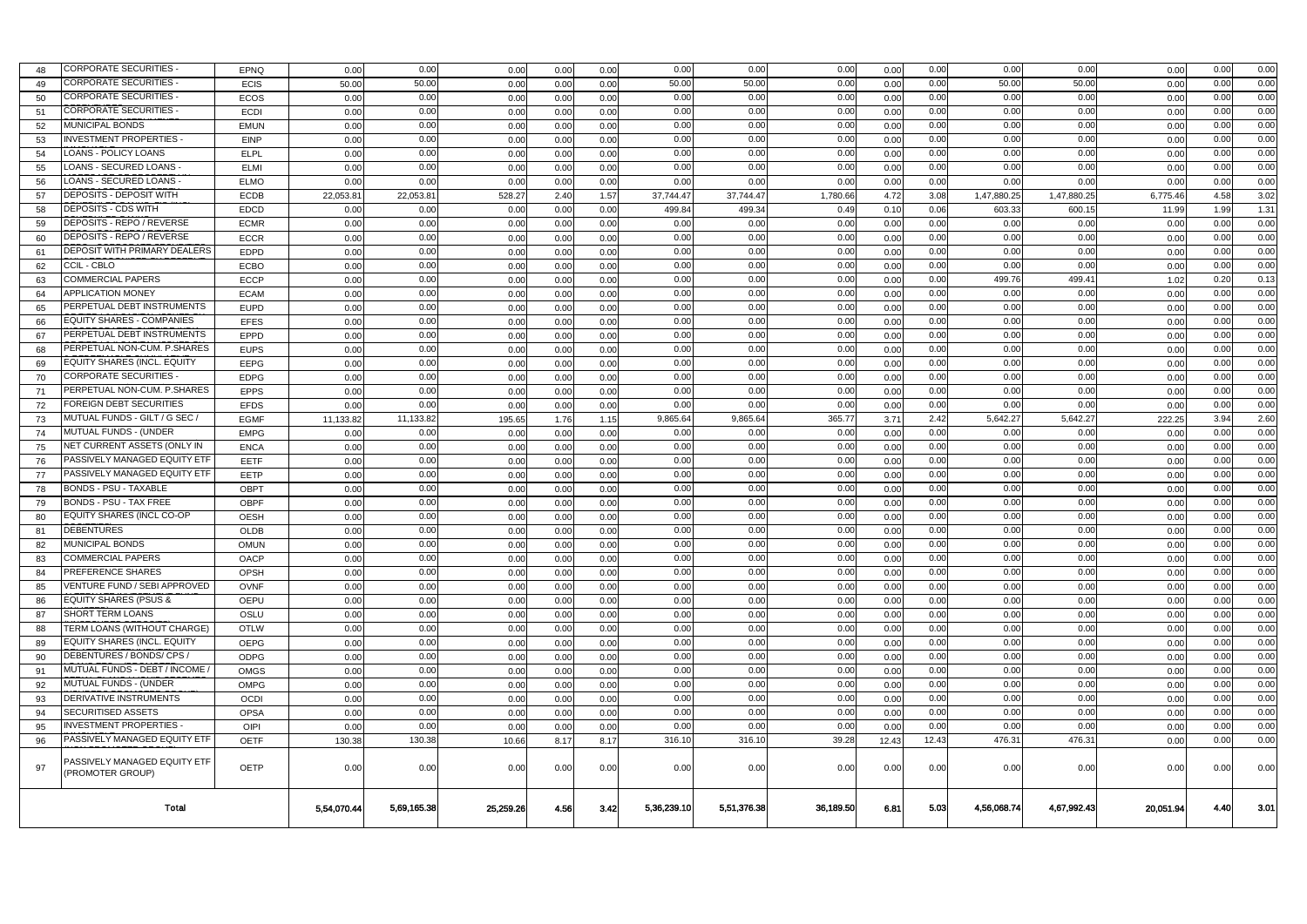# **PERIODIC DISCLOSURES FORM NL-37-DOWN GRADING OF INVESTMENT-2**

**FORM NL-37-DOWN GRADING OF INVESTMENT-2**

| Company Name & Code: | Iffco Tokio General Insurance Company Ltd (106) |              |  |  |  |  |
|----------------------|-------------------------------------------------|--------------|--|--|--|--|
| Statement as on:     | 30th Sep 2016                                   | Name of Fund |  |  |  |  |
|                      |                                                 |              |  |  |  |  |

**Statement of Down Graded Investments**

**Periodicity of Submission: Quarterly**

*Rs. Lakhs*

| No        | Name of the Security            | COI         | Amount | Date of<br>Purchase | Rating<br>Agency | Original<br>Grade | Current<br>Grade | Date of<br>Downgrade | <b>Remarks</b> |
|-----------|---------------------------------|-------------|--------|---------------------|------------------|-------------------|------------------|----------------------|----------------|
| Α.        | During the Quarter <sup>1</sup> |             |        |                     |                  |                   |                  |                      |                |
|           |                                 |             |        |                     |                  |                   |                  |                      |                |
|           |                                 |             |        |                     |                  |                   |                  |                      |                |
| <b>B.</b> | As on Date <sup>2</sup>         |             |        |                     |                  |                   |                  |                      |                |
|           | 10.09% MRF BS 27-05-2019        | <b>EPBT</b> | 1000   | 27-05-2011 CRISIL   |                  | <b>LAAA</b>       | $AA+$            | 30-10-2013           |                |
|           | 8.65% SAIL BS 30-12-2019        | <b>EPBT</b> | 1000   | 31-03-2011 CARE     |                  | CAREAAA           | CAREAA+          | 17-03-2016           |                |

*Note:*

*1 Provide details of Down Graded Investments during the Quarter.* 

*2 Investments currently upgraded, listed as Down Graded during earlier Quarter shall be deleted from the Cumulative listing.*

*3 FORM-2 shall be prepared in respect of each fund.*

*4 Category of Investmet (COI) shall be as per INV/GLN/001/2003-04*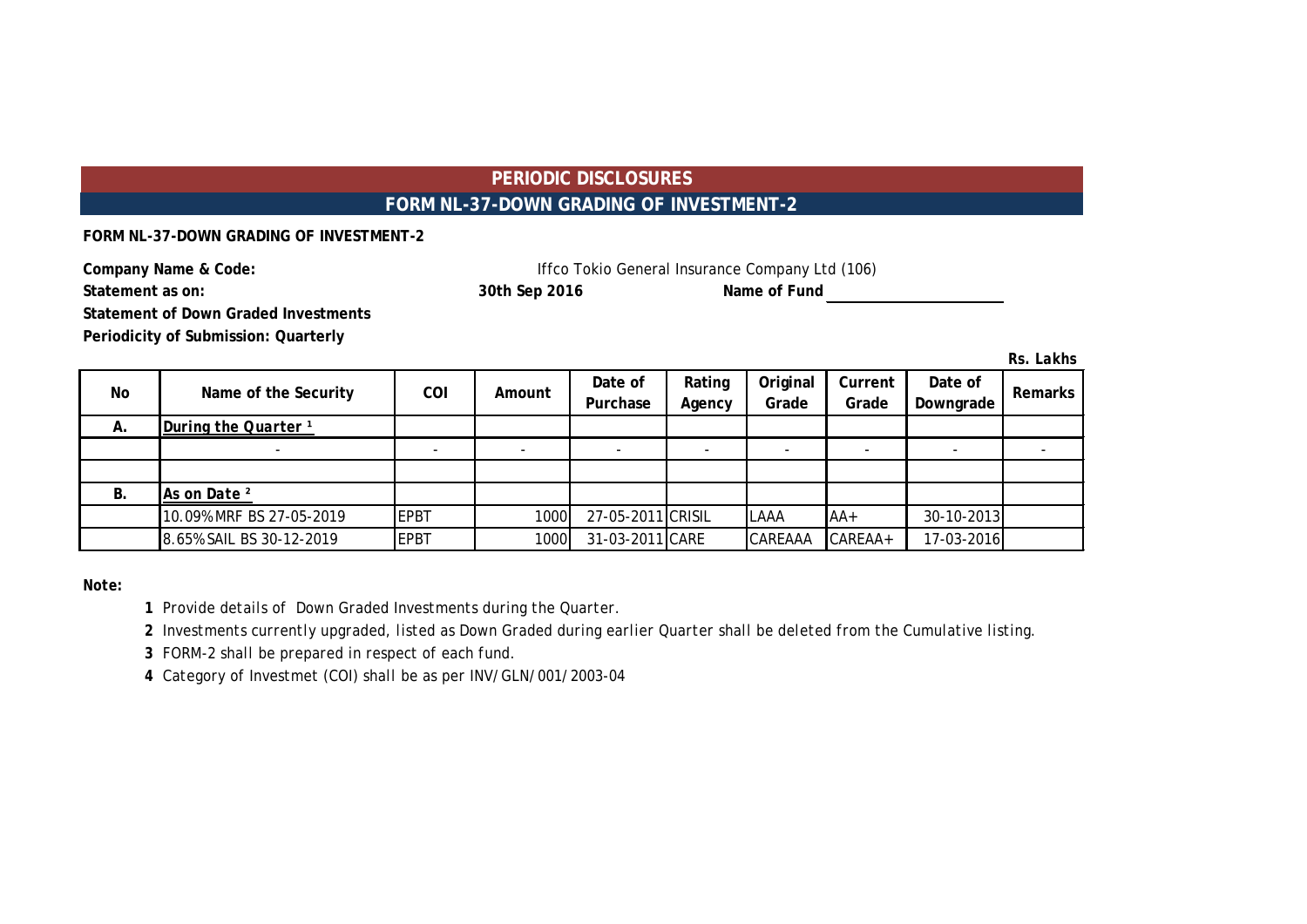|                          |                                                                                                                   |                | <b>PERIODIC DISCLOSURES</b>                               |               |                        |                |                        |                |                        |  |  |
|--------------------------|-------------------------------------------------------------------------------------------------------------------|----------------|-----------------------------------------------------------|---------------|------------------------|----------------|------------------------|----------------|------------------------|--|--|
| <b>FORM NL-38</b>        |                                                                                                                   |                | <b>Quarterly Business Returns across line of Business</b> |               |                        |                |                        |                |                        |  |  |
| Insurer:                 | <b>IFFCO Tokio General Insurance Company LDate:</b>                                                               |                | 1st Apr'16                                                |               | <b>30th Sep'16</b>     |                |                        |                |                        |  |  |
|                          | <b>Gross Direct Premium</b>                                                                                       | (Rs in Lakhs)  |                                                           | (Rs in Lakhs) |                        |                |                        |                |                        |  |  |
|                          | <b>Quarterly Business Returns across line of Business</b>                                                         |                |                                                           |               |                        |                |                        |                |                        |  |  |
|                          | same period of the previos year<br><b>Current Quarter</b><br><b>Same Quarter previous year</b><br>upto the period |                |                                                           |               |                        |                |                        |                |                        |  |  |
| Sl.No.                   | <b>Line of Business</b>                                                                                           | <b>Premium</b> | <b>No. of Policies</b>                                    | Premium       | <b>No. of Policies</b> | <b>Premium</b> | <b>No. of Policies</b> | <b>Premium</b> | <b>No. of Policies</b> |  |  |
|                          | <b>Fire</b>                                                                                                       | 3,786.85       | 19994                                                     | 2,557.41      | 16085                  | 16,093.57      | 39242                  | 14,462.17      | 30827                  |  |  |
| $\overline{\phantom{a}}$ | Cargo & Hull                                                                                                      | 3,542.57       | 6353                                                      | 2,922.16      | 5140                   | 7,089.39       | 12578                  | 6,300.20       | 10402                  |  |  |
| 3                        | Motor TP                                                                                                          | 35,134.65      | 360428                                                    | 24,616.88     | 250938                 | 71,470.35      | 699493                 | 49,082.92      | 488410                 |  |  |
|                          | Motor OD                                                                                                          | 34,696.30      | 1105459                                                   | 29,874.04     | 999102                 | 70,976.07      | 2267033                | 60,902.60      | 2002943                |  |  |
| 5.                       | Engineering                                                                                                       | 1,719.60       | 2744                                                      | 1,631.07      | 1784                   | 3,480.20       | 5550                   | 3,279.20       | 3904                   |  |  |
| 6                        | <b>Workmen's Compensation</b>                                                                                     | 756.61         | 5797                                                      | 641.59        | 5282                   | 1,576.06       | 11887                  | 1,374.29       | 10335                  |  |  |
|                          | <b>Employer's Liability</b>                                                                                       |                |                                                           | $\sim$        |                        |                |                        |                | $\Omega$               |  |  |
| 8                        | Aviation                                                                                                          | 6.71           |                                                           | 8.31          |                        | 22.66          |                        | 32.30          |                        |  |  |
| 9                        | <b>Personal Accident</b>                                                                                          | 1,469.34       | 38476                                                     | 1,342.19      | 33965                  | 2,808.62       | 70148                  | 2,470.00       | 58329                  |  |  |
| 10                       | Health                                                                                                            | 12,417.47      | 57971                                                     | 15,094.23     | 52415                  | 25,552.88      | 112591                 | 25,333.12      | 98663                  |  |  |
|                          |                                                                                                                   |                |                                                           |               |                        |                |                        |                |                        |  |  |

Note:

1. Premium stands for amount of premium

2. The line of business which are not applicable for any company should be filled up with NA. Figure '0' in those fields will imply no business in the segment.

\*any other segment contributing more than 5% of the total premium needs to be shown separately 3.Premium is Gross Direct Premium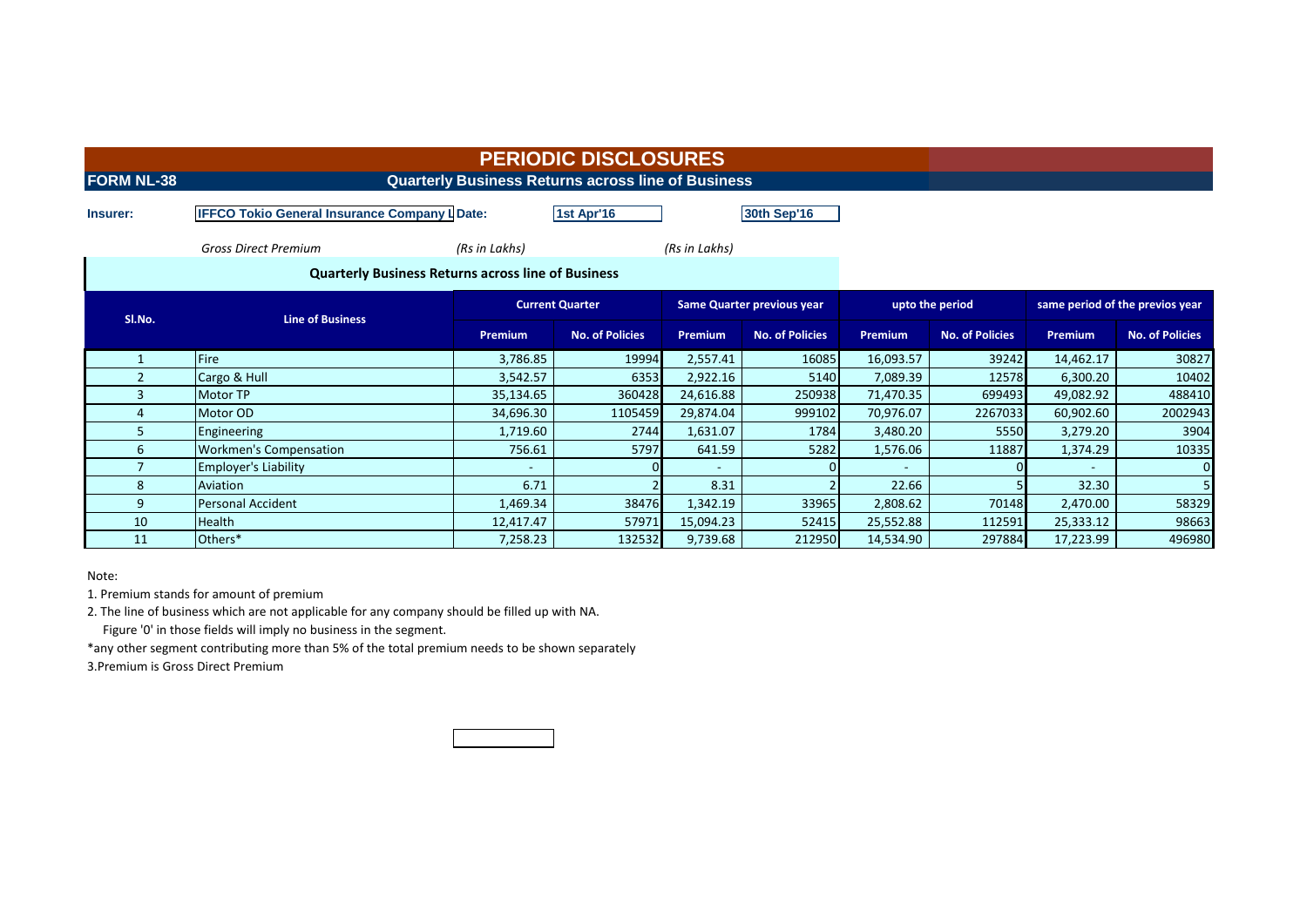# **PERIODIC DISCLOSURES FORM NL-39 Rural & Social Obligation**

**Form Rural & Social Obligations (Quaterly Returns)**

**Insurer: IFFCO TOKIO General Insurance C** Date: **Apr- Sept 2016** 

# *(Rs in Lakhs)*

| Rural & Social Obligations (Quarterly Returns) |                             |            |                                  |                          |                          |  |  |  |
|------------------------------------------------|-----------------------------|------------|----------------------------------|--------------------------|--------------------------|--|--|--|
| SI.No.                                         | <b>Line of Business</b>     | Particular | No. of Policies<br><b>Issued</b> | <b>Premium Collected</b> | <b>Sum Assured</b>       |  |  |  |
|                                                | Fire                        | Rural      | 1,264                            | 60.84                    | 57,605.59                |  |  |  |
|                                                |                             | Social     |                                  |                          |                          |  |  |  |
| $\overline{2}$                                 | Cargo & Hull                | Rural      | $\overline{\phantom{a}}$         | $\overline{\phantom{a}}$ |                          |  |  |  |
|                                                |                             | Social     |                                  |                          |                          |  |  |  |
| 3                                              | Motor TP                    | Rural      |                                  | 8,023.46                 |                          |  |  |  |
|                                                |                             | Social     |                                  |                          |                          |  |  |  |
| 4                                              | Motor OD                    | Rural      | 3,55,908                         | 3,644.31                 | 3,86,062.45              |  |  |  |
|                                                |                             | Social     |                                  |                          |                          |  |  |  |
| 5                                              | Engineering                 | Rural      | 31                               | 5.19                     | 1,075.15                 |  |  |  |
|                                                |                             | Social     |                                  |                          |                          |  |  |  |
| 6                                              | Workmen's Compensation      | Rural      | 88                               | 8.39                     | 1,016.46                 |  |  |  |
|                                                |                             | Social     |                                  |                          |                          |  |  |  |
| 7                                              | <b>Employer's Liability</b> | Rural      | 109                              | 2.78                     | 1,013.92                 |  |  |  |
|                                                |                             | Social     |                                  |                          |                          |  |  |  |
| 8                                              | Aviation                    | Rural      | $\overline{\phantom{a}}$         | $\overline{\phantom{a}}$ | $\overline{\phantom{a}}$ |  |  |  |
|                                                |                             | Social     |                                  |                          |                          |  |  |  |
| 9                                              | Personal Accident           | Rural      | 3,091                            | 632.17                   | 29,93,904.87             |  |  |  |
|                                                |                             | Social     | 12                               | 26.39                    | 1,05,575.02              |  |  |  |
| 10                                             | Health                      | Rural      | 907                              | 4,097.42                 | 2,639.88                 |  |  |  |
|                                                |                             | Social     |                                  | 3,650.76                 |                          |  |  |  |
| 11                                             | Others                      | Rural      | 14,514                           | 1,001.63                 | 3,04,433.55              |  |  |  |
|                                                |                             | Social     | 639                              | 90.25                    | 2,495.93                 |  |  |  |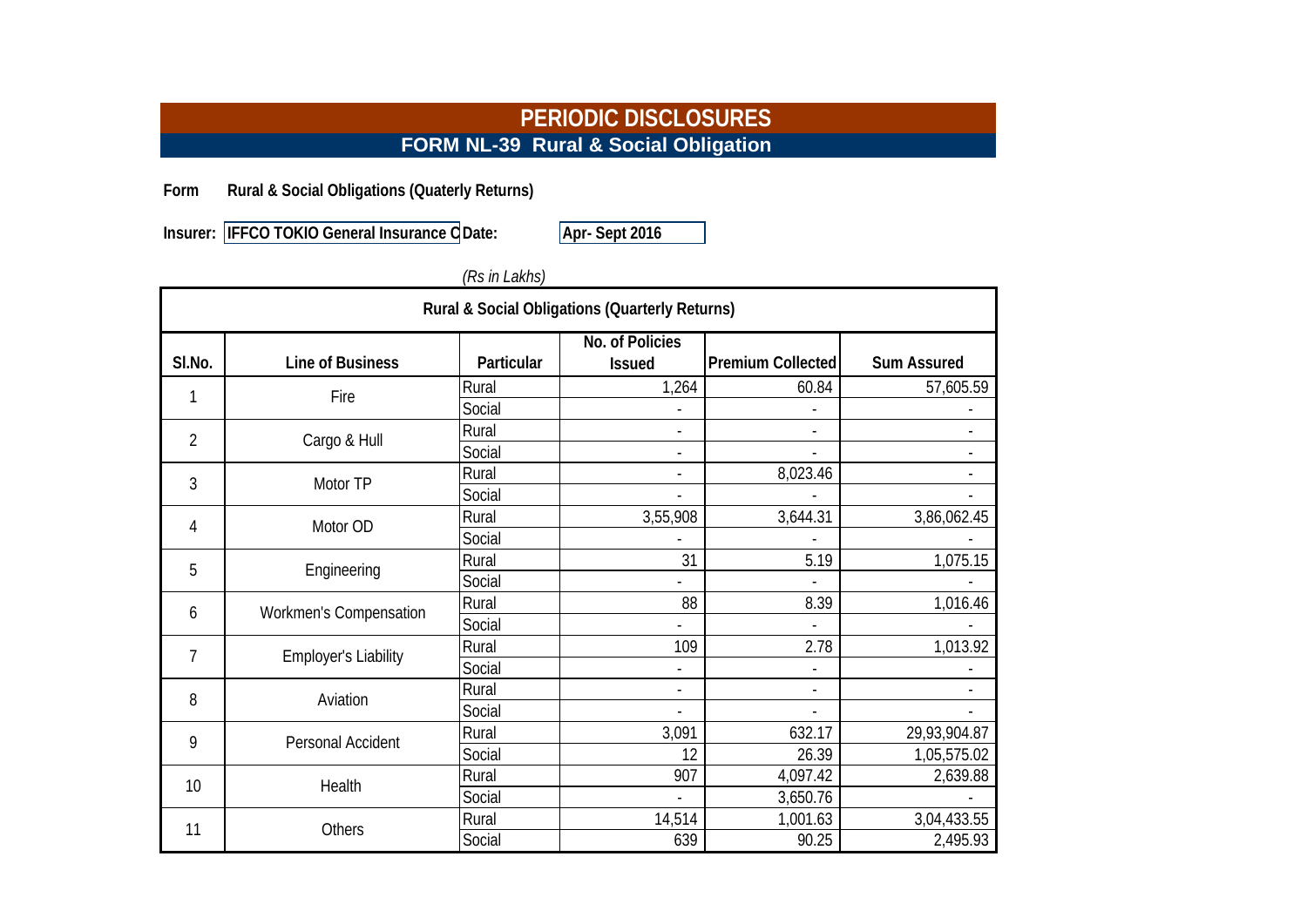|                   | <b>PERIODIC DISCLOSURES</b>                            |  |
|-------------------|--------------------------------------------------------|--|
| <b>FORM NL-40</b> | <b>Business Acquisition through different channels</b> |  |
|                   |                                                        |  |

**Insurer: IFFCO Tokio General Insurance C Date: <b>1st Apr'16 1st Aprile 130th Sep'16** 

| (Rs in Lakhs) |                                                        |                        |             |                                   |                |                        |                |                                  |                |  |  |  |  |
|---------------|--------------------------------------------------------|------------------------|-------------|-----------------------------------|----------------|------------------------|----------------|----------------------------------|----------------|--|--|--|--|
| Sl.No.        | <b>Business Acquisition through different channels</b> |                        |             |                                   |                |                        |                |                                  |                |  |  |  |  |
|               | <b>Channels</b>                                        | <b>Current Quarter</b> |             | <b>Same quarter Previous Year</b> |                | Up to the period       |                | Same period of the previous year |                |  |  |  |  |
|               |                                                        | <b>No. of Policies</b> | Premium     | <b>No. of Policies</b>            | <b>Premium</b> | <b>No. of Policies</b> | <b>Premium</b> | <b>No. of Policies</b>           | <b>Premium</b> |  |  |  |  |
|               | Individual agents                                      | 793550                 | 30,670.90   | 694692                            | 24,258.16      | 1586710                | 63,582.94      | 1393611                          | 49,725.46      |  |  |  |  |
|               | Corporate Agents-Banks                                 | 1752                   | 35.18       | 2311                              | 59.61          | 4073                   | 99.78          | 4672                             | 122.69         |  |  |  |  |
|               | Corporate Agents - Others                              | 118367                 | 3,971.59    | 302044                            | 4,227.95       | 235564                 | 8,280.97       | 684442                           | 9,261.02       |  |  |  |  |
|               | <b>Brokers</b>                                         | 361406                 | 41,814.39   | 275535                            | 37,840.44      | 749249                 | 90,356.00      | 538470                           | 76,929.01      |  |  |  |  |
|               | <b>Micro Agents</b>                                    | 176                    | 7.52        | 799                               | 9.59           | 284                    | 11.19          | 1006                             | 11.73          |  |  |  |  |
|               | <b>Direct Business</b>                                 | 454505                 | 24.288.77   | 302282                            | 22,031.94      | 940531                 | 51.273.76      | 578597                           | 44,411.08      |  |  |  |  |
|               | Total (A)                                              | 1729756                | 1,00,788.36 | 1577663                           | 88,427.70      | 3516411                | 2,13,604.64    | 3200798                          | 1,80,460.98    |  |  |  |  |
|               | Referral (B)                                           |                        | $-0.03$     |                                   | $-0.14$        |                        | $-0.04$        |                                  | $-0.18$        |  |  |  |  |
|               | Grand Total (A+B)                                      | 1729756                | 1,00,788.33 | 1577663                           | 88,427.56      | 3516411                | 2,13,604.60    | 3200798                          | 1,80,460.80    |  |  |  |  |

Note:

1. Premium means amount of premium received from business acquired by the source

2. No of Policies stand for no. of policies sold

3.The channel mapping has been corrected in FY 2013-14

4.Premium is Gross Direct Premium